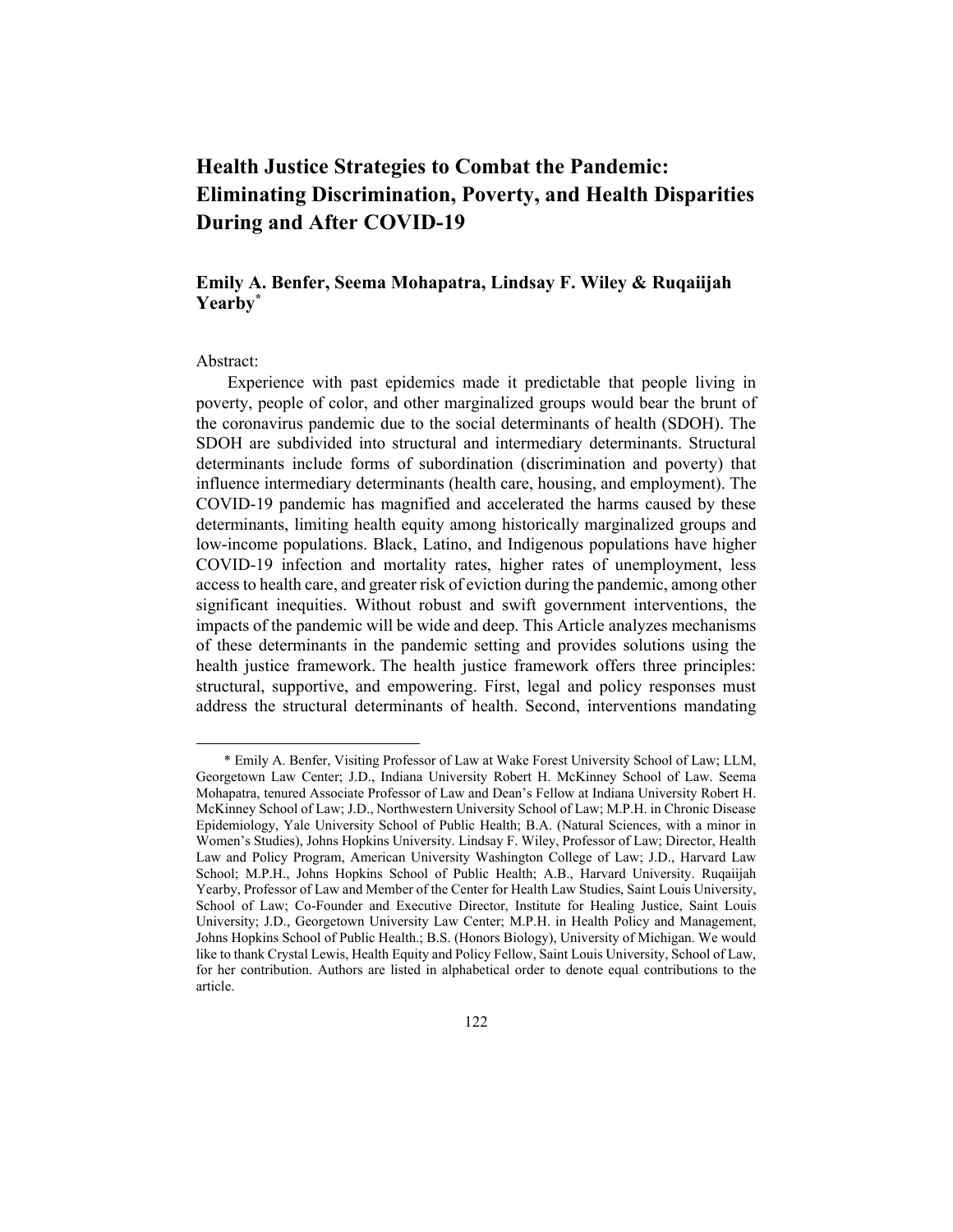healthy behaviors must be accompanied by material support and legal protections to enable compliance while minimizing harms. Third, historically marginalized communities must be engaged and empowered as leaders in the development and implementation of interventions and the attainment of health justice. To demonstrate the application of these principles, this Article focuses on two structural determinants of health (discrimination and poverty) and three intermediary determinants (health care, housing, and employment).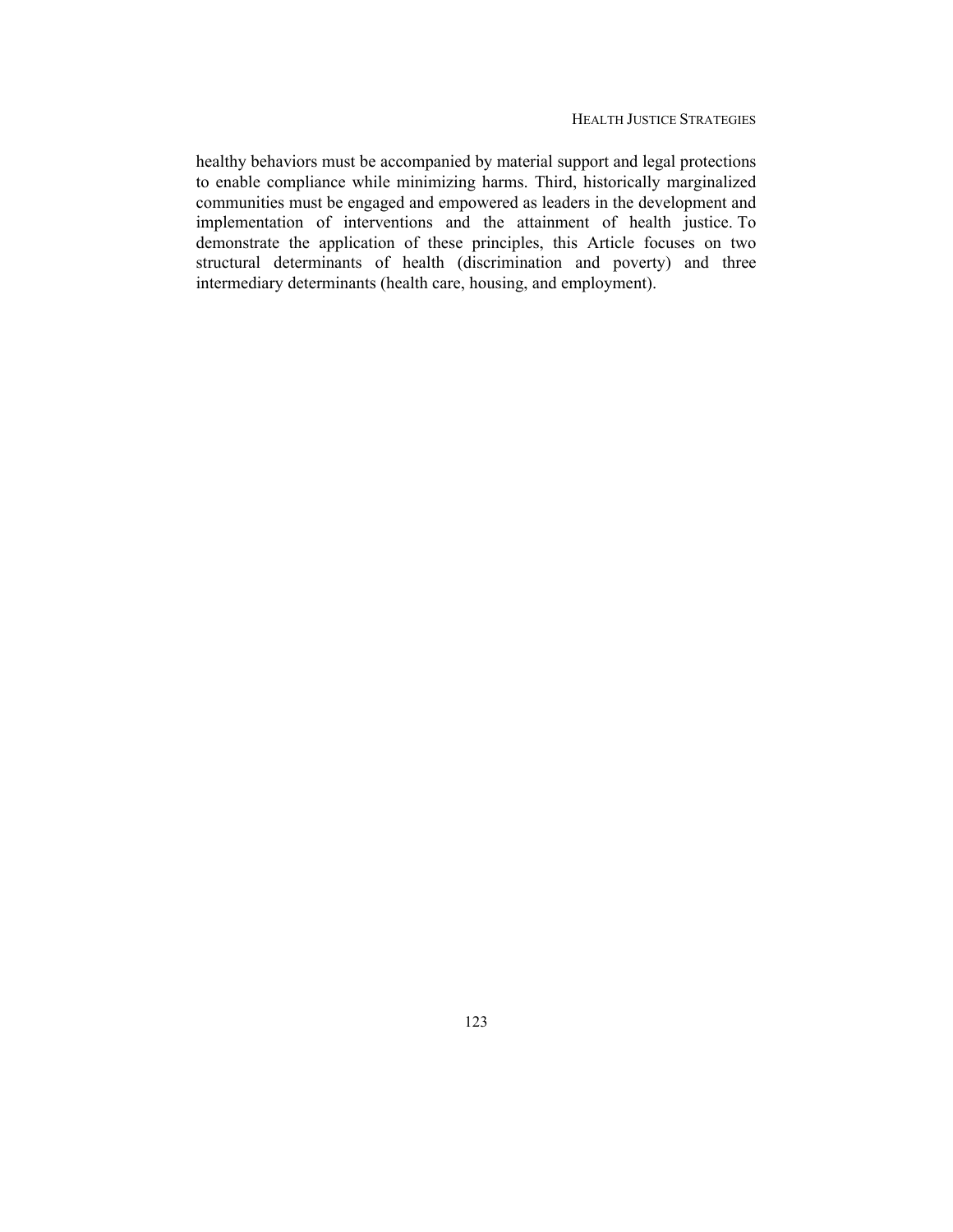# YALE JOURNAL OF HEALTH POLICY, LAW, AND ETHICS 19:3 (2020)

# TABLE OF CONTENTS

| I. DISCRIMINATION, POVERTY, AND BARRIERS TO HEALTH IN THE         |  |
|-------------------------------------------------------------------|--|
| II. THE HEALTH JUSTICE FRAMEWORK FOR PANDEMIC RESPONSE  136       |  |
|                                                                   |  |
| A. HEALTH CARE IS A SOCIAL DETERMINANT OF HEALTH  141             |  |
| B. HEALTH CARE DISCRIMINATION AS A BARRIER TO HEALTH JUSTICE      |  |
| C. APPLYING THE HEALTH JUSTICE FRAMEWORK TO ACHIEVE HEALTH        |  |
|                                                                   |  |
|                                                                   |  |
| B. HOUSING DISCRIMINATION AS A BARRIER TO HEALTH JUSTICE          |  |
| C. APPLYING THE HEALTH JUSTICE FRAMEWORK TO ACHIEVE HOUSING       |  |
|                                                                   |  |
| EMPLOYMENT AS A SOCIAL DETERMINANT OF HEALTH  162<br>$\mathbf{A}$ |  |
| B. EMPLOYMENT DISCRIMINATION AS A BARRIER TO HEALTH JUSTICE       |  |
| C. APPLYING THE HEALTH JUSTICE FRAMEWORK TO ACHIEVE               |  |
|                                                                   |  |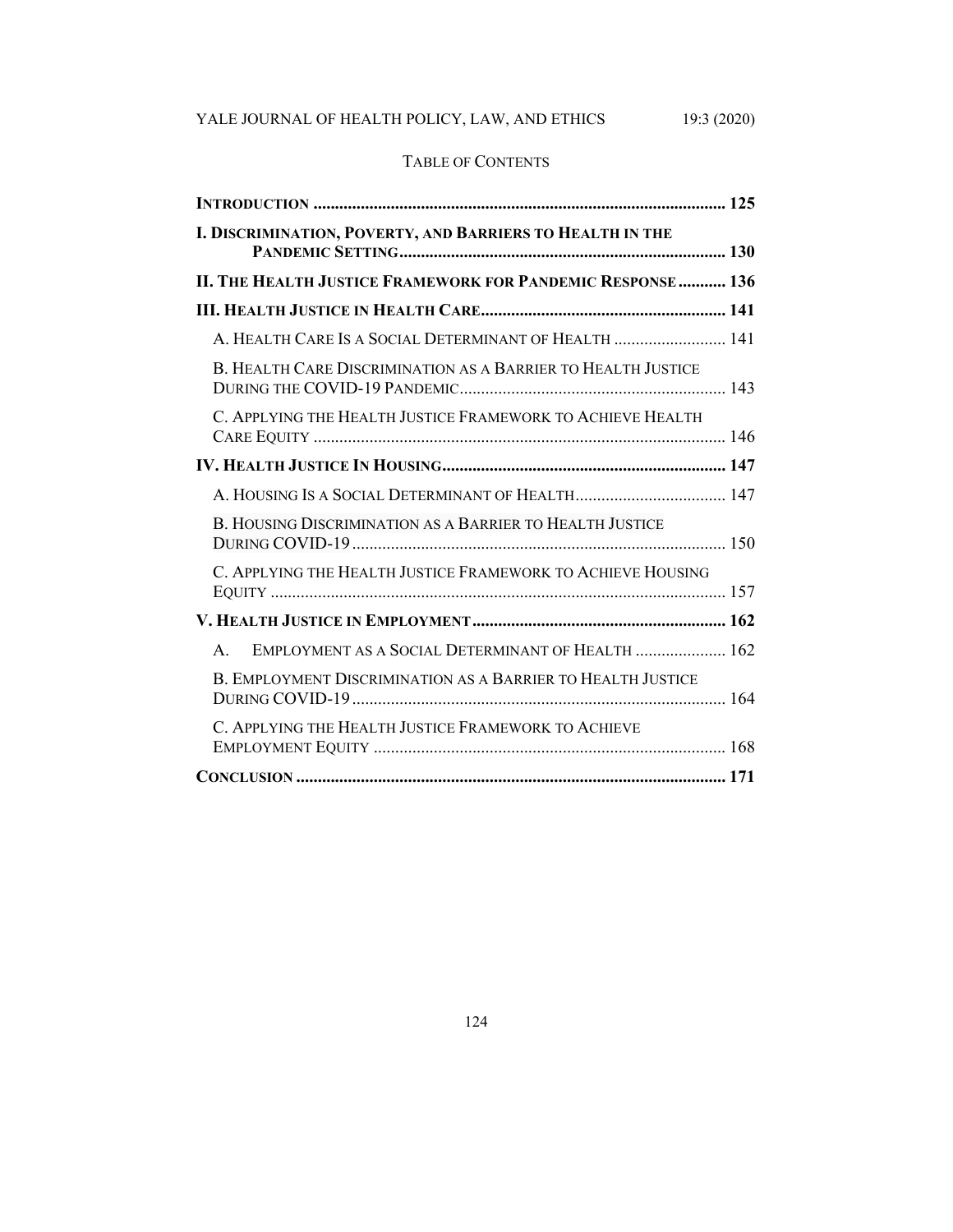## **INTRODUCTION**

People with low socioeconomic status<sup>1</sup> and people of color<sup>2</sup> entered the COVID-19 pandemic more vulnerable to infection and mortality than their more privileged peers due in part to conditions linked to discrimination and poverty.<sup>3</sup> COVID-19 is more dangerous for, and has a higher mortality rate among, lowincome people, people of color, and people with underlying chronic conditions, such as hypertension, diabetes, and lung disease.<sup>4</sup> These conditions disproportionately affect Black, Latino, and Indigenous communities, and people living in poverty.<sup>5</sup> Emerging data suggests that socioeconomic factors, such as poverty, were also significant predictors of infection and death rates.<sup>6</sup> In 2018, 38.1 million people, or  $11.8\%$  of the U.S. population, were living in poverty.<sup>7</sup> "The

<sup>1.</sup> *See* Michael G. Marmot, *Understanding Social Inequalities in Health*, 46 PERSP. IN BIOLOGY & MED. S9 (2003).

<sup>2.</sup> Merlin Chowkwanyun & Adolph L. Reed, Jr, *Racial Health Disparities and Covid-19— Caution and Context*, 383 NEW ENG.J. MED. 201 (2020); Ibram X. Kendi, *Stop Blaming Black People for Dying of the Coronavirus,* ATLANTIC (Apr. 14, 2020), https://www.theatlantic.com/ideas /archive/2020/04/race-and-blame/609946.

 <sup>3.</sup> People with disabilities were also disproportionately vulnerable. *See* Gloria L. Krahn, Deborah Klein Walker & Rosaly Correa-De-Araujo, *Persons with Disabilities as an Unrecognized Health Disparity Population*, 105 AM. J. PUB. HEALTH, at S198 (2015).

 <sup>4.</sup> Nancy Krieger, Pamela D. Waterman & Jarvis T. Chen, *COVID-19 and Overall Mortality Inequities in the Surge in Death Rates by Zip Code Characteristics: Massachusetts, January 1 to May 19, 2020*, 110 AM. J. PUB. HEALTH 1850 (2020).

<sup>5</sup>*. See, e.g*., CTRS. FOR DISEASE CONTROL & PREVENTION, NATIONAL HEALTH INTERVIEW SURVEY: SUMMARY HEALTH STATISTICS tbls.A-1a, A-2a & A-4a (2018). Tables A-1a, A-2a, and A-4a respectively provide statistical information on the incidence of coronary heart disease and hypertension); asthma and chronic bronchitis; and diabetes.

<sup>6</sup>*. See* Samrachana Adhikari, Nicholas P. Pantaleo & Justin M. Feldman, *Assessment of Community-Level Disparities in Coronavirus Disease 2019 (COVID-19) Infections and Deaths in Large US Metropolitan Areas*, JAMA NETWORK OPEN (July 28, 2020); W. Holmes Finch & Maria E. Hernández Finch, *Poverty and Covid-19: Rates of Incidence and Deaths in the United States During the First 10 Weeks of the Pandemic*, 5 FRONTIERS SOC. (June 15, 2020); Gregorio A. Millett et al., *Assessing Differential Impacts of COVID-19 on Black Communities*, 47 ANNALS EPIDEMIOLOGY 37 (2020); Caitlin Brown & Martin Ravallion, *Poverty, Inequality, And COVID-19 In The US*, VOX EU (Aug. 10, 2020), https://voxeu.org/article/poverty-inequality-and-covid-19-us. *See also* Jonathan Jay et al., *Neighbourhood Income and Physical Distancing During the COVID-19 Pandemic in the United States*, NATUR HUMANE HUM. BEHAV (2020) (forthcoming) (reporting data suggesting that "people in lower-income neighborhoods have faced barriers to physical distancing"); Supriya Kumar et al., *The Impact of Workplace Policies and Other Social Factors on Self-Reported Influenza-Like Illness Incidence During the 2009 H1N1 Pandemic,* 102 AM. J. PUB. HEALTH 132 (2012) (finding that "the absence of certain policies, such as paid sick leave," which disproportionately affects certain groups, led to increased cases of influenza-like illness during the 2009 H1N1 pandemic).

 <sup>7.</sup> Jessica Semega et al., *Income and Poverty in the United States: 2018,* U.S.CENSUS BUREAU 12 (2019), https://www.census.gov/content/dam/Census/library/publications/2019/demo/p60- 266.pdf.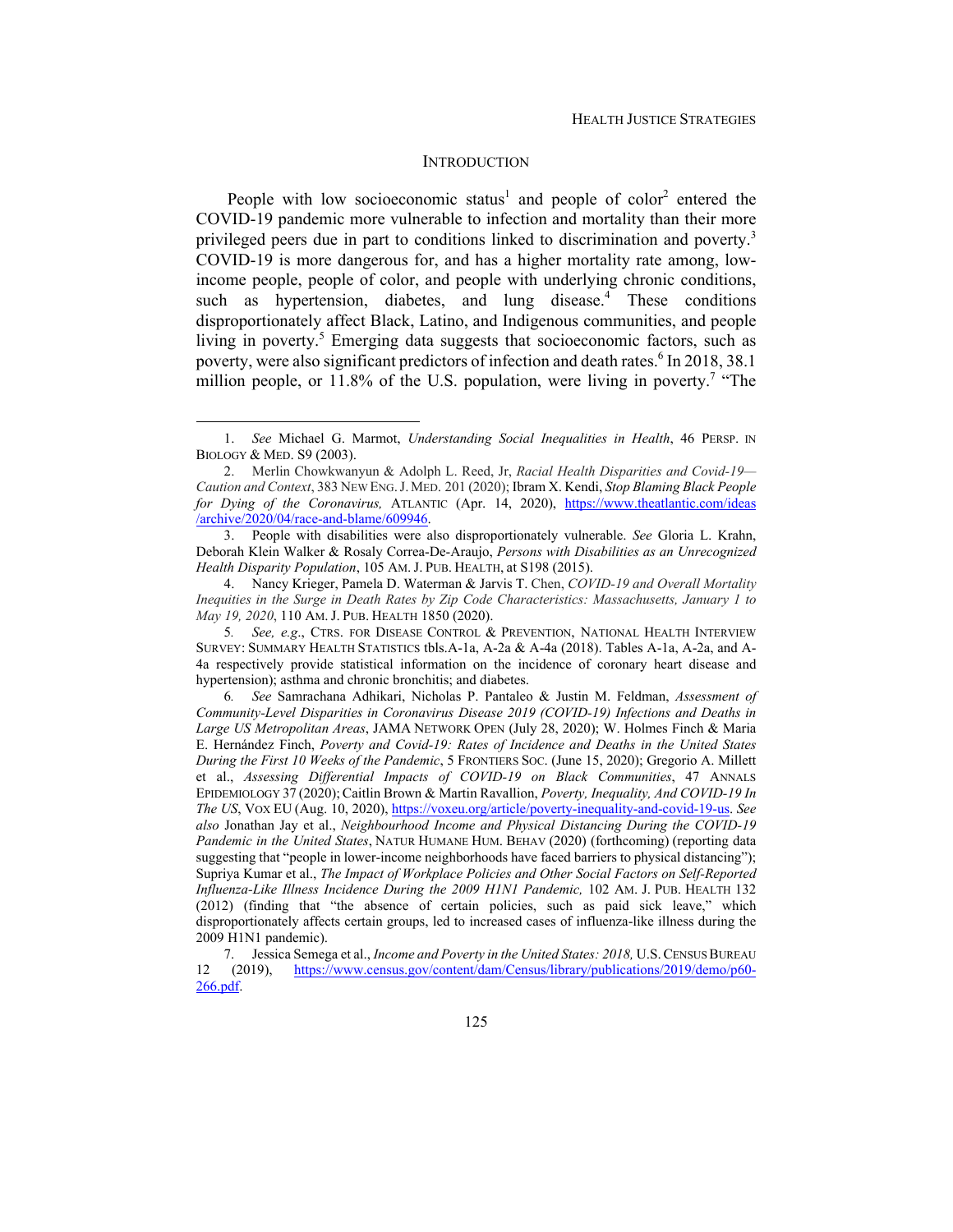lower a person's socioeconomic status, the more limited their resources and ability to access essential goods and services, and the greater their chance of suffering from chronic disease, including conditions like heart disease, lung disease, and diabetes that may increase the mortality risk of COVID-19."<sup>8</sup> Past infectious disease epidemics in the United States and governmental responses to them made it highly predictable that people living in poverty and people of color would bear the brunt of the coronavirus pandemic<sup>9</sup> due to discrimination and other forms of subordination that limit equal access to resources in the realms of health care, housing, and employment.

Disparities in COVID-19 infection and death—and the chronic conditions that exacerbate them—stem from the social determinants of health. The social determinants of health "encompass[] the full set of social conditions in which people live and work."10 The social determinants of health are subdivided into "structural determinants" and "intermediary determinants."11 Structural determinants of health are "social and political mechanisms that generate, configure and maintain social hierarchies"12 and organizations and institutions that

 10. COMM'N ON THE SOC. DETERMINANTS OF HEALTH, WORLD HEALTH ORG., A Conceptual Framework for Action on the Social Determinants of Health 9 (2010), https://www.who.int/sdhconference/resources/ConceptualframeworkforactiononSDH\_eng.pdf.

11*. Id.* at 6. "The vocabulary of 'structural determinants' and 'intermediary determinants' underscores the causal priority of the structural factors." *Id.* Some initiatives in the United States tend to focus exclusively on the intermediary determinants when discussing the social determinants of health. For example, Healthy People 2020, a major initiative of the U.S. federal government, describes the social determinants of health as including five key areas: health and health care; neighborhood and built environment; economic stability; education; and social and community context. The impact of the social determinants of health is evidenced by health disparities due to unequal access to health care for prevention and disease management (health and health care); substandard housing and poor air quality (neighborhood and built environment), unequal wages (economic stability), and inequitable funding of primary and secondary education (education), among others. *Social Determinants of Health*, Healthy People 2020, U.S. DEP'T OF HEALTH & HUM. SERVS., https://www.healthypeople.gov/2020/topics-objectives/topic/social-determinants-of-health.

 <sup>8.</sup> Emily A. Benfer & Lindsay F. Wiley, *Health Justice Strategies to Combat COVID-19: Protecting Vulnerable Communities During a Pandemic*, HEALTH AFF. BLOG (March 19, 2020), https://www.healthaffairs.org/do/10.1377/hblog20200319.757883/full.

<sup>9</sup>*. See* Robert J. Blendon et al., *Public Response to Community Mitigation Measures for Pandemic Influenza,* 14 EMERGING INFECTIOUS DISEASES 778 (2008); Philip Blumenshine et al., *Pandemic Influenza Planning in the United States from a Health Disparities Perspective*, 14 EMERGING INFECTIOUS DISEASES 709 (2008); Monica Schoch-Spana et al., *Stigma, Health Disparities, and the 2009 H1N1 Influenza Pandemic: How to Protect Latino Farmworkers in Future Health Emergencies*, 8 BIOSECURITY & BIOTERRORISM: BIODEFENSE STRATEGY, PRAC. & SCI. 243 (2010); Sandra Crouse Quinn et al., *Racial Disparities in Exposure, Susceptibility, and Access to Health Care in the US H1N1 Influenza Pandemic*, 101 AM. J. PUB. HEALTH 285 (2011), https://ajph.aphapublications.org/doi/10.2105/AJPH.2009.188029.

Disregard for the structural determinants of health undermines the effectiveness of initiatives that focus on the intermediary determinants of health divorced from their root causes.

 <sup>12.</sup> COMM'N ON THE SOC. DETERMINANTS OF HEALTH, *supra* note 10, at 5.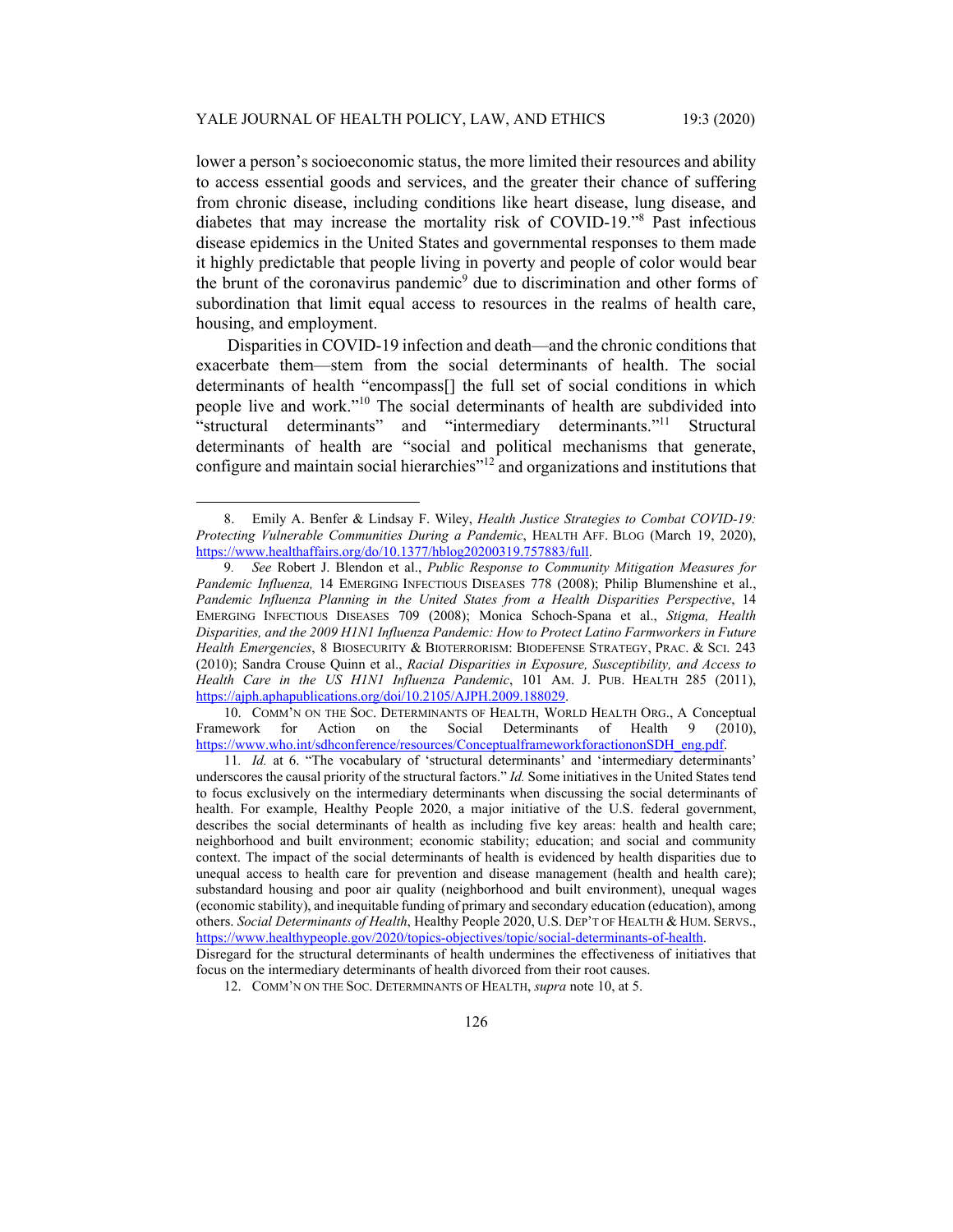can impact behavior.<sup>13</sup> Structural determinants (discrimination, poverty, and other forms of subordination, as well as the political and legal systems in which subordination is embedded), impact the intermediary determinants of health. The intermediary determinants include material and environmental circumstances, such as health care, housing, and employment conditions.<sup>14</sup>

The impacts of the pandemic on health disparities will be wide and deep. Unemployment and mass evictions are disproportionately occurring among people of color.<sup>15</sup> Disruptions to education and early childhood development are impacting those who were already living at or near the poverty line, in addition to Black, Latino, Indigenous, and other people of color.<sup>16</sup> Due to loss of income and employment and diminished financial resources caused by the pandemic, Black, Latino, Indigenous, and other people of color also face a higher chance of child welfare intervention and separation of children from their families, which have long-term consequences for health and well-being.<sup>17</sup> In the pandemic setting, policymakers must address a wide range of impacts, including decarceration and deinstitutionalization for people living in congregate settings, access to food and other necessities, and access to education, among other barriers to health.

While the United States waits for safe, effective, and widely distributed antiviral therapies and vaccines, health officials have deployed community mitigation measures to slow the spread of disease and flatten the curve of the epidemic. In the absence of mass testing, state and local governments have adopted a widely varying range of restrictions aimed at increasing physical distancing among the general population and shielding the most vulnerable from exposure. As we have previously observed, "[a]lthough widely discussed in terms of the steps *individuals* should take, [this] social distancing also demands commitment from federal, state, and local governments to financially support and protect marginalized populations, such as low-income communities and communities of

<sup>13</sup>*. See* Golden et al., *Upending the Social Ecological Model to Guide Health Promotion Efforts Toward Policy and Environmental Change*, 42 HEALTH EDUC. & BEHAV. 94 (2015); Kenneth R. McLeroy et al., *An Ecological Perspective Health Promotion Programs*, 15 HEALTH EDUC. Q. 351 (1988).

<sup>14</sup>*. Id*. at 6. COMM'N ON THE SOC. DETERMINANTS OF HEALTH, *supra* note 10, at 6.

 <sup>15.</sup> Elise Gould & Valerie Wilson, *Black Workers Face Two of the Most Lethal Preexisting Conditions for Coronavirus—Racism* and *Economic Inequality*, ECON. POL'Y INST. (June 1, 2020), https://files.epi.org/pdf/193246.pdf; Emily Benfer et al., *The COVID-19 Eviction Crisis: An Estimated 30-40 Million People in America Are at Risk,* ASPEN INST. (Aug. 7, 2020), https://www.aspeninstitute.org/blog-posts/the-covid-19-eviction-crisis-an-estimated-30-40-millionpeople-in-america-are-at-risk.

 <sup>16.</sup> Jack P. Shonkoff & David R. Williams, *Thinking About Racial Disparities in COVID-19 Impacts Through a Science-Informed, Early Childhood Lens*, CTR. ON THE DEVELOPING CHILD, HARV. UNIV. (Apr. 27, 2020) https://developingchild.harvard.edu/thinking-about-racial-disparitiesin-covid-19-impacts-through-a-science-informed-early-childhood-lens.

<sup>17</sup>*. Id*.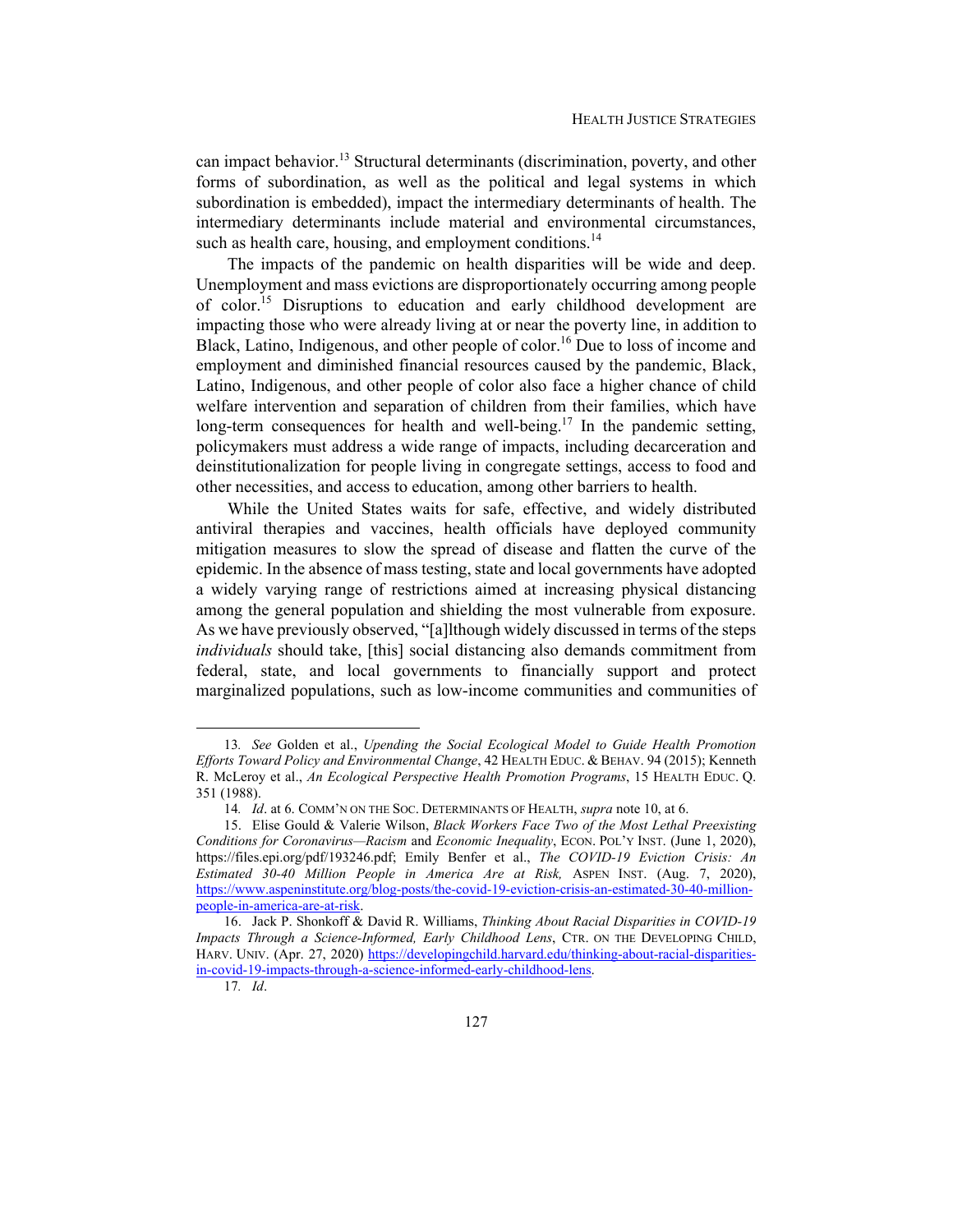color."18

Federal coronavirus relief bills have provided some financial support and legal protections to enable compliance and minimize the secondary harms caused by restrictions.<sup>19</sup> However, many low-income individuals and people of color have not benefited from these programs, and where they have, the support is minimal. Moreover, infectious disease control and public health emergency laws rarely contemplate—let alone require—the provision of financial supports, protections, or mechanisms for addressing poverty and the long-standing practices of racial discrimination, which exacerbate the risk of infection. Additionally, because these measures are often stopgap in nature, they do not provide long-term protection for marginalized populations.

Health justice is an emerging framework for eradicating unjust health disparities, especially those caused by discrimination, poverty, and other forms of subordination.<sup>20</sup> The framework highlights the need to engage and empower

 <sup>18.</sup> Benfer & Wiley, *supra* note 8.

<sup>19</sup>*. See, e.g.,* Coronavirus Aid, Relief, and Economic Security (CARES) Act, Pub. L. No. 116- 136, 134 Stat. 281 (2020); *see also* Lindsay F. Wiley & Samuel R. Bagenstos, *The Personal Responsibility Pandemic: Centering Solidarity in Public Health and Employment Law*, ARIZ. ST. L. J. (forthcoming 2021), *available at* https://papers.ssrn.com/sol3/papers.cfm?abstract\_id=3656789 (critiquing the federal government's pandemic response, especially for its focus on individual behavior and responsibility, which has "placed disproportionate burdens on those who are already disadvantaged").

<sup>20</sup>*. See, e.g.*, Lindsay F. Wiley, *Health Law as Social Justice*, 24 CORNELL J. L. & PUB. POL'Y 47, 47 (2014) ("[d]rawing on the experiences of the reproductive justice, environmental justice, and food justice movements, and on the writings of political philosophers and ethicists on health justice" to discuss health justice as a framework for the use of law to reduce health disparities); Emily A. Benfer, *Health Justice: A Framework (and Call to Action) for the Elimination of Health Inequity and Social Injustice*, 65 AM. U. L. REV. 275 (2015) (discussing health justice as a framework for eliminating health inequity and social injustice among low-income communities and communities of color); Lindsay F. Wiley, *From Patient Rights to Health Justice*, 37 CARDOZO L. REV. 833 (2016) (proposing the health justice model as an alternative to existing health law models for examining questions of health care quality and access); Lindsay F. Wiley, *Applying the Health Justice Framework to Diabetes as a Community-Managed Social Phenomenon*, 16 HOUS. J. HEALTH L. & POL'Y 191 (2016) (applying the health justice framework to diabetes disparities); Lindsay F. Wiley, *Tobacco Denormalization, Anti-Healthism, and Health Justice*, 18 MARQ. BENEFITS & SOC. WELFARE L. REV. 203 (2017) (applying the health justice framework to tobacco-related disparities); ELIZABETH TOBIN-TYLER & JOEL B. TEITELBAUM, ESSENTIALS OF HEALTH JUSTICE: A PRIMER 15 (2018) (noting that the authors "settled on *health justice* [for their title] because it tends to be relatively more recognized and understood by a greater number of people [than health equity]" and "[f]urthermore, 'justice' is often linked in people's minds to the legal system;" and defining health justice in terms of "laws, policies, systems, and behaviors that are evenhanded with regard to and display genuine respect for *everyone's* health and well-being"); Medha D. Makhlouf, *Health Justice for Immigrants*, 4 U. PA.J.L. & PUB. AFF. 235 (2019) (applying the health justice framework to assess public commitments to health care access for immigrants); Yael Cannon, *The Kids Are Not Alright: Leveraging Existing Health Law to Attack the Opioid Crisis Upstream*, 71 FLA. L. REV. 765 (2019) (applying the health justice framework to assess public commitments to meet the needs of people with adverse childhood experiences across the life-course); Emily A. Benfer et al., *Health Justice*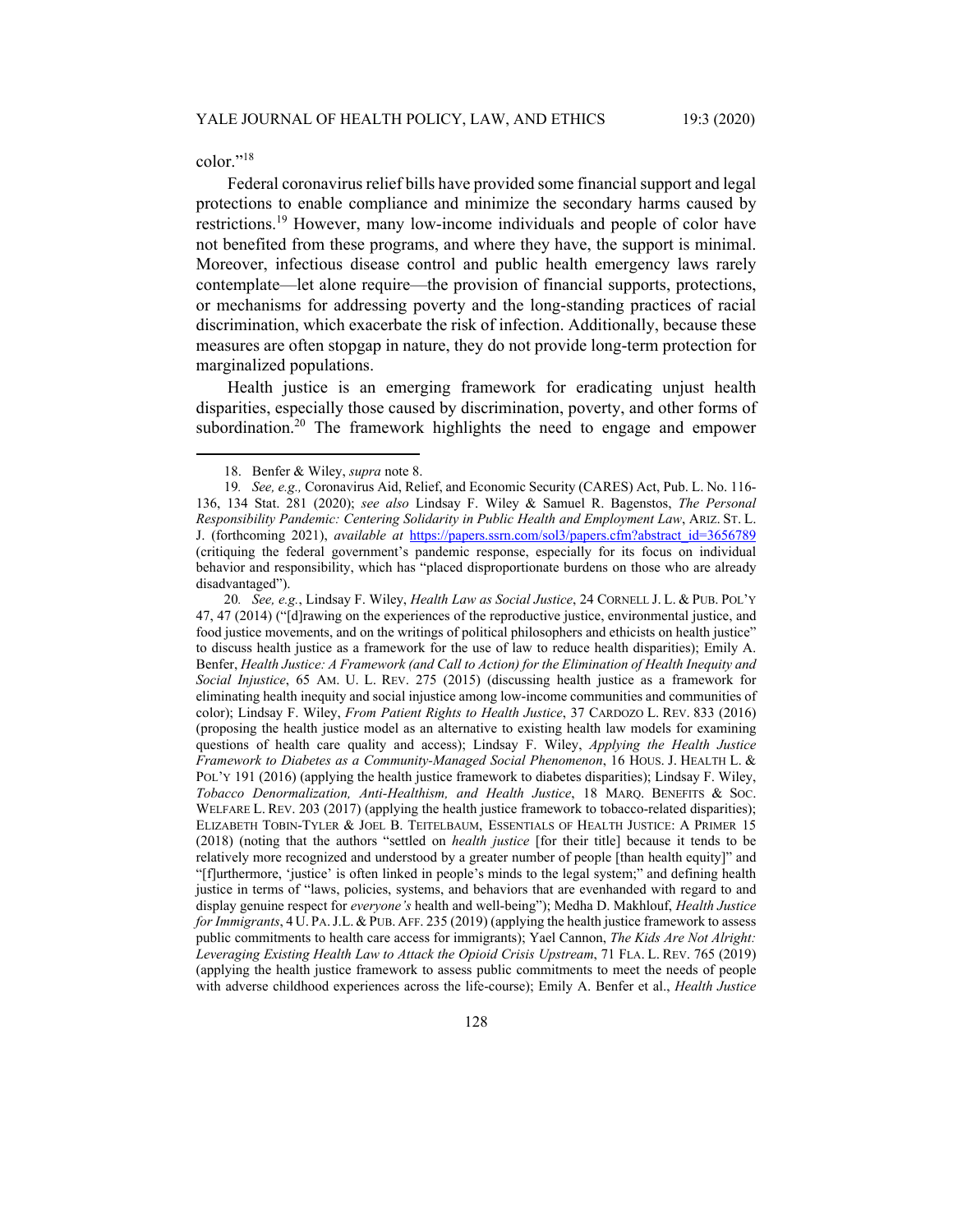marginalized populations in developing and implementing solutions and calls for policymakers to provide access to basic health-related rights, protections, and supports that eliminate health disparities. This Article suggests that policymakers not only apply the health justice framework to address discrimination and poverty, but also use it as a key strategy to protect and support marginalized populations, which include low-income communities and communities of color, both during and after the COVID-19 pandemic. Executive-branch officials should apply the health justice framework in the development and implementation of emergency and public health orders.<sup>21</sup> Judges should apply it in their adjudication of challenges to those orders. Legislatures should apply it in any reforms they adopt in response to the pandemic. Community organizations should also be guided by the health justice framework in their efforts to advocate for the needs of marginalized communities in pandemic response.

Part I provides an overview of discrimination and poverty, which create barriers to health in the pandemic setting. Part II describes the health justice framework and how it can be engaged in the pandemic setting. Parts III, IV, and V apply the health justice framework to three of the intermediary determinants of health (health care, housing, and employment) that support resilience and equip marginalized communities with the resources necessary to withstand the immediate impacts of the pandemic.<sup>22</sup> This application demonstrates how the health justice framework can be adopted across other structural and intermediary determinants of health to ensure the elimination of avoidable illness and death among marginalized people during and after the pandemic.

*Strategies to Eradicate Lead Poisoning: An Urgent Call to Action to Safeguard Future Generations,* 19 YALE J. HEALTH POL'Y L. & ETHICS 146 (2020); Matthew B. Lawrence, *Against the "Safety Net*,*"* 72 FLA. L. REV. 49 (2020) (applying the health justice framework to critique the safety net metaphor for public benefits); Angela Harris & Aysha Pamukcu, *The Civil Rights of Health: A New Approach to Challenging Structural Inequality*, 67 UCLA L.REV. 758, 758 (2020) ("argu[ing] that a civil rights of health initiative built on a health justice framework can help educate policymakers and the public about the health effects of subordination, create new legal tools for challenging subordination, and ultimately reduce or eliminate unjust health disparities").

 <sup>21.</sup> Lindsay F. Wiley, *Democratizing the Law of Social Distancing*, 19 YALE J. HEALTH POL'Y L. & ETHICS (2020).

 <sup>22.</sup> Education is also a key pillar of the social determinants of health, *see supra* note 4, and has been severely impacted by the pandemic, but the impacts of disruptions to early childhood, K-12, and post-secondary education on health generally play out over a longer time period than the impacts of health care, housing, and employment disruption. In this project, our focus here is on immediate impacts, but we welcome collaborations between public health and education law and policy experts to address the intermediate and long-term impacts of education disruption on health disparities in future projects. A forthcoming piece by Seema Mohapatra is applying the health justice framework in various aspects of children's lives, including educational impacts. Seema Mohapatra, *Justice for Children During and After the Pandemic*, ANNALS HEALTH L. (forthcoming 2021) (on file with authors).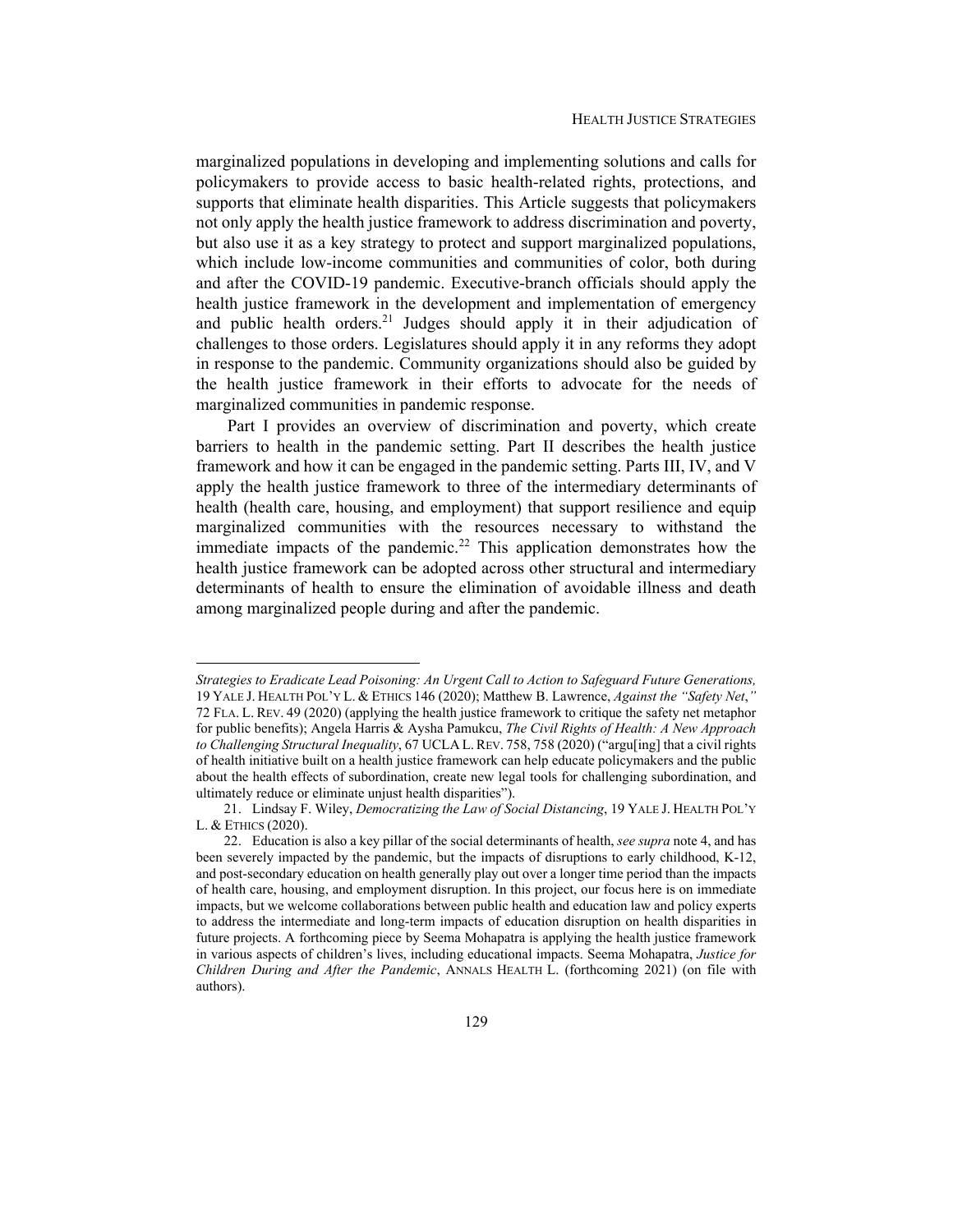# I. DISCRIMINATION, POVERTY, AND BARRIERS TO HEALTH IN THE PANDEMIC **SETTING**

Discrimination and poverty are forms of subordination that prevent racial and ethnic minorities, people living in poverty, and other marginalized groups from equal access to material and environmental circumstances, such as health care, housing, and employment. Subordination is "a set of policies, practices, traditions, norms, definitions, cultural stories, and explanations that function to systematically hold down one social group to the benefit of another social group."<sup>23</sup> In this paper, the term discrimination is not limited to what courts recognize as a basis for legal remedies; it also includes actions described as discrimination, bias, and unfair treatment in public health and sociology literature, even though they may not be deemed legally actionable by US courts.<sup>24</sup> Discrimination—interpersonal, institutional, and structural—has exacerbated poor health outcomes among marginalized groups prior to the pandemic and continues to do so during it.<sup>25</sup> Interpersonal discrimination reinforces social norms of prejudice through individual interactions. Specifically, this occurs when an individual consciously and/or unconsciously restricts low-income individuals' or racial and ethnic minorities' equal access to material and environmental circumstances based on stereotypes and prejudice.<sup>26</sup> Institutional discrimination operates through "neutral" organizational practices and policies that limit equal access to services for individuals who are poor and racial and ethnic minorities.<sup>27</sup> Structural

 <sup>23.</sup> ROBIN DIANGELO, WHAT DOES IT MEAN TO BE WHITE?: DEVELOPING WHITE RACIAL LITERACY 44 (2012).

<sup>24</sup>*. See* JOE R. FEAGIN, SYSTEMIC RACISM: A THEORY OF OPPRESSION (2006); Eduardo Bonilla-Silva, *Rethinking Racism: Toward A Structural Interpretation*, 62 AM. SOC. REV. 465 (1997); Chandra L. Ford & Collins O. Airhihenbuwa, *Critical Race Theory, Race Equity, and Public Health: Toward Antiracism Praxis*, 100 AM. J. PUB. HEALTH S30 (2010); Chandra L. Ford & Collins O. Airhihenbuwa, *The Public Health Critical Race Methodology: Praxis for Antiracism Research*, 71 SOC. SCI. & MED. 1390 (2010); David R. Williams et al., *Understanding How Discrimination Can Affect Health*, 54 HEALTH SERVS. RES. 1374 (2019).

 <sup>25.</sup> Discrimination also includes internalized and superstructural forms. Internalized discrimination is when racial and ethnic minorities accept stereotypes about themselves and those who share the same racial identities, while believing that members of other racial groups are superior, which can be harmful to the psychological wellbeing and physical health of racial and ethnic minorities. Kira Hudson Banks & Jadah Stephens, *Reframing Internalized Racial Oppression and Charting a Way Forward*, 12 SOC. ISSUES & POL'Y Rev. 91, 92-94 (2018). Superstructural discrimination includes the value systems and arrangements that create enduring power differentials among different groups. Michael D. Sweat & Julie A. Denison, *Reducing HIV Incidence in Developing Countries with Structural* and *Environmental Interventions*, 9 *AIDS*, at S251. (1995). All forms of discirmination reinforce hierarchy and subordination.

 <sup>26.</sup> Ruqaiijah Yearby, *Internalized Oppression: The Impact of Gender and Racial Bias in Employment on the Health Status of Women of Color, 49 SETON HALL L. REV. 1037, 1046 (2019).* 

 <sup>27.</sup> Leith Mullings & Amy J. Schulz, *Intersectionality and Health: An Introduction*, *in*  GENDER, RACE, CLASS AND HEALTH 3 (Leith Mullings & Amy J. Schulz eds., 2005).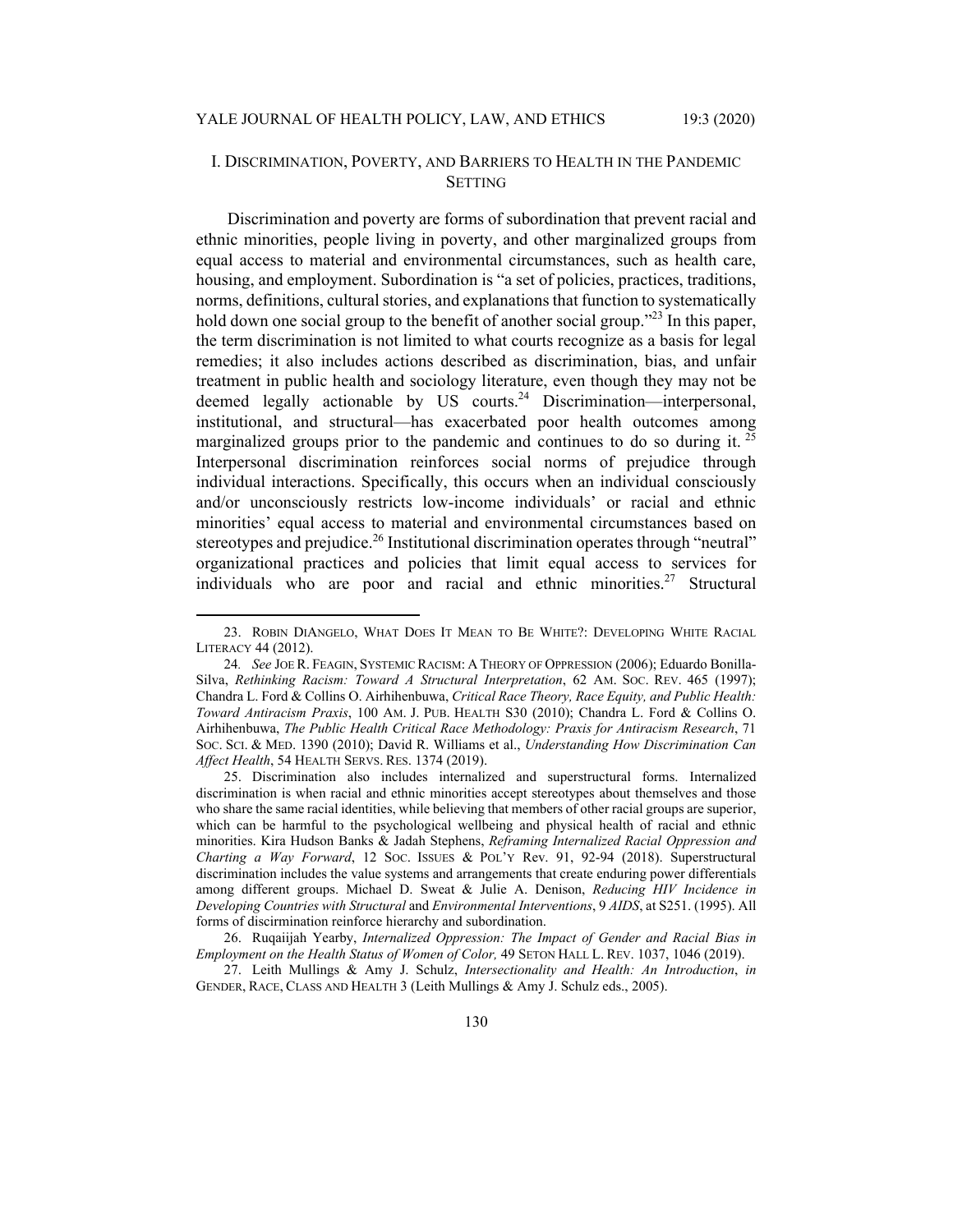discrimination operates at a societal level and refers to the way laws and policies are written or enforced, which advantages the majority and disadvantages minorities in their access to opportunity and resources.<sup>28</sup> When those disadvantaged are racial and ethnic minorities, it is deemed structural racism, which is often evidenced by "the embedding of socially and culturally enforced racial hierarchies in societal norms, institutional practices, and laws; it is often not explicitly identified as race-based and is perpetuated in the implicit assumptions that guide everyday institutional practices, such as clinical resource allocation and decision making in a segregated health care system."<sup>29</sup> Figure 1 shows how the different levels of discrimination interact with material and environmental circumstances, such as health care, housing, and employment.

 <sup>28</sup> Ruqaiijah Yearby, *Structural Racism and Health Disparities: Reconfiguring the Social Determinants of Health to Include the Root Cause,* 48 J. L. MED. & ETHICS 518 (2020); Ruqaiijah Yearby & Seema Mohapatra, *Law, Structural Racism, and the COVID-19 Pandemic*, 7 J. L. & BIOSCIENCES 1 (2020).

 <sup>29</sup> Kristen Pallok, et al, *Structural Racism—A 60-Year-Old Black Woman with Breast Cancer*, 380 NEW ENG. J. MED. 1489, 1491 (2019).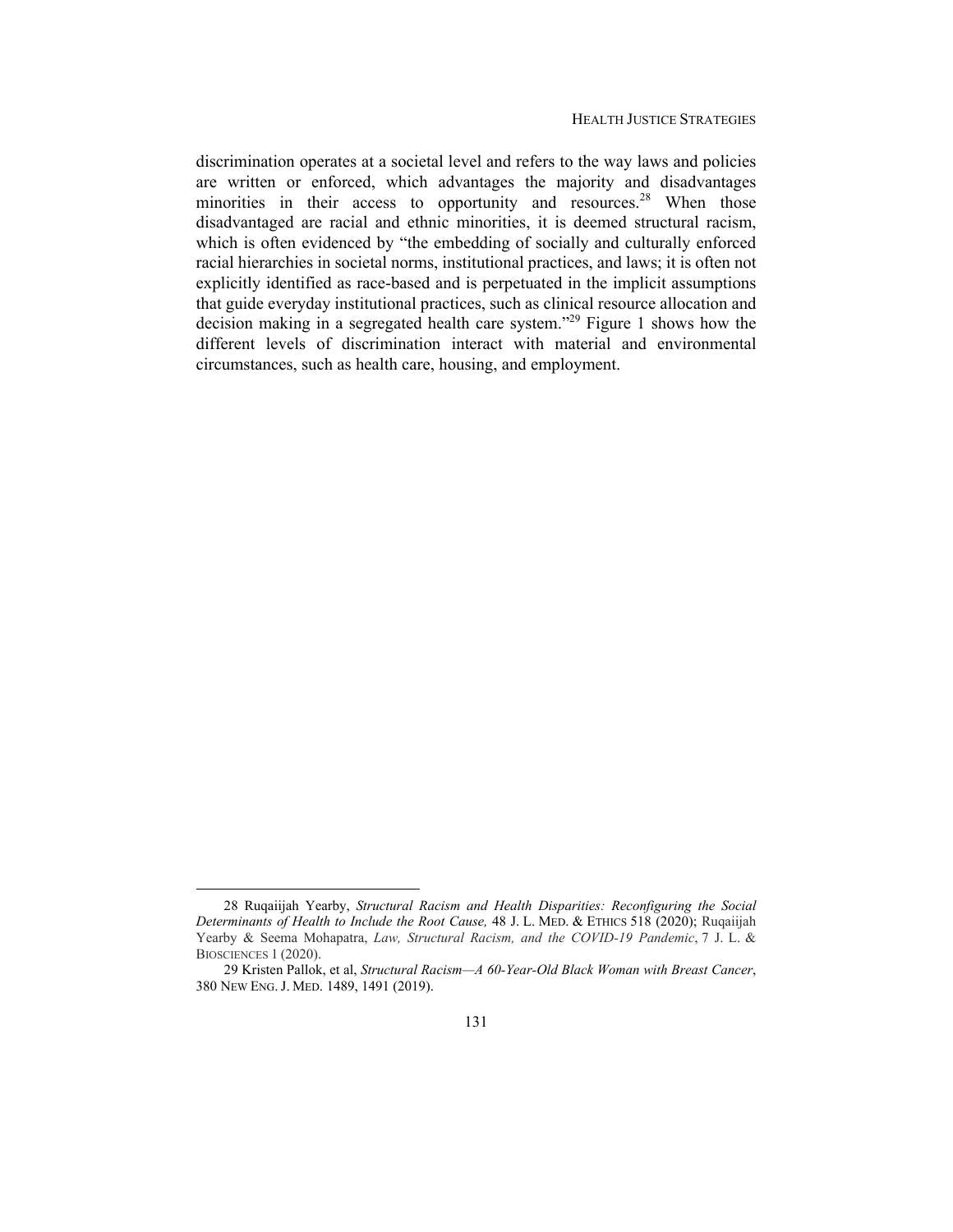

**Figure 1. Discrimination and Material and Environmental Circumstances**<sup>30</sup>

All three levels of discrimination interact with the political and legal determinants of health. Law is one of the tools used to structure society in a discriminatory way, while institutional and interpersonal discrimination reinforce the discriminatory structure of our society as illustrated in the examples discussed below.

The heavy use of command-and-control mandates by state and local governments as part of the community mitigation response to the coronavirus pandemic has exposed people of color, people experiencing homelessness, and other marginalized individuals to interpersonally discriminatory police surveillance and enforcement. For example, despite recommendations to adopt an education-first approach to policing, in which stay-at-home and face-covering orders are not enforced through arrests, $31$  these policies were applied in a

 <sup>30.</sup> Ruqaiijah Yearby, Lindsay F. Wiley, Emily A. Benfer & Seema Mohapatra, *Discrimination and Material and Environmental Circumstances* (2020). *See also* McLeroy et al., *supra* note 13; COMM'N ON THE SOC. DETERMINANTS OF HEALTH, *supra* note 10; Golden et al., *supra*  note 13; Yearby et al., *Structural Racism and Health Disparities, supra* note 28, at 518.

 <sup>31.</sup> Rosa Brooks & Christy Lopez, *Policing in a Time of Pandemic: Recommendations for Law Enforcement,* EDMOND J. SAFRA CTR. FOR ETHICS, HARV. UNIV. (Apr. 10, 2020),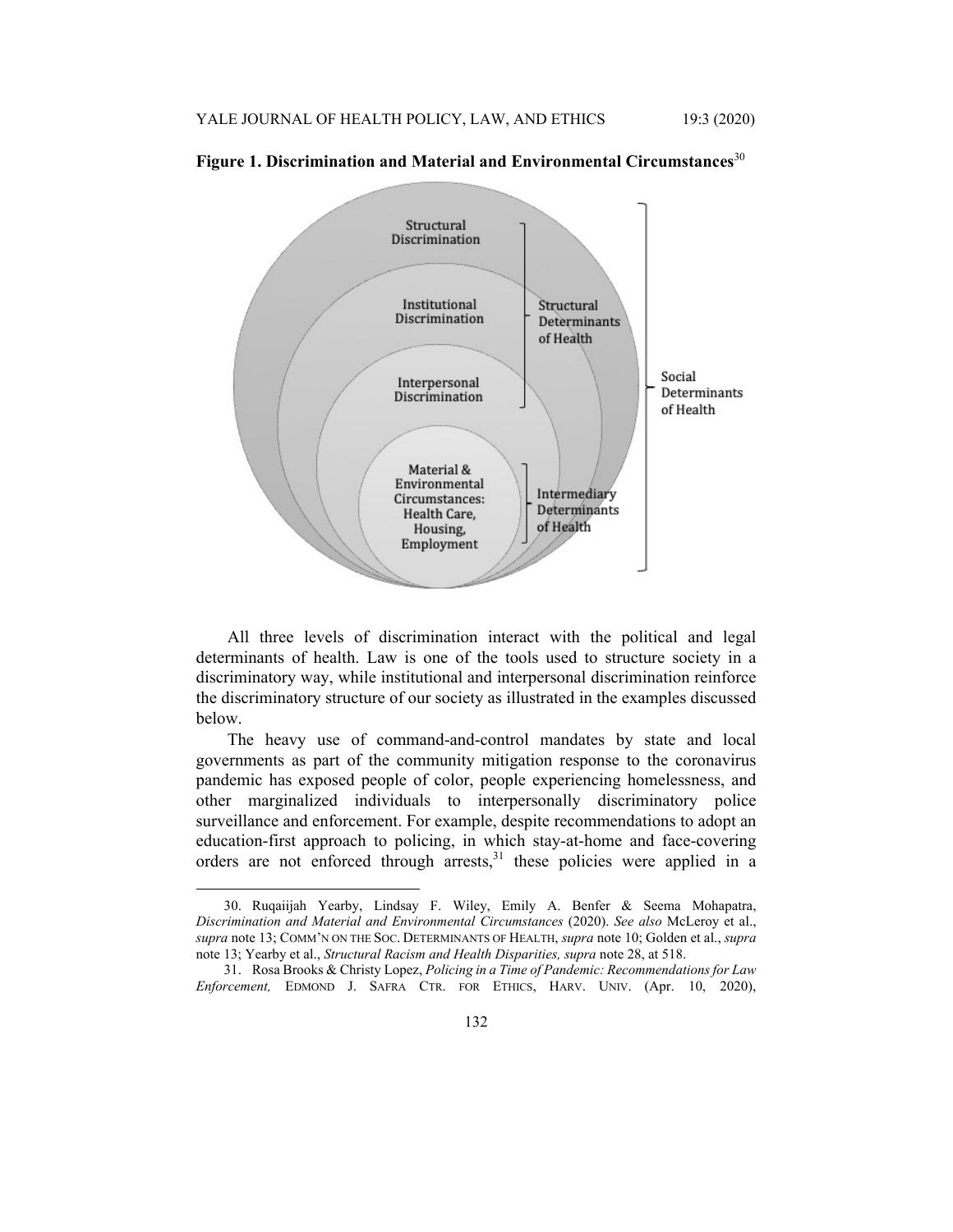discriminatory way.<sup>32</sup> For example, in New York City, while police officers were handing out free masks and advising, but not requiring, people gathering outdoors in predominately White affluent neighborhoods to wear them, other officers were arresting and cracking down on Black and Latino people for gathering and not wearing masks.<sup>33</sup> These mandates are an example of interpersonal discrimination because individual officers treated affluent White people differently than they treated Black and Latino people.

Institutional discrimination also negatively impacts the health of low-income communities and communities of color, which makes them more vulnerable to the harms of COVID-19. $34$  For example, the decision to prioritize funding hospitalbased resources left low-income disabled individuals and elderly individuals in long-term care facilities that were understaffed by workers, creating fertile conditions for the virus to spread among vulnerable residents.<sup>35</sup> This "neutral" organizational decision left low-income disabled individuals and the elderly without equal access to quality health care services, resulting in unnecessary COVID-19 infections and deaths.36

As a result of racist, xenophobic, and ableist criminal and immigration enforcement policies and socioeconomic drivers of crime and migration, many people of color and those with low socioeconomic status are more likely to be confined in prisons, jails, and detention facilities. Mass incarceration is an example of structural discrimination, where policymakers' decisions resulted in laws, such as the "three strike" rule and the Anti-Drug Abuse Act of 1986 that punished people with rock cocaine more harshly than those with powder cocaine, that

https://ethics.harvard.edu/files/center-for-ethics/files/7policingpandemic.pdf; Robert Gatter & Seema Mohapatra, *COVID-19 and the Conundrum of Mask Requirements*, 77 WASH. & LEE L. REV. ONLINE 17, 29-30 (2020).

<sup>32.</sup> Pascal Emmer et al., *Unmasked: The Impacts of Pandemic Policing*, COVID-19 POLICING<br>PROJECT (October 2020), https://communityresourcehub.org/wp-content/uploads/2020/12 2020), https://communityresourcehub.org/wp-content/uploads/2020/12 /Unmasked.pdf.

 <sup>33.</sup> Ashley Southall, *Scrutiny of Social-Distance Policing as 35 of 40 Arrested Are Black*, N.Y. TIMES (May 29, 2020), https://www.nytimes.com/2020/05/07/nyregion/nypd-social-distancing-racecoronavirus.html.

 <sup>34.</sup> Benfer & Wiley, *supra* note 8; Yearby & Mohapatra, *supra* note 28 (*citing* Brietta R. Clark, *Hospital Flight From Minority Communities: How Our Existing Civil Rights Framework Fosters Racial Inequality in Healthcare*, 9 DEPAUL J. HEALTHCARE L. 1023, 1035 (2005) ("Hospital closures set into motion a chain of events that threaten minority communities' immediate and long-term access to primary care, emergency and nonemergency hospital care. . . .")).

 <sup>35.</sup> Joanne Kenen, Rachel Roubein & Susannah Luthi, *How Public Health Failed Nursing*  Homes, POLITICO (April 6, 2020), https://www.politico.com/news/2020/04/06/public-health-failednursing-homes-167372.

 <sup>36.</sup> Nina A. Kohn, *The Pandemic Exposed a Painful Truth: America Doesn't Care About Old*  People, WASH. POST (May 8, 2020), https://www.washingtonpost.com/outlook/nursing-homecoronavirus-discrimination-elderly-deaths/2020/05/07/751fc464-8fb7-11ea-9e23- 6914ee410a5f\_story.html.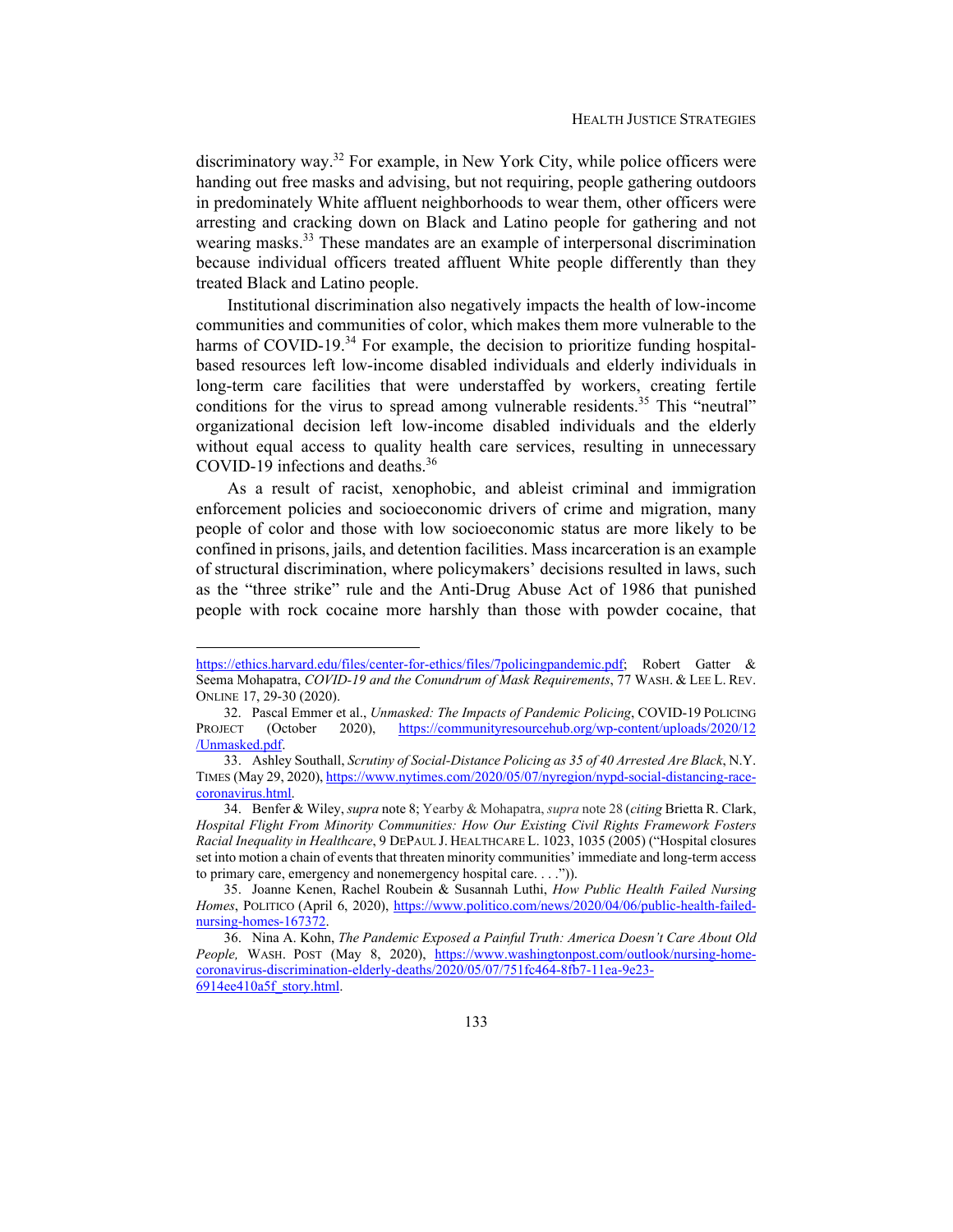disproportionately harmed low-income and racial and ethnic minorities.<sup>37</sup> As a result, people of color make up the majority of the prison population and are subject to overcrowded congregate settings, increased risk of contracting COVID-19, and limited access to health care.<sup>38</sup>

Poverty is also a major barrier to health because it decreases material and environmental circumstances, such as health care and housing, among others.<sup>39</sup> In 2018, 8% of Whites were in poverty, compared to 21% of Blacks and 18% of Latinos.<sup>40</sup> Working age women (18-64) had a poverty rate of 12.3%, while working age men (18-64) had a poverty rate of 9%.41 Reports from the Bureau of Labor Statistics show that in 2017, 6.9 million working adults were poor, with women  $(4.5\%)$  more likely to be among the working poor compared to men  $(3.5\%)$ <sup>42</sup> Moreover, Blacks (7.9%) and Latinos (7.9%) were twice as likely to be among the working poor compared to Whites  $(3.9\%)$  and Asians  $(2.6\%)$ <sup>43</sup> Working women of color, such as Black women (10.0%) and Latino women (9.1%), were more likely to be in poverty compared to White women  $(4.5\%)$  and men  $(3.5\%)$ <sup>44</sup>

As a result of structural determinants of health (discrimination and poverty), racial and ethnic minorities, people living in poverty, and other marginalized groups lack equal access to the intermediary determinants of health, such as health care, housing, and employment, among others. Figure 2 illustrates the connection between subordination and social hierarchies; political and legal systems; material and environmental circumstances, and the health system as social determinants of health, which cause disparities in health outcomes: COVID-19 infection, illness, potentially long-term disability, and death. This Figure is not intended to be a comprehensive description of the structural and intermediary determinants of health that make up the social determinants of health, but rather a frame that can be adapted to address other contexts.

 <sup>37.</sup> Jelani Jefferson Exum, *Forget Sentencing Equality: Moving From the "Cracked" Cocaine Debate Toward Particular Purpose Sentencing*, 18 LEWIS & CLARK L. REV. 95, 99, 101-02 (2014).

<sup>38</sup>*. A State-by-State Look at Coronavirus in Prisons*, MARSHALL PROJECT (Nov. 20, 2020), https://www.themarshallproject.org/2020/05/01/a-state-by-state-look-at-coronavirus-in-prisons.

 <sup>39.</sup> Ruqaiijah Yearby, *Breaking the Cycle of "Unequal Treatment" with Health Care Reform: Acknowledging and Addressing the Continuation of Racial Bias,* 44 U. CONN. L. REV. 1281, 1308- 09 (2012).

 <sup>40.</sup> Semega et al., *supra* note 7, at 13 fig.8, 15, 50 tbl.B-1, https://www.census.gov/library/publications/2019/demo/p60-266.html.

<sup>41</sup>*. Id.* at 15 & fig.10.

<sup>42</sup>*. A Profile of the Working Poor, 2017*, U.S. BUREAU OF LAB. STAT. 1, 4 (Apr. 2019), https://www.bls.gov/opub/reports/working-poor/2017/pdf/home.pdf.

<sup>43</sup>*. Id.* at 3.

<sup>44</sup>*. Id.* at 9 & tbl.2.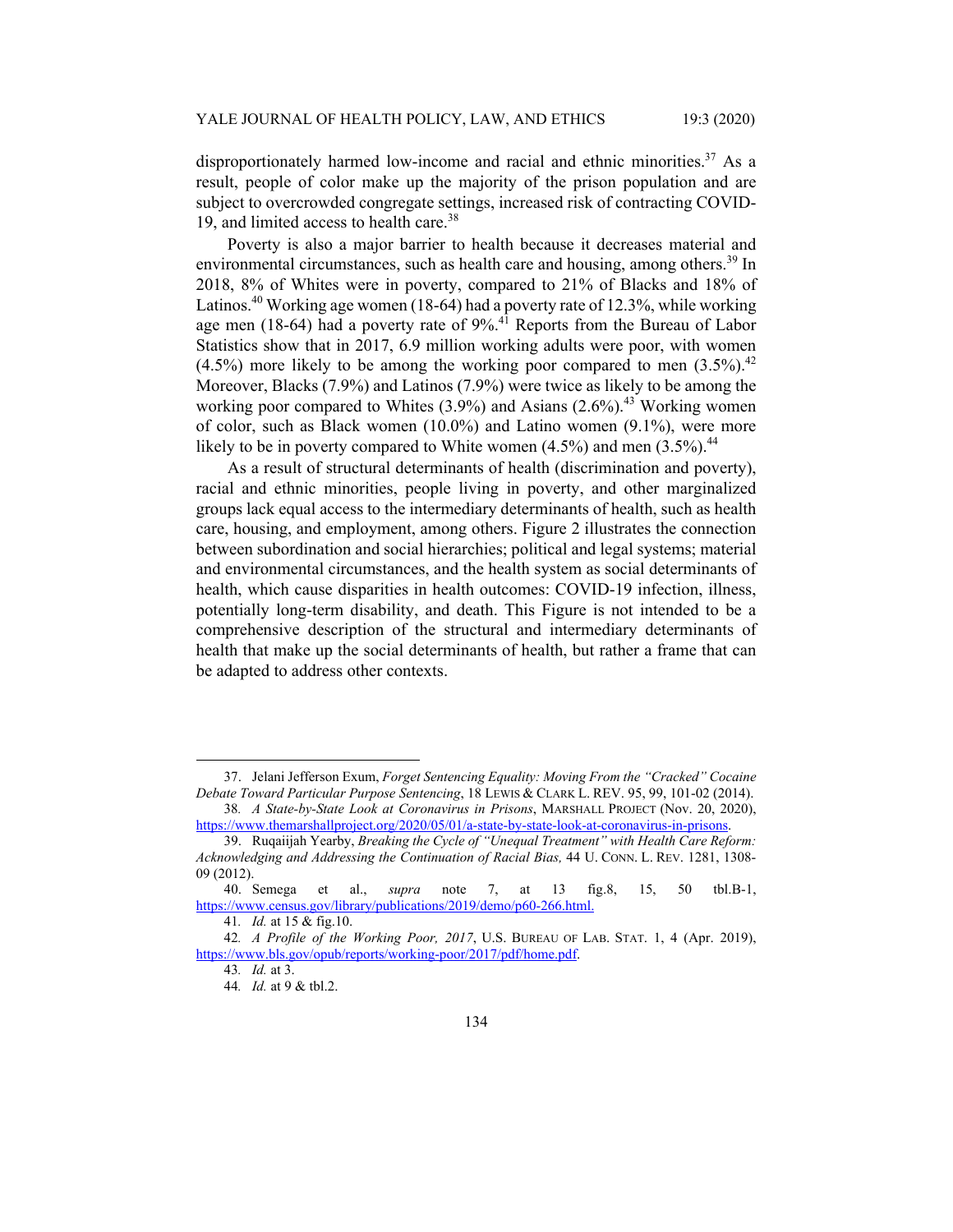

**Figure 2. Subordination and Law as Social Determinants of Health**<sup>45</sup>

In this Article, we focus on the influence of poverty and the three levels of discrimination on health care, housing, and employment, which result in disparities in COVID-19 infections and deaths for people in low-income communities and communities of color. In the health care context, poverty limits access to health care and the prejudice of some health care providers limits racial and ethnic minorities' and indigenous people's access to care, which is evidence of interpersonal discrimination. Institutional discrimination is also present in the health care context when health care institutions close hospitals in low-income communities and communities of color to relocate in well-off communities as a result of "neutral" policies that disproportionately harm low-income communities and communities of color.<sup>46</sup> Hence, these populations are more likely to suffer

 <sup>45.</sup> Ruqaiijah Yearby, Lindsay F. Wiley, Emily A. Benfer & Seema Mohapatra, *Subordination and Law as Social Determinants of Health* (2020). *See also*, Yearby et al. *Discrimination and Material & Environmental Circumstances* (2020), *supra* Figure 1, and Harris & Pamukcu, *supra* note 20, at 758.

 <sup>46.</sup> Alan Sager & Deborah Socolar, *Closing Hospitals in New York State Won't Save Money But Will Harm Access to Care*, B.U. SCH. OF PUB. HEALTH 27-31 (Nov. 20, 2006), http://www.bu.edu/sph/files/2015/05/Sager-Hospital-Closings-Short-Report-20Nov06.pdf.

Michelle Ko et al., *Residential Segregation and the Survival of U.S. Urban Public Hospitals,* 7 MED. CARE RES. & REV. 243 (2014); Renee Y. Hsia et al., *System-Level Health Disparities in California Emergency Departments: Minorities and Medicaid Patients Are at Higher Risk of Losing Their Emergency Departments,* 59 ANNALS EMERGENCY MED. 358 (2012); Renee Yuen-Jan Hsia & Yu-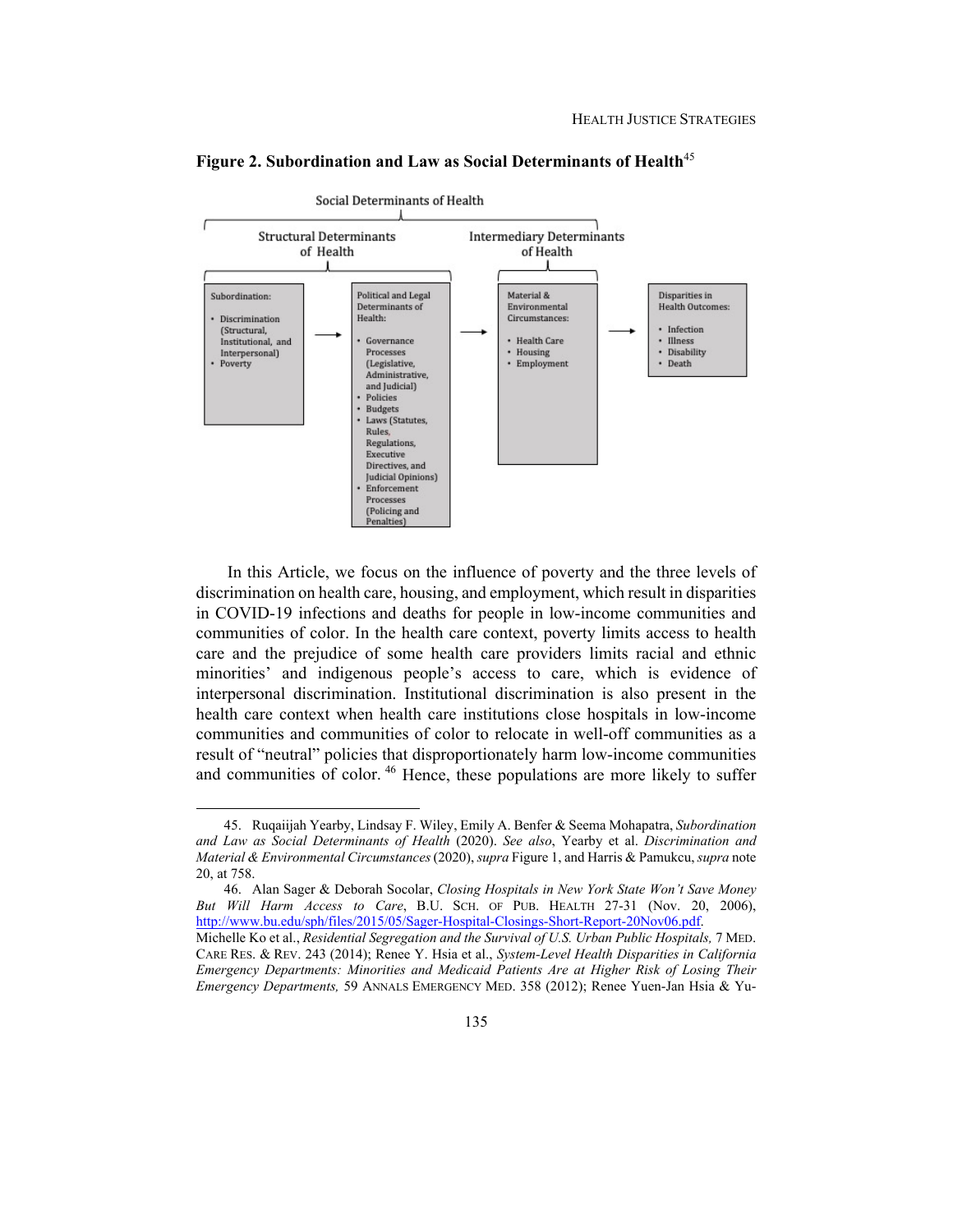from diseases that increase the risk of COVID-19, more likely to die from COVID-19, and more likely to have a friend or family member who has died from COVID-19 than non-Latino White people.<sup>47</sup> Access to safe and decent housing is tied to economic status in the United States, and thus, poverty prevents equal access to housing. Furthermore, structural discrimination in housing, such as neutral decisions not to enact laws mandating safe housing or preventing utility shut-off, restricts people with low socioeconomic status and people of color from accessing safe and healthy housing and clean water. Consequently, people with low socioeconomic status and people of color live in housing where they cannot wash their hands, the best way to prevent the spread of COVID-19. As a result of structural discrimination in employment, laws prevent people with low socioeconomic status and racial and ethnic minorities from acquiring paid sick leave or a living wage, leaving these workers in poverty. Therefore, these individuals cannot stay at home even when they are sick, and thus, they are more likely to contract COVID-19 than their more privileged peers.

Discrimination, poverty, and other forms of subordination are structural determinants of health inequities that prevent equal access to the intermediary determinants of health.<sup>48</sup> Applying the health justice framework will not only address poverty and discrimination in health care, housing, and employment, which cause disparities in COVID-19 infections; it will also serve as a way to protect and support low-income communities and communities of color during and after the pandemic across multiple social determinants of health.

# II. THE HEALTH JUSTICE FRAMEWORK FOR PANDEMIC RESPONSE

The health justice framework, which aims to eliminate health disparities caused by discrimination and poverty and empower historically marginalized communities, is a powerful instrument for policymakers charged with protecting public health of all people during and in the aftermath of the COVID-19 pandemic. We have written elsewhere about the key commitments of the health justice framework.<sup>49</sup> In this Article we discuss the interplay of discrimination, law, poverty, and other structural determinants of health that have caused health

Chu Shen, *Rising Closures of Hospital Trauma Centers Disproportionately Burden Vulnerable Populations,* 30 HEALTH AFF. 1912 (2011); Yu-Chu Shen et al., *Understanding The Risk Factors of Trauma Center Closures: Do Financial Pressure And Community Characteristics Matter?,* 47 MED. CARE 968 (2009).

 <sup>47.</sup> Shikha Garg et al., *Hospitalization Rates and Characteristics of Patients Hospitalized with Laboratory-Confirmed Coronavirus Disease 2019—COVID-NET, 14 States, March 1-30, 2020*, 69 MORBIDITY & MORTALITY WKLY. REP. 458, 459 (2020); *Health Equity Considerations and Racial and Ethnic Minority Groups*, CTRS. FOR DISEASE CONTROL & PREVENTION (Jul. 24, 2020), https://www.cdc.gov/coronavirus/2019-ncov/need-extra-precautions/racial-ethnic-minorities.html.

 <sup>48.</sup> COMM'N ON THE SOC. DETERMINANTS OF HEALTH, *supra* note 10.

<sup>49</sup>*. See supra* note 20 and accompanying text.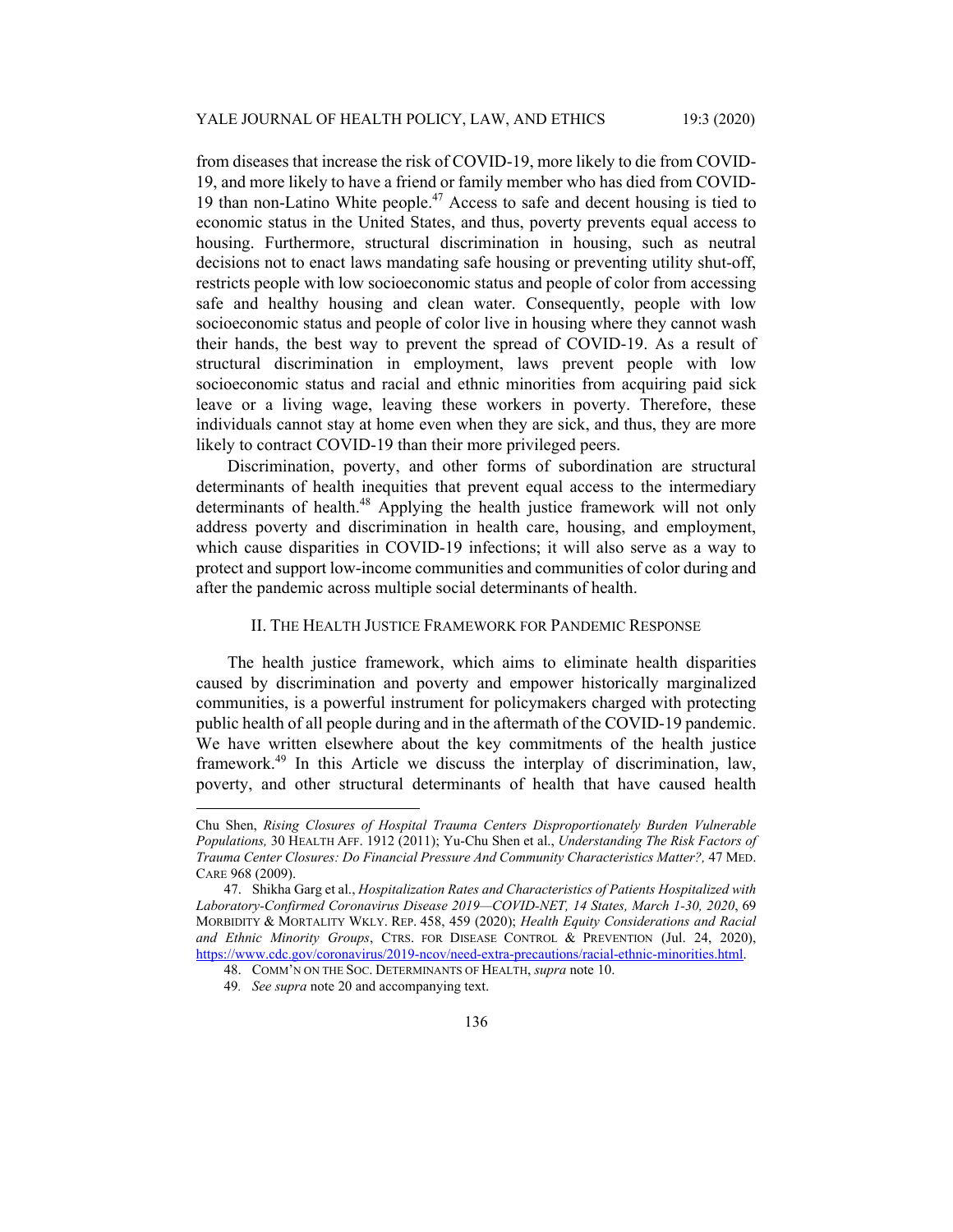disparities during the pandemic and that can be addressed by adopting a health justice framework for pandemic response. Ultimately, "[a]ny solution to racial health inequalities must be rooted in the material conditions in which those inequalities thrive. Therefore, we must insist that for the health of the [B]lack community and, in turn, the health of the nation, we address the social, economic, political, legal, educational, and health care systems that maintain structural racism. Because as the COVID-19 pandemic so expeditiously illustrated, all policy is health policy."<sup>50</sup>

The health justice framework provides a mechanism for systems-level transformation of governmental responses to health disparities to achieve health equity, in which "every person has the opportunity to attain his or her full health potential and no one is disadvantaged from achieving this potential because of social position or any other socially determined circumstance."<sup>51</sup> It offers three overarching principles to prevent and eliminate health disparities during and after the COVID-19 pandemic. The health justice framework is structural, supportive, and empowering. We use these three adjectives as shorthand for the three principles we examine below.

*First*, legal and policy interventions must address the structural determinants of health inequities.<sup>52</sup> The structural determinants of health are "social and political mechanisms that generate, configure and maintain social hierarchies," a phrase from the World Health Organization (WHO) Commission on the Social Determinants of Health<sup>53</sup> that we interpret to include discrimination, colonization, ableism, poverty, and other forms of subordination.<sup>54</sup> Subordination is embodied in the political and legal systems that also act as structural determinants of health

 <sup>50.</sup> Rachel R. Hardeman, Eduardo M. Medina & Rhea W. Boyd, *Stolen Breaths*, 383 NEW ENG. J. MED. 197, 198 (2020).

 <sup>51.</sup> Health Equity, CTRS. FOR DISEASE CONTROL & PREVENTION, https://www.cdc.gov/chronicdisease/healthequity/index.htm (last visited Nov. 8, 2020) (internal quotation marks omitted).

 <sup>52.</sup> Harris & Pamukcu, *supra* note 20, at 806 ("[H]ealth justice . . . places subordination at the center of the problem of health disparities . . . ."); Wiley, *Health Law as Social Justice*, *supra* note 20, at 87 ("Health justice naturally expands the focus beyond access to health care to address the community conditions that play such an important role in determining health disparities."); *id.* at 85 ("[Achieving health justice] will take organizing from the ground up; social change that transforms the current systems of neglect, bias, and privilege into systems—policies, practices, institutions that truly support health[y] communities for all.") (quoting a now-inactive website developed by The Praxis Project).

 <sup>53.</sup> COMM'N ON THE SOC. DETERMINANTS OF HEALTH, *supra* note 10, at 25.

 <sup>54.</sup> The WHO Commission's framework describes offers "the labor market, the educational system, and political institutions including the welfare state" as examples of the structural determinants of health. *Id.* We agree that these examples qualify as structural determinants, but in the health justice framework, it is important to name and center racism, poverty, and other forms of subordination.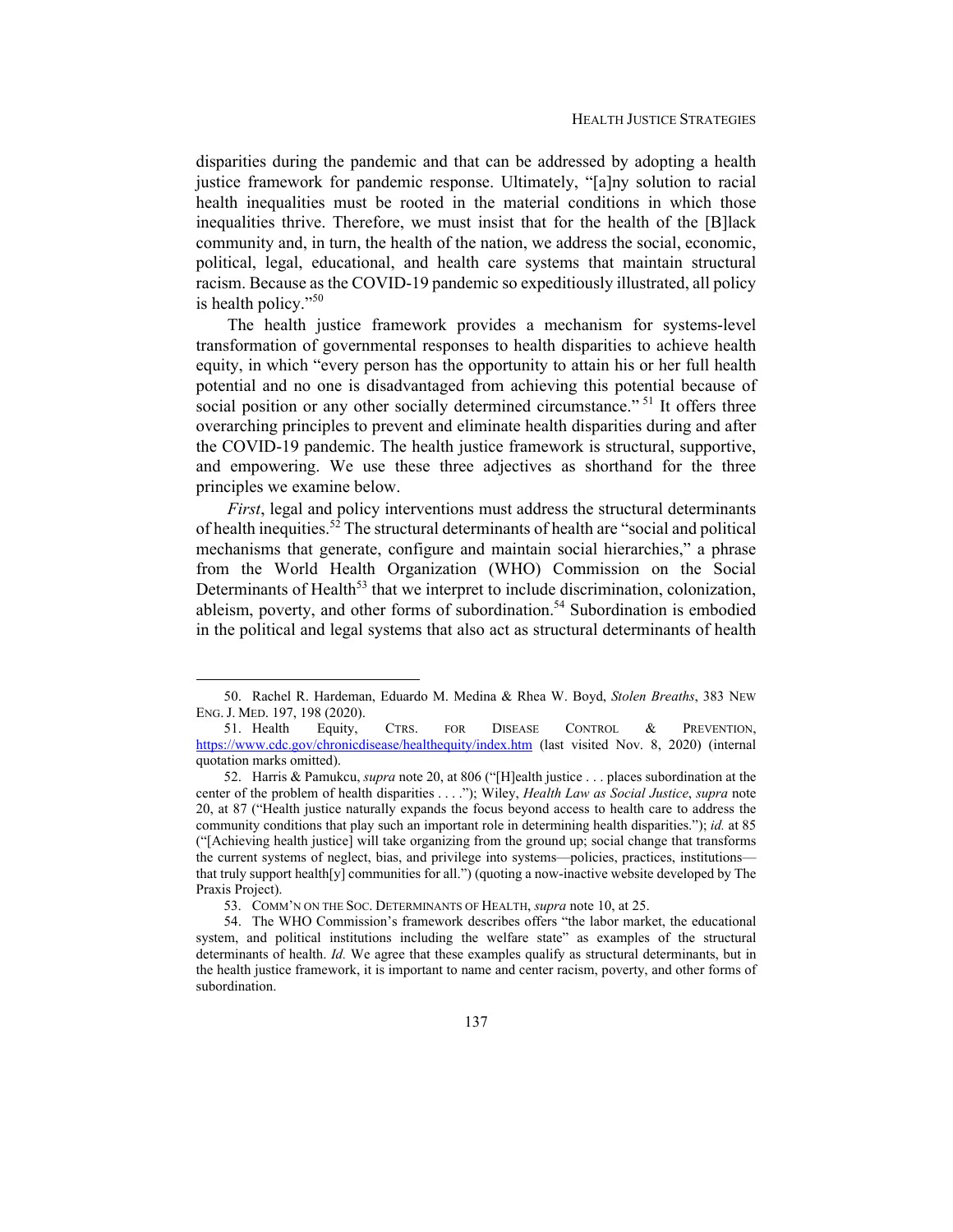in their own right.<sup>55</sup> Because emergencies typically exacerbate long-standing and interconnected crises in marginalized communities, legal and policy responses must address root causes in addition to immediate needs through structural redress and remediation. Subordination and the laws, policies, and institutions in which it is embedded impact the intermediary determinants of health, including health care access, housing security, and employment income.<sup>56</sup> Together, these determinants contribute to the disproportionate burden of public health emergencies on lowincome communities, communities of color, and other marginalized groups.

*Second*, interventions mandating healthy behaviors must be accompanied by supports and protections that address inequities in the intermediary determinants of health.<sup>57</sup> Intermediary determinants include the material and environmental circumstances in which people live and work and their access to and treatment within the health system.<sup>58</sup> Financial supports and legal protections are critical to enable compliance and minimize harms; without them, interventions will be ineffective and unjust. Governmental efforts to influence individual behaviors have been a cornerstone of the response to COVID-19. Public health and emergency orders have mandated that individuals minimize close contacts outside the home, seek testing and self-isolate if infectious, and cooperate with contact tracers and self-quarantine if exposed. Eventually, they may mandate compulsory vaccination for some types of workers. But unless these behaviors are supported by legal protections, financial supports, and accommodations to increase access to both, the benefits and burdens of behavioral mandates will be unjustly distributed. The ability to comply—and therefore the distribution of the benefits of public health intervention—varies sharply depending on poverty, employment, housing status, and access to health care at both the individual and community levels. Health justice also requires that the burdens of public health interventions, including the closure of businesses, health care facilities, and schools, be minimized and mitigated for marginalized communities.

*Third,* low-income communities and communities of color must be engaged and empowered as leaders in the development and implementation of laws, policies, or other interventions aimed at protecting or promoting health.<sup>59</sup>

<sup>55</sup>*. Id.*

 <sup>56.</sup> The intermediary determinants of health include "material circumstances; psychosocial circumstances; behavioral and/or biological factors; and the health system itself." *Id.* at 6. Our focus here is on material circumstances (particularly with respect to employment and housing) and the health system (health care access).

 <sup>57.</sup> Wiley, *Health Law as Social Justice*, *supra* note 20, at 95-96 ("[I]nterventions [grounded in health justice] reflect collective responsibility for health rather than individualistic interventions aimed at urging people to change their behaviors without necessarily making it easier for them to do so").

<sup>58</sup>*. Id*.

 <sup>59.</sup> Harris & Pamukcu, *supra* note 20, at 765 (describing "the emergent health justice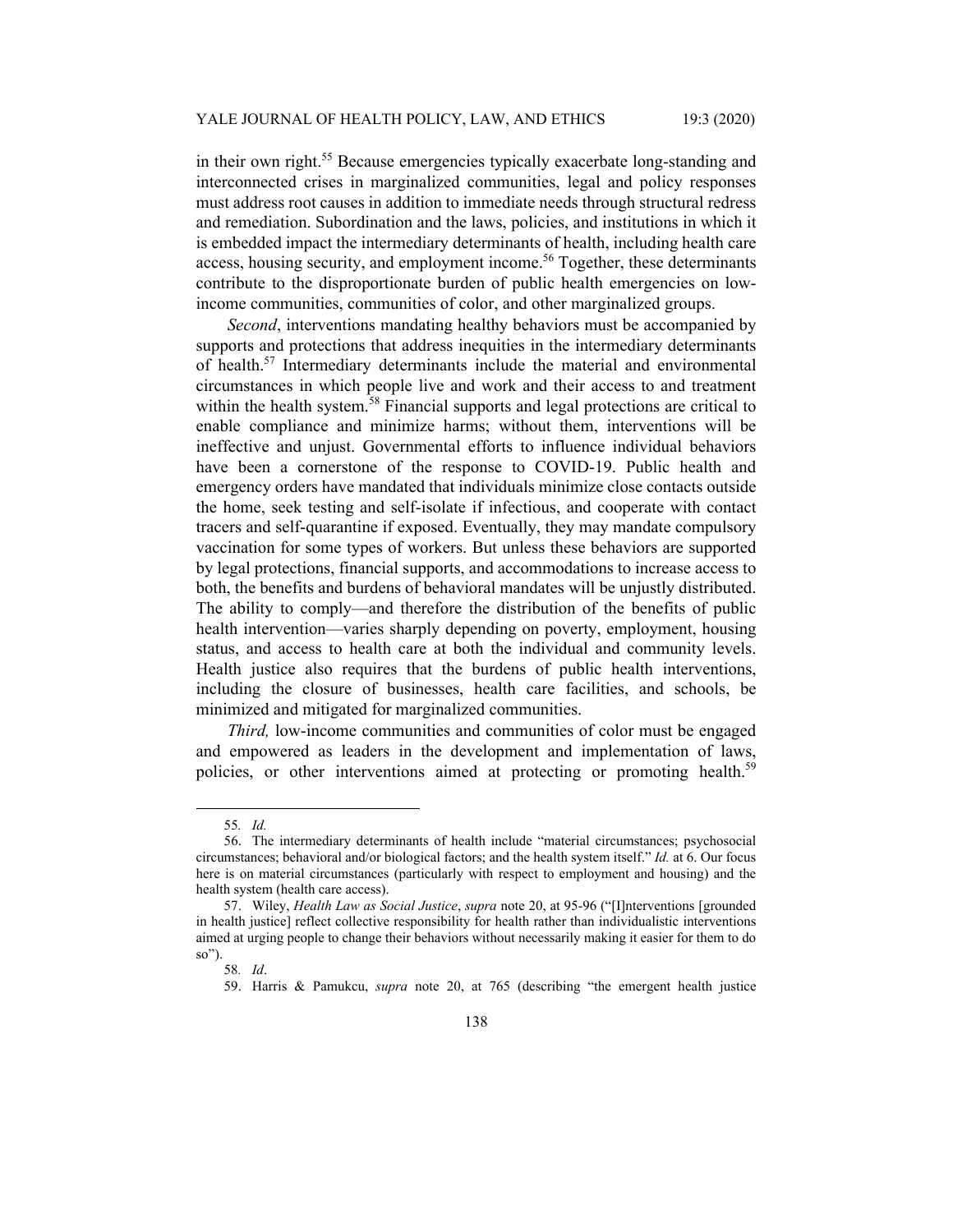Interventions adopted under the banner of public health—including interventions expressly aimed at eliminating disparities—are often tainted by racism, classism, and other forms of subordination. "[P]robing inquiry into the effects of social and cultural bias on the design and implementation of measures to reduce health disparities" is a key commitment of health justice. $60$  These efforts cannot be led by communities who have benefited from the very forms of subordination that must be dismantled if health justice is to be achieved. Empowerment of affected communities in decision-making processes helps ensure that the design and implementation of interventions intended to benefit them are actually tailored to their needs.<sup>61</sup>

Figure 3 illustrates how each prong of the health justice framework addresses structural and intermediary determinants of health in order to prevent disparities in health outcomes modeled in Figure 2.

movement [as] a framework that places the empowerment of marginalized populations at the center of action"); Wiley, *Health Law as Social Justice*, *supra* note 20, at 101 ("[T]he health justice framework [should] root ongoing efforts to ensure access to health care and healthy living conditions more firmly in community engagement and participatory parity.").

 <sup>60.</sup> Wiley, *Health Law as Social Justice*, *supra* note 20, at 53.

 <sup>61.</sup> Harris & Pamukcu, *supra* note 20, at 806 ("[H]ealth justice . . . calls for subordinated communities to speak and advocate for themselves. Embracing social movements as equal partners . . . acknowledges the internal limitations of public health and law. Moreover, allowing marginalized groups an equal voice empowers them against the possibility of abusive alliances of public health and law.").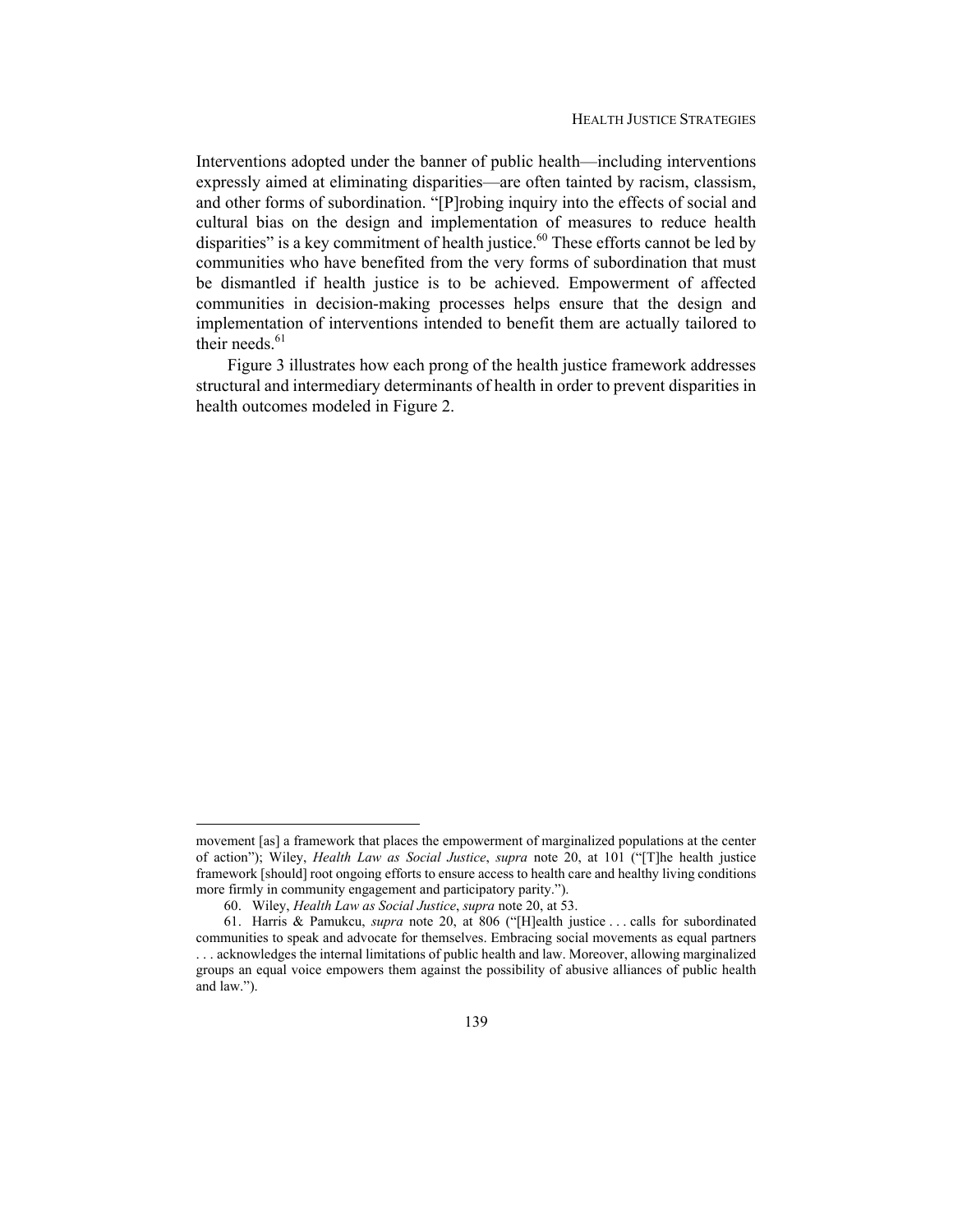



**Health Justice** 

A structurally supportive and empowering pandemic response grounded in health justice will ensure that historically subordinated communities are equipped to protect themselves from harm by mitigating the effects of—and ultimately dismantling—long-standing discrimination and poverty. To demonstrate the application of the health justice framework and principles, as well as provide an example of how the health justice framework can be used to address health disparities, we focus on two forms of subordination as structural determinants of health (discrimination and poverty) and how they relate to three intermediary

 <sup>62.</sup> Ruqaiijah Yearby, Lindsay F. Wiley, Emily A. Benfer & Seema Mohapatra, *The Health Justice Framework and the Social Determinants of Health* (2020). In this Figure, we apply the health justice framework from Wiley, *Health Law as Social Justice*, *supra* note 20, and Benfer, *Health Justice: A Framework*, *supra* note 20, to *supra* Figure 2.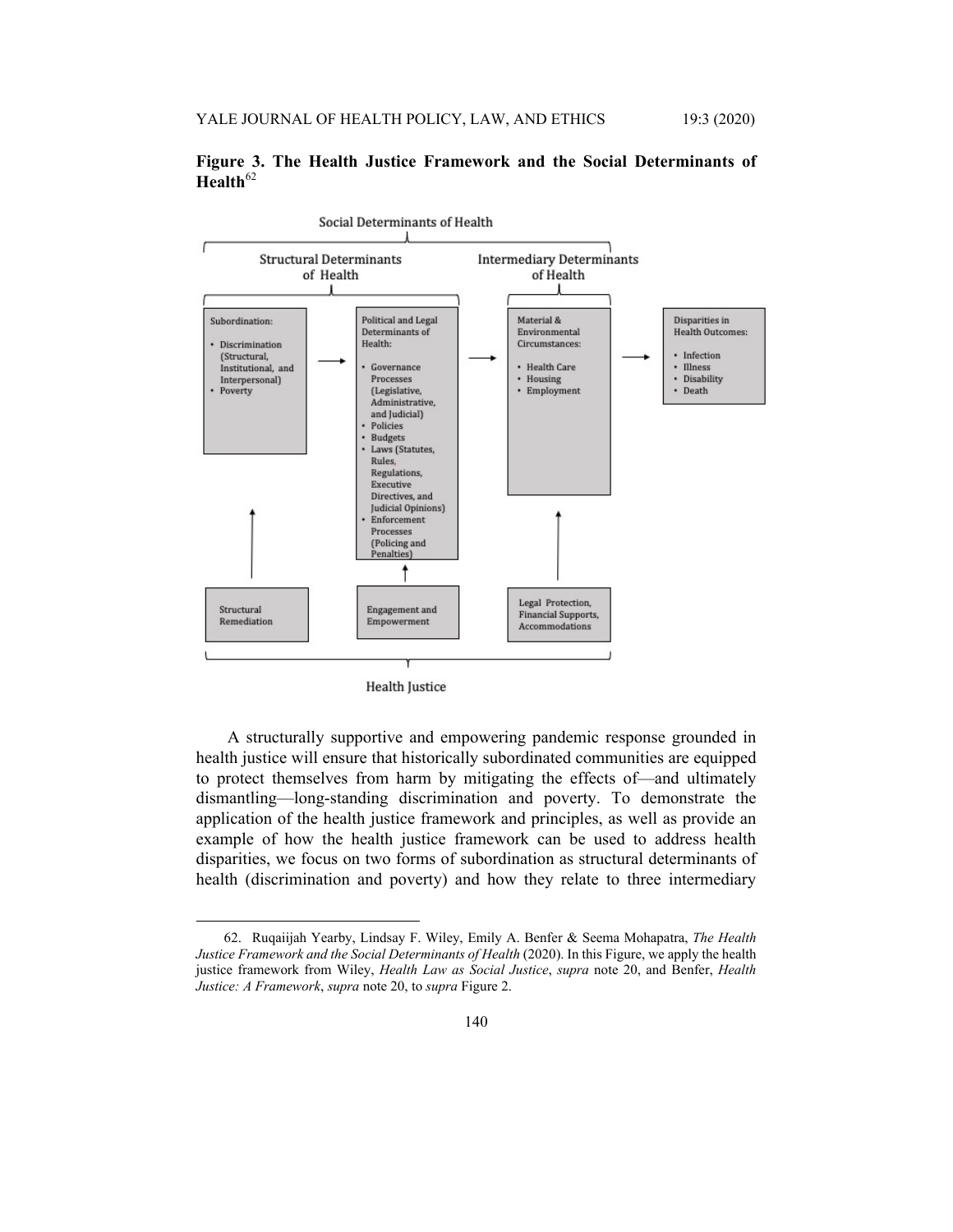determinants of health (health care, housing, and employment), which are pillars that support resilience and equip marginalized communities with the resources to withstand the immediate impacts of the pandemic.

# III. HEALTH JUSTICE IN HEALTH CARE

# *A. Health Care Is a Social Determinant of Health*

Health care has long been recognized as a social determinant of health. Over two decades of research has shown that equal access to quality health care is limited by discrimination, which restricts low-income individuals' and people of  $color's$  access to quality care.<sup>63</sup> Specifically, low-income and Black, Latino, Indigenous, and other people of color have faced barriers to quality health care for decades, limiting their access to health care facilities and high-quality health care providers.64 Thus, health care discrimination, institutional and interpersonal, is itself a social determinant of health.

Institutional discrimination, which operates through "neutral" organizational practices and policies, has limited racial and ethnic minorities' equal access to health care. Research studies show that health care institutions have closed hospitals in low-income communities and communities of color to relocate in more affluent communities as a result of "neutral" policies that disproportionately harmed low-income communities and communities of color. <sup>65</sup> Due to the dearth of hospitals and physician offices in many low-income and racially segregated communities, those who live in such communities face difficulties in accessing health care.<sup>66</sup> A domino effect has occurred. As hospitals have closed in lowincome communities and communities of color, health care providers who used to work at the shuttered hospitals have left. The remaining hospitals in these areas are overburdened, which results in poorer care than in other areas.<sup>67</sup> "Neutral" decisions to close hospitals in low-income communities and communities of color often failed to consider the need for the equal distribution of health care facilities among all communities, leaving these marginalized communities without access to health care and provider services.<sup>68</sup>

 <sup>63.</sup> Yearby, *Breaking the Cycle of "Unequal Treatment" with Health Care Reform*, *supra* note 39.

<sup>64</sup>*. Id*.

<sup>65</sup>*. See* Sager & Socolar, *supra* note 46.

 <sup>66.</sup> Yearby & Mohapatra, *supra* note 28; David Barton Smith, *Healthcare Divided: Race and Healing a Nation* 200 (1999); and David G. Whiteis, *Hospital and Community Characteristics in Closures of Urban Hospitals*, *1980-87*, 107 PUB. HEALTH REP. 409 (1992).

 <sup>67.</sup> As hospitals closed in predominantly Black neighborhoods, physicians connected to the hospitals left the area and the remaining hospitals' resources were strained, causing the care provided to gradually deteriorate. Clark, *supra* note 34, at 1033-35.

 <sup>68.</sup> Many of these "neutral" decisions were tied to more to the race of the community residents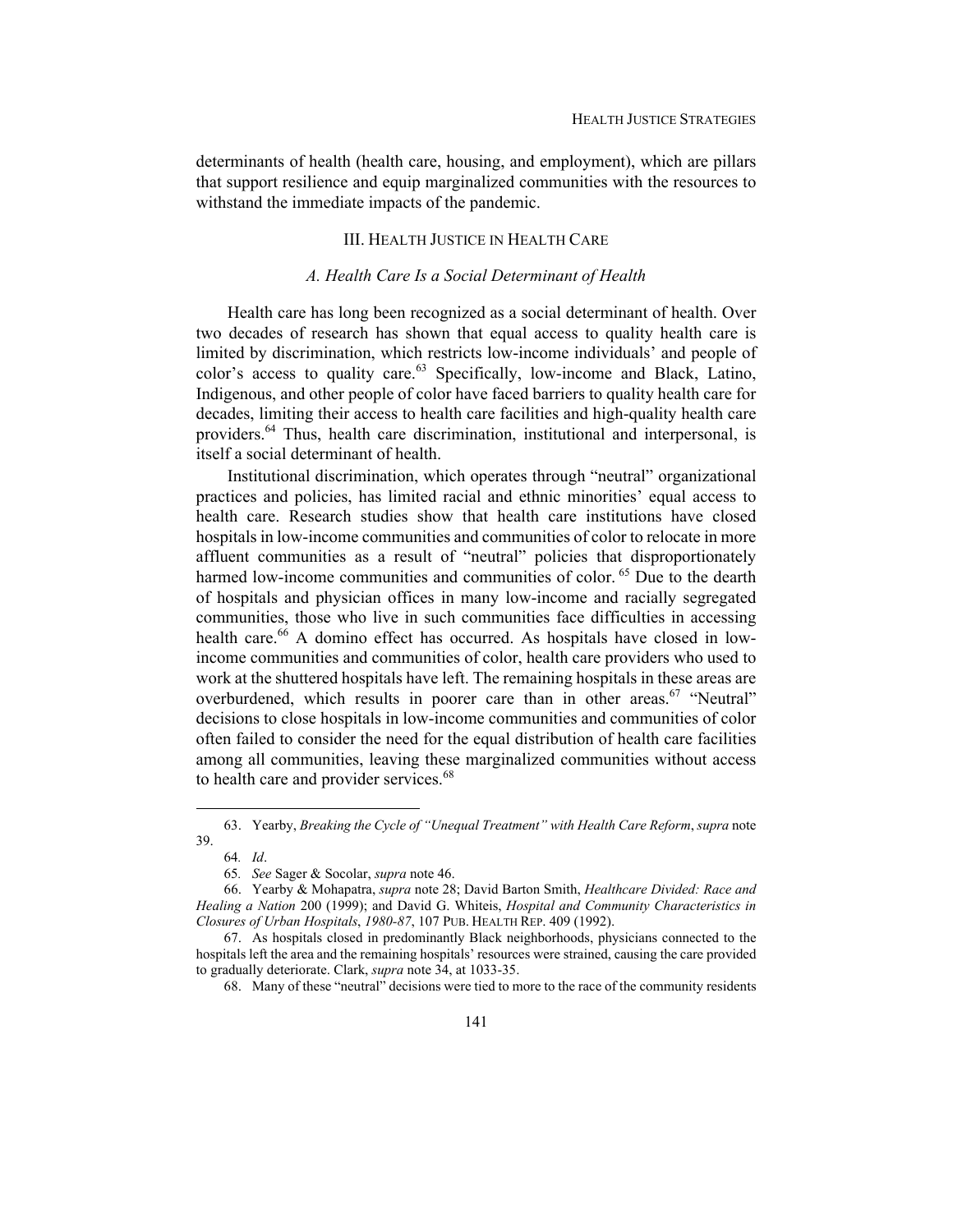This lack of access to care has led to Black people having "higher rates of untreated respiratory disease and cardiovascular disease, which are risk factors for COVID-19."69 In her book *Just Medicine: A Cure for Racial Inequality in American Health Care*, Dayna Bowen Matthew notes that health care disparities are the cause of over 83,000 minority patient deaths, and that disparities persist even after controlling for income and insurance status.<sup>70</sup> This suggests that people of color face interpersonal discrimination unrelated to their income and insurance status.

Indeed, racial and ethnic minorities have long been subject to poor treatment by health care providers because of interpersonal discrimination.<sup>71</sup> In one study, almost 70% of medical students surveyed "exhibited implicit preferences for [W]hite people" and "other studies have found that physicians tend to rate [Black] patients more negatively than [W]hite [patients] on a number of registers, including intelligence, compliance, and propensity to engage in high-risk health behaviors."<sup>72</sup> Black people often sense this interpersonal discrimination against them, which results in delays seeking care, an interruption in continuity of care, non-adherence, mistrust, reduced health status, and avoidance of the health care system.<sup>73</sup> Additionally, Black people are much less likely to encounter a physician who is also Black than White Americans or Asian Americans are to encounter physicians who look like them. One study showed that increasing the workforce of Black doctors could protect Black men from dying of heart-related ailments and reduce the Black-White gap in cardiovascular mortality among men by  $19\%$ <sup>74</sup> Lack of access to health care has a significant impact on poor health outcomes for low-income individuals and people of color, which has been exacerbated by the COVID-19 pandemic.

than economic reasons. *See* Yearby, *Breaking the Cycle of "Unequal Treatment" with Health Care Reform supra* note 39, at 1301-06.

 <sup>69.</sup> Yearby & Mohapatra, *supra* note 28.

 <sup>70.</sup> Rachel Sachs et al., *Structural Racism and COVID-19*, WRITTEN DESCRIPTION (June 11, 2020), https://writtendescription.blogspot.com/2020/06/structural-racism-and-covid-19.html (citing Dayna Bowen Matthew, *Just Medicine: A Cure for Racial Inequality in American Health Care* 1 (2015)).

 <sup>71.</sup> Janice A. Sabin et al., *Physicians' Implicit and Explicit Attitudes About Race by MD Race, Ethnicity, and Gender*, 20 J. HEALTH CARE POOR & UNDERSERVED 896, 907 (2009).

 <sup>72.</sup> Kimani Paul-Emile, *Patients' Racial Preferences and the Medical Culture of Accommodation*, 60 UCLA L. REV. 462, 492 (2012).

<sup>73</sup>*. Id*. at 493.

 <sup>74.</sup> Marcella Alsan, Owen Garrick & Grant C. Graziani, *Does Diversity Matter for Health? Experimental Evidence from Oakland*, 109 AM. ECON. REV. 4071, 4071 (2019). *See also* Emily Cleveland Manchanda et al., *Inequity in Crisis Standards of Care*, 383 NEW ENG.J. MED. e16 (2020); Pallok et al., *supra* note 29.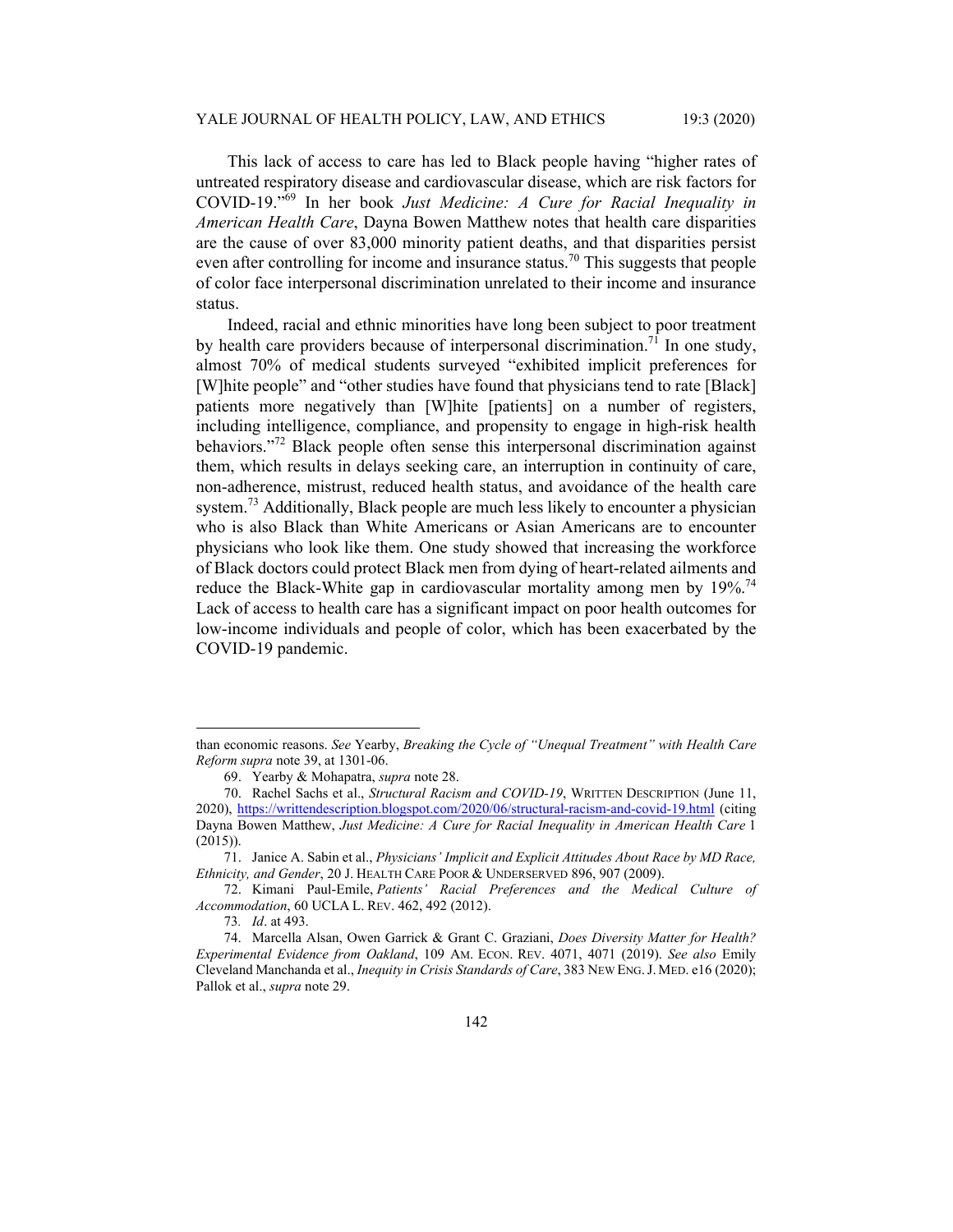# *B. Health Care Discrimination as a Barrier to Health Justice During the COVID-19 Pandemic*

Low-income individuals and people of color, who are bearing the brunt of COVID-19 infections and deaths because of poverty and discrimination, lack access to adequate health care services and facilities. The full extent of these disparities is not known because many states, counties, cities, and health care facilities took a "colorblind" approach to the novel coronavirus and did not report racial or ethnicity statistics.<sup>75</sup> However, even with incomplete data, stark disparities have emerged. "[C]ounties that are majority-[B]lack have three times the rate of infections and almost six times the rate of deaths as counties where [W] hite residents are in the majority."<sup>76</sup> These disparities are in part due to poverty and discrimination.<sup>77</sup> Access to health care in the United States is driven by ability to pay and health insurance, whether it is public insurance, such as Medicare or Medicaid, or private insurance, which is often provided as a perk of employment. Insurance coverage differs greatly by race with Black, Latino, and Indigenous people often uninsured or underinsured.<sup>78</sup> Ninety-one percent of disproportionately Black counties are in the South, where many states have not expanded Medicaid under the Affordable Care Act, leaving many low-income adults without health insurance.79 These racially segregated counties have much higher rates of COVID-19 infection and death than majority White counties. $80$ 

Additionally, although COVID-19 testing sites were chosen using "neutral" policies, in the early days of the COVID-19 pandemic, people in low-income communities and communities of color were less likely to have access to coronavirus testing due to the lack of hospitals and physicians' offices in these areas. Although the Coronavirus Aid, Relief, and Economic Security Act (CARES Act) provides Medicaid coverage for COVID-19 testing and treatment, it has not addressed racial and ethnic disparities in access to health care.<sup>81</sup> For example, lack

 <sup>75.</sup> Cleveland Manchanda et al., *supra* note 74.

 <sup>76.</sup> Reis Thebault, Andrew Ba Tran & Vanessa Williams, *The coronavirus Is Infecting and Killing Black Americans at an Alarmingly High Rate*, WASH. POST (Apr. 7, 2020), https://www.washingtonpost.com/nation/2020/04/07/coronavirus-is-infecting-killing-blackamericans-an-alarmingly-high-rate-post-analysis-shows.

 <sup>77.</sup> Yearby, *Structural Racism and Health Disparities*, *supra* note 28.

 <sup>78.</sup> Heeju Sohn, *Racial and Ethnic Disparities in Health Insurance Coverage: Dynamics of Gaining and Losing Coverage over the Life-Course*, 36 POPUL. RES. & POL'Y REV. 181 (2017).

 <sup>79.</sup> Millett et al., *supra* note 6, at 39.

 <sup>80.</sup> Erin Schumaker, *Majority White Counties Have Significantly Fewer COVID-19 Cases:*  Study, ABC NEWS (August 12, 2020), https://abcnews.go.com/Health/majority-white-countiessignificantly-fewer-covid-19-cases/story?id=72328054 (citing Gregorio A. Millett et al., *White Counties Stand Apart: The Primacy of Residential Segregation in COVID-19 and HIV Diagnoses*, 34 AIDS PATIENT CARE & STDS 417 (2020)).

 <sup>81.</sup> Coronavirus Aid, Relief, and Economic Security (CARES) Act, Pub. L. No. 116-136, § 3211(b), 134 Stat. 281, 368 (2020). The act did not provide coverage for undocumented immigrants,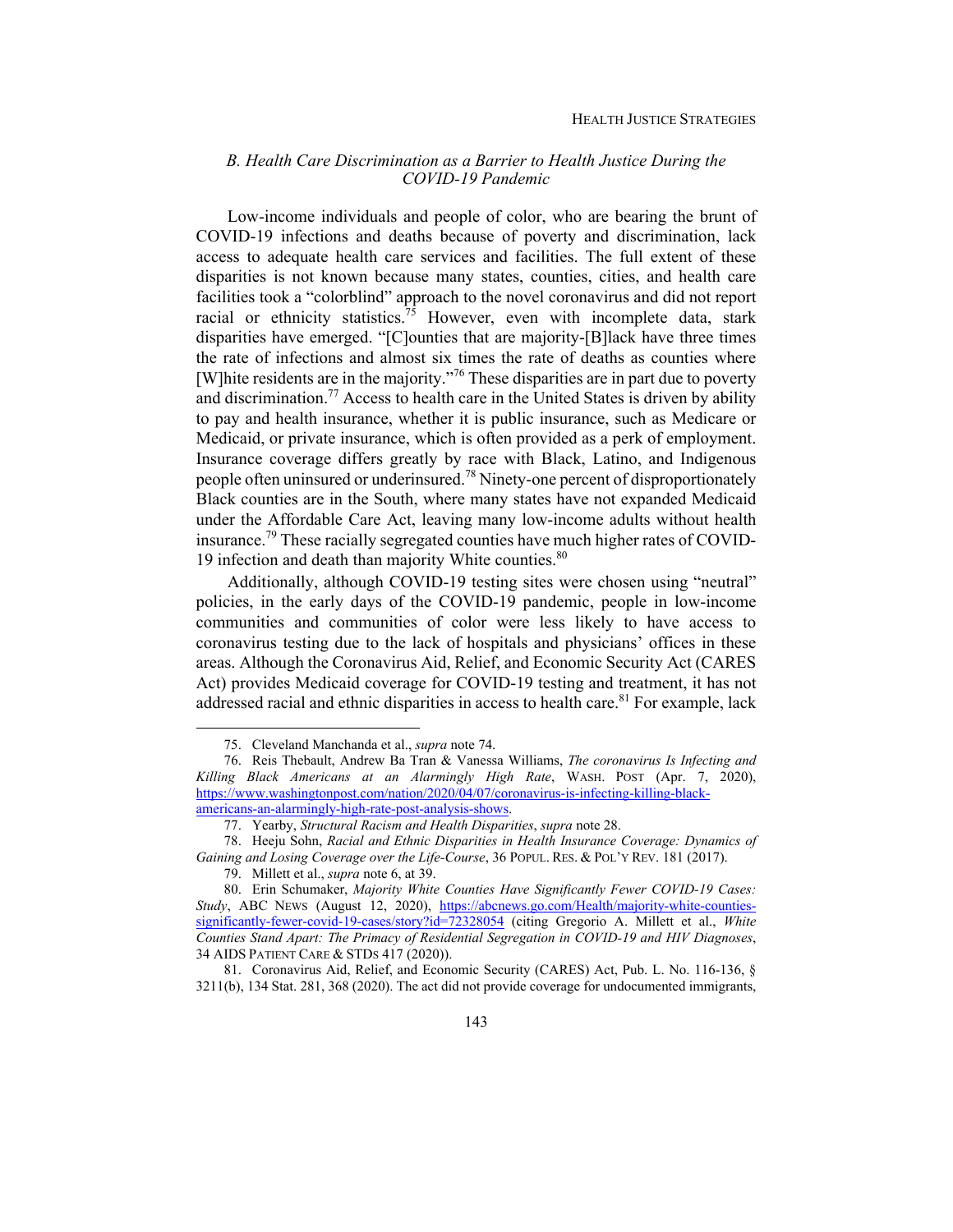of access to health care services is having a deadly impact on Black people in St. Louis. In April 2020, all but three deaths from COVID-19 in St. Louis afflicted Black people, however, Black communities did not get public testing sites until after the data was released.<sup>82</sup> More specifically, the "[p]redominately Black north St. Louis got its first testing site April 2, three weeks after the first sites went up in the suburbs," and the "information campaign targeting [B]lack residents did not start until a week after that." <sup>83</sup> By that time, everyone person who had died from COVID-19 in St. Louis was Black. According to Dr. Will Ross, the chairman of the St. Louis health advisory board making decisions about the COVID-19 response, Black lives were unnecessarily lost because "race neutral" decisions by the government regarding the placement of testing sites ignored the fact that Black communities most impacted by COVID-19 lacked access to public testing sites.<sup>84</sup>

During the pandemic, especially when COVID-19 tests were scarce, lack of access to a primary health care provider and racially prejudicial decisions to dismiss the symptoms of racial and ethnic minorities has exacerbated the harm in these communities. Interpersonal discriminatory practices in health care delivery also delayed care for COVID-19 symptoms. Black people may have been more likely to be turned away by health care providers than their non-Black peers, even when they reported similar symptoms and risk factors. Examples abound.<sup>85</sup> In one case, Black teacher Rana Zoe Mungin was twice denied a COVID-19 test and her symptoms were dismissed by an EMT as a panic attack.<sup>86</sup> She later passed away from COVID-19 at Brooklyn's Brookdale Hospital. There have also been numerous such reports of Black people seeking testing and treatment for COVID-19, who have been turned away.<sup>87</sup> Unfortunately, just like Rana Zoe Mungin, many of those turned away have since died.<sup>88</sup>

87*. Id*.

and it "permitted states to create an option to cover COVID-19–related testing for those who are uninsured individuals with a federal match, but it did not require this support." Yearby  $\&$  Mohapatra, *supra* note 28.

 <sup>82.</sup> Paulina Cachero, *All but 3 People Who Died from COVID-19 in St. Louis, Missouri, were Black* (Apr. 12, 2020), https://www.businessinsider.com/all-but-three-people-who-died-from-covid-19-in-st-louis-were-black-2020-4.

 <sup>83.</sup> Robert Samuels et al., *This is What Happens to Us: How U.S. Cities Lost Precious Time to Protect Black Residents from the Coronavirus,* THE WASH. POST (June 3, 2020), https://www.washingtonpost.com/graphics/2020/politics/coronavirus-race-african-americans/.

<sup>84</sup>*. Id.* 

 <sup>85.</sup> Jasmin Barmore, *5-Year-Old with Rare Complication Becomes First Michigan Child to Die of COVID-19*, DETROIT NEWS (Apr. 20, 2020), https://www.detroitnews.com/story/news /local/detroit-city/2020/04/19/5-year-old-first-michigan-child-dies-coronavirus/5163094002.

 <sup>86.</sup> Arielle Mitropoulos & Mariya Moseley, *Beloved Brooklyn Teacher, 30, Dies of Coronavirus After She Was Twice Denied a COVID-19 Test,* ABC NEWS (April 28, 2020), https://abcnews.go.com/Health/beloved-brooklyn-teacher-30-dies-coronavirus-deniedcovid/story?id=70376445.

<sup>88.</sup> Shamar Walters & David K. Li, *New York City Teacher Dies from COVID-19 After She*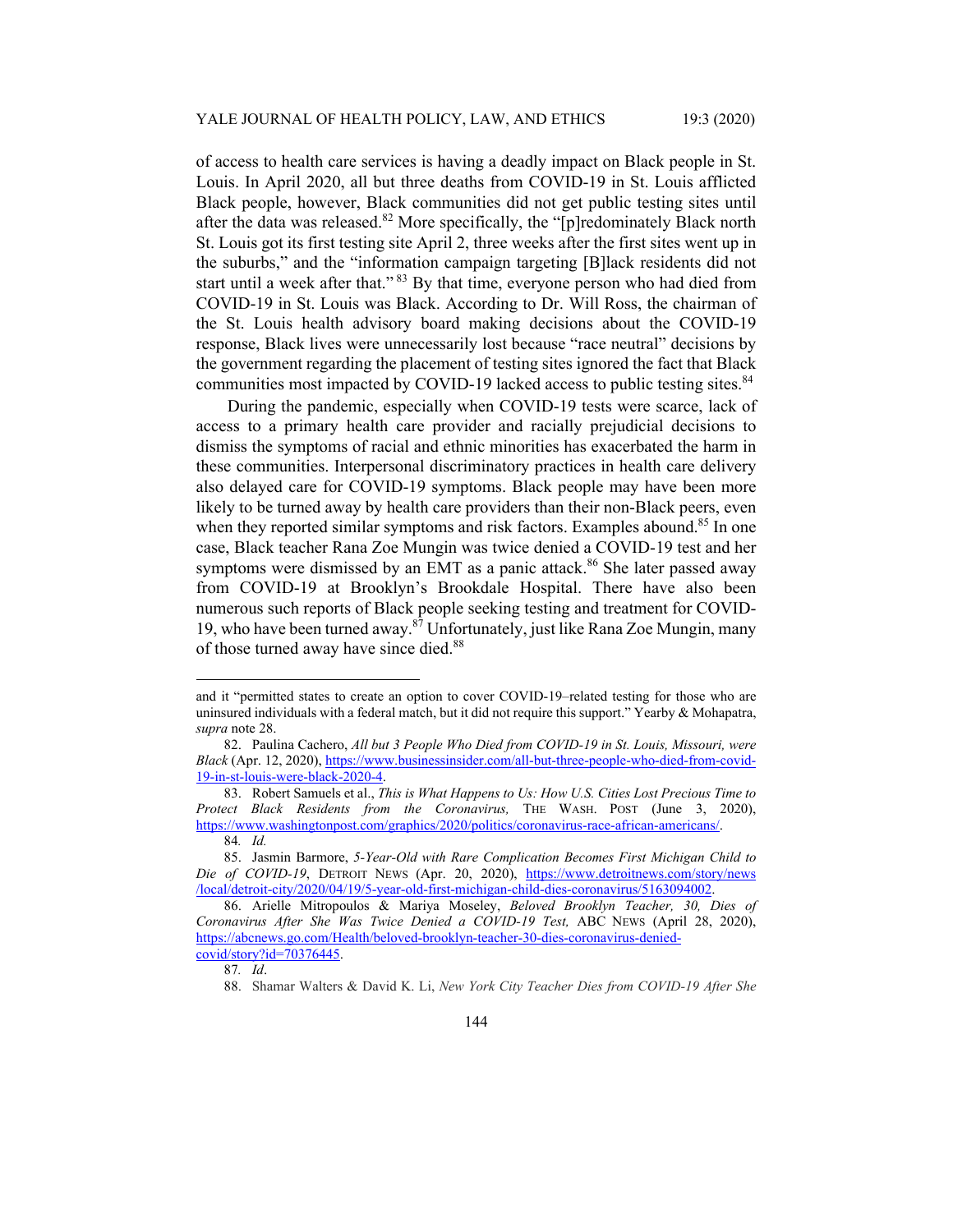Furthermore, Black people, though disparately harmed by COVID-19, have been erased in certain discussions of progression of the disease. For example, when physicians started noting the symptoms of novel coronavirus that can be observed, such as "pink and white" COVID toes, any similar symptoms in dark skin were not noted.<sup>89</sup> In this way, the default descriptions applied to only White patients. Moreover, when low-income people and people of color become severely ill, they may be less likely to receive scarce resources such as antiviral drugs or ventilator support, due to biased protocols for allocation. For example, researchers point out that though many allocation guidelines consider "social value" in allocating resources, they favor those patients with better health.<sup>90</sup> This harms groups that suffer from disproportionate health ills, including racial minorities and people with disabilities, which could further exacerbate existing health inequities.<sup>91</sup> Moreover, even the fairest guidelines can only limit the influence of conscious considerations among people applying them, leaving room for unconscious biases to affect decision making. $92$ 

Many state and institutional resource allocation protocols do not even allow race and social factors to be considered. Although these "neutral" policies may seem "colorblind," and therefore equitable, they are actually unfair to communities of color and disadvantaged communities.<sup>93</sup> Research has shown that:

The conditions in which people are born, grow, live, work, and age are responsible for most of the unjust, preventable, and systemic differences in outcomes among groups, including differential rates of chronic and life-shortening conditions such as hypertension, diabetes, chronic kidney disease, and chronic obstructive pulmonary disease. Some 70 to 80% of the difference

 90. Somnath Saha & Mary Catherine Beach, *A Model for Avoiding Unequal Treatment During the COVID-19 Pandemic,* Health AFF. Blog (May 14, 2020), https://www.healthaffairs.org/do/10.1377/hblog20200511.691265/full.

92*. Id.* Cleveland Manchanda et al., *supra* note 74. 93*. Id*.

*Was Denied Tests, Family Says,* NBC NEWS, (April 29, 2020) https://www.nbcnews.com/news/usnews/new-york-city-teacher-dies-covid-19-after-she-was-n1195516; *Detroit Man with Virus Symptoms Dies After 3 ERs Turn Him Away, Family Says: "He Was Begging for His Life*,*"* CBS NEWS (April 22, 2020), https://www.cbsnews.com/news/coronavirus-detroit-man-dead-turnedaway-from-er.

 <sup>89.</sup> Michele K. Evans et al., *Diagnosing and Treating Systemic Racism*, 383 NEW ENG.J. MED. 274, 274 (2020).

<sup>91</sup>*. Id.* One model policy out of the University of Pittsburgh attempts to address this issue by using a weighted system to even the playing field for those from a disadvantaged area or essential workers. Douglas B. White et al., *Model Hospital Policy for Fair Allocation of Scarce Medications to Treat COVID-19*, UNIV. OF PITTSBURGH SCH. OF MED. 1 (May 28, 2020), https://ccm.pitt.edu/sites/default/files/2020-05-28b%20Model%20hospital%20policy%20for%20 allocating%20scarce%20COVID%20meds.pdf.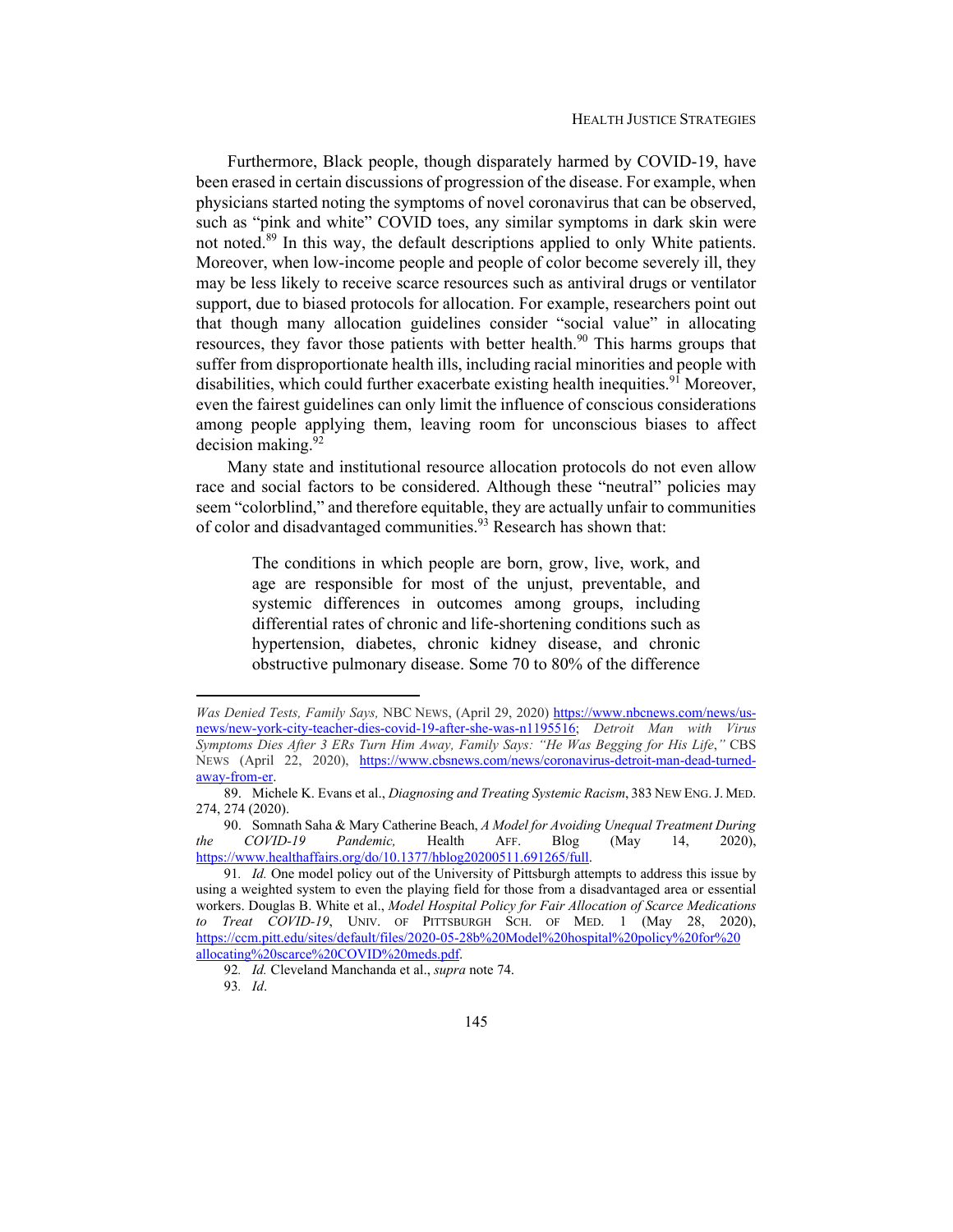in life expectancy between Blacks and Whites can be explained by socioeconomic factors.<sup>94</sup>

Thus, "neutral" protocols that look at life expectancy or prognosis as guides for allocating ventilators and other potentially scarce supplies discriminate against Black people, even when they do not consider race.

#### *C. Applying the Health Justice Framework to Achieve Health Care Equity*

The COVID-19 pandemic demonstrates the inequities of the health care system in the United States. It also presents an opportunity to effect health justice by addressing discrimination and poverty. First, the legal and policy response must address the social and structural determinants of health, in this case, access to health care. These responses must directly target discrimination and poverty using a variety of suggested interventions. These interventions include providing supports, which is the second prong of the health justice framework.

First, Medicaid and other health care coverage should be expanded so that COVID-19 treatment is covered for more people, including undocumented immigrants. The health insurance system in the United States "enables a tiered and sometimes racially segregated health care delivery structure to provide different quality of care to different patient populations."<sup>95</sup> It is worth seriously considering whether such tiered systems of Medicare, Medicaid, private insurance, and selfpay should be replaced with some form of universal single-payer health care. This will help ensure more equitable care and ultimately achieve health justice by addressing the underlying discrimination that thwarts access to health, increasing the risk of COVID-19 infection and death for low-income individuals and people of color. Additionally, inequalities in access to health care coverage must be addressed when making treatment and resource allocation decisions.

To further tackle discrimination, public health professionals and health care providers in charge of educating low-income communities and communities of color about healthy behaviors must be trained to address their own prejudice. Specifically, they need to receive education about interpersonal discrimination during their professional programs and at least yearly once they enter practice. Also, underrepresented minority physicians must be added to the physician workforce in all specialties; financial support for training, recruiting, and retaining such physicians is needed to improve the lives of minority communities and ensure culturally sensitive care. In light of the dearth of high-quality health care services in low-income communities and communities of color, equal access to health care facilities must be realized. Using cancer care as an example, in Chicago, only two

<sup>94</sup>*. Id*.

 <sup>95.</sup> Hardeman, Medina & Boyd, *supra* note 50, at 198.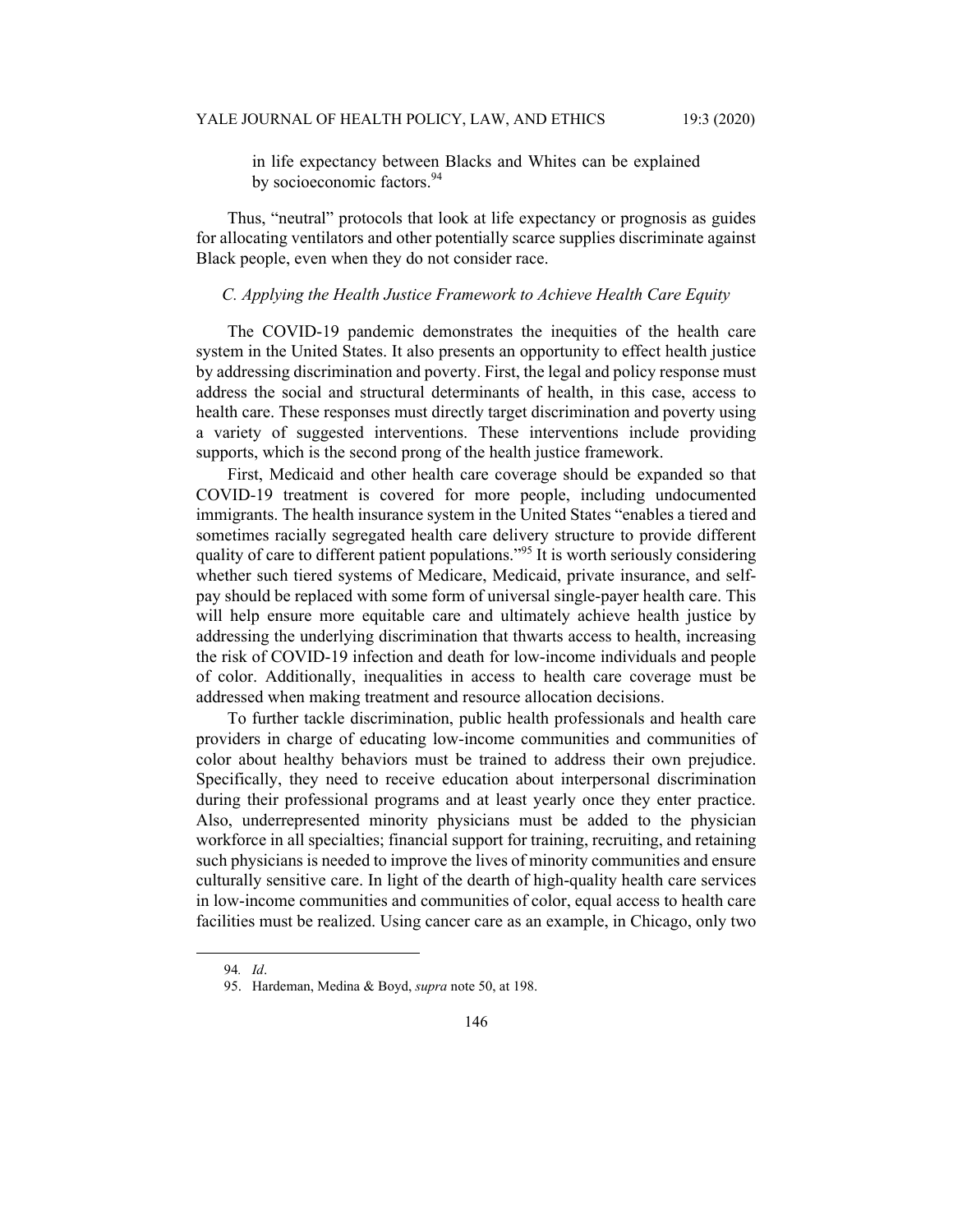of the twelve Chicago hospitals designated as quality cancer care centers are in the predominantly Black South Side of Chicago,<sup>96</sup> despite higher rates of exposure to carcinogens.97 "Black women in Chicago were almost 40% less likely than [W]hite women to receive breast care at a breast imaging center of excellence.<sup>"98</sup> In these areas, the lack of specialists and adequate equipment in hospitals results in inferior care.<sup>99</sup> Marginalized communities should also have access to free coronavirus testing via mobile sites. Like many of the former suggestions, this also maps onto the second prong of the health justice framework requiring that interventions mandating healthy behaviors be accompanied by supports.

Finally, the third prong of health justice requires engaging marginalized communities as leaders in the development of any interventions and the attainment of health justice. We encourage robust community involvement in developing these solutions because these marginalized communities will otherwise continue to be denied access to quality health care. For example, without involving the community in decisions regarding testing, many of the initial testing facilities and resources were not available to predominately Black and low-income communities, such as St. Louis, MO, Nashville, TN, Shreveport, LA, Jackson County, MO, and Merrillville, IN.100 Additionally, priorities in health care access should be determined by the communities impacted by the lack of health care access. Community leaders and organizations should be empowered to help drive health policy decisions for their communities.

Access to health care is a necessary component of health justice. We suggest a variety of legal and policy measures and supports to achieve access to health care, including robust insurance coverage, access to health care facilities and testing, and culturally competent care. We also advocate for leadership from within Black, Latino, Indigenous, and other marginalized communities to drive these efforts to increase access.

# IV. HEALTH JUSTICE IN HOUSING

#### *A. Housing Is a Social Determinant of Health*

There is strong evidence that housing is a social determinant of health.

 <sup>96.</sup> Pallok, *supra* note 29, at 1489-90.

<sup>97</sup>*. Cancer Facts & Figures for African Americans 2019-2021*, AM. CANCER SOC'Y 20 (2019), https://www.cancer.org/content/dam/cancer-org/research/cancer-facts-and-statistics/cancer-factsand-figures-for-african-americans/cancer-facts-and-figures-for-african-americans-2019-2021.pdf.

 <sup>98.</sup> Pallok, *supra* note 29, at 1490.

<sup>99</sup>*. Id*.

 <sup>100.</sup> Samuels et al., *supra* note 83; Blake Farmer, *Long-Standing Racial and Income Disparities Seen Creeping Into COVID-19 Care*, NPR – NASHVILLE PUBLIC RADIO AND KAISER HEALTH NETWORK (Apr. 16, 2020), https://khn.org/news/covid-19-treatment-racial-income-healthdisparities.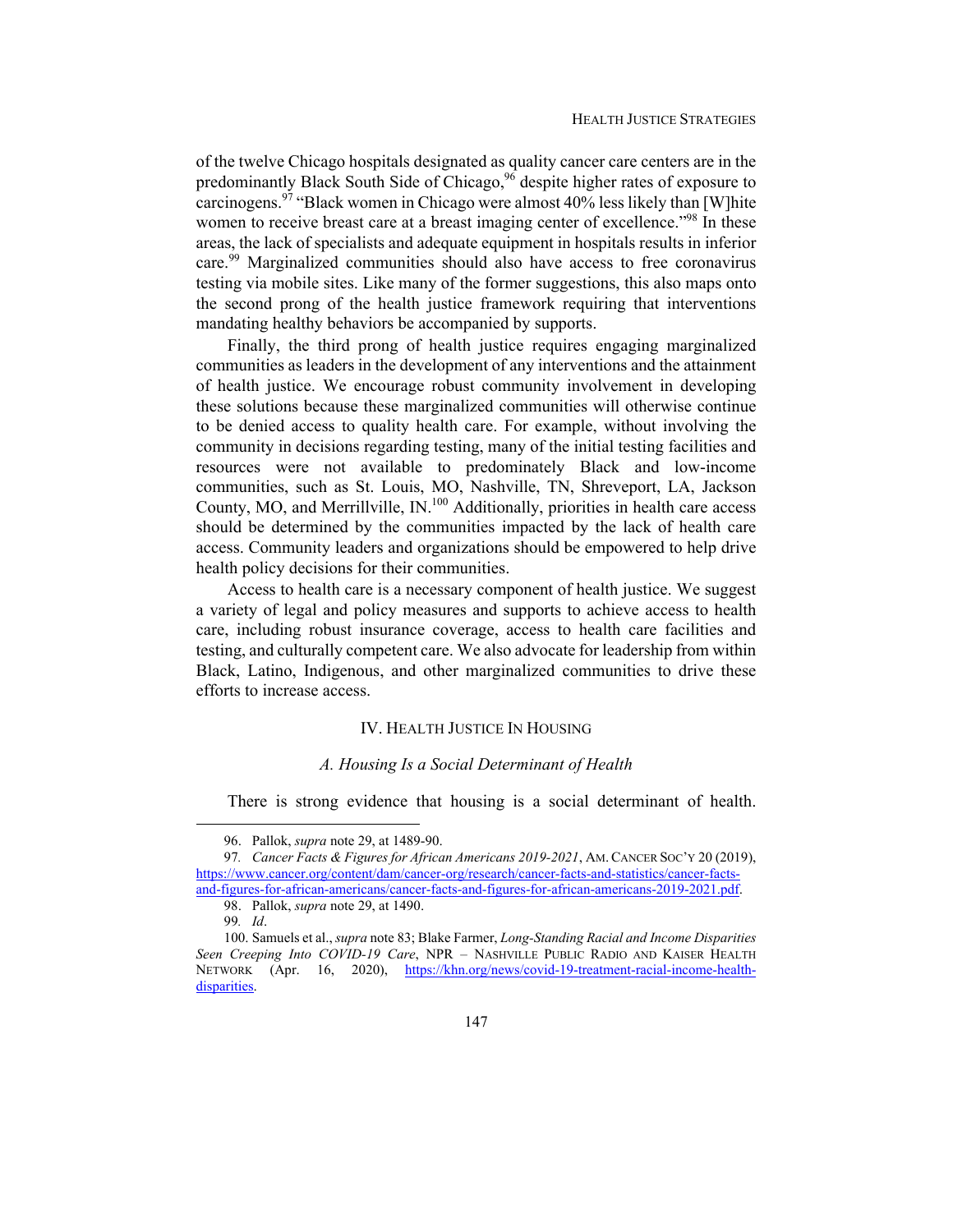Housing stability, quality, safety, and affordability all affect health outcomes, as do environmental and social characteristics of neighborhoods.<sup>101</sup> At the same time, foreclosure, housing instability, and homelessness are all pathways to poor health.<sup>102</sup> In fact, the mere threat of eviction can increase stress levels, anxiety, and depression.103 Eviction leads to overcrowding, homelessness, doubling up and couch surfing, which could place renters at greater risk of contracting COVID-19.<sup>104</sup> Evictions are associated with several interrelated conditions, including allcause mortality,<sup>105</sup> emergency department utilization,<sup>106</sup> sexually transmitted infections,<sup>107</sup> HIV-related treatment outcomes,<sup>108</sup> needle sharing,<sup>109</sup> exposure to violence,<sup>110</sup> mental health hospitalization,<sup>111</sup> and suicide,<sup>112</sup> among other poor health outcomes.<sup>113</sup> In addition, residential crowding, a potential outcome of eviction, is associated with respiratory disease,  $114$  which is a risk factor for COVID-19 complications and mortality. For women, eviction is associated

 103. Matthew Desmond & Rachel Tolbert Kimbro, *Eviction's Fallout: Housing, Hardship, and Health*, 94 SOC. FORCES 295, 317 (2015); Hugo Vásquez Vera et al., *The Threat of Home Eviction and its Effects on Health Through the Equity Lens: A Systematic Review,* 175 SOC. SCI. & MED. 199, 202 (2017). Allison K. Groves et al. *Housing Instability and HIV Risk: Expanding our Understanding of the Impact of Eviction and Other Landlord-rElated forced moves,* AIDS & Behavior (2021) https://link.springer.com/article/10.1007/s10461-020-03121-8.

104. Public Health Brief, *supra* note 102, at 15-26.

 105. Yerko Rojas, *Evictions and Short-Term All-Cause Mortality: A 3-Year Follow-Up Study of a Middle-Aged Swedish Population*, 62 INT'L J. PUB. HEALTH 343, 346 (2016).

 106. ROBERT COLLINS & DAVID REED, *The Effects of Evictions in Low-Income Households*, N.Y.U. WAGNER SCH. OF PUB. SERV. 3 (Dec. 2018).

 107. Linda M. Niccolai et al., *Eviction from Renter-Occupied Households and Rates of Sexually Transmitted Infections: A County-Level Ecological Analysis*, 46 SEXUALLY TRANSMITTED DISEASES 63, 65 (2019).

 108. Mary Clare Kennedy et al., *Residential Eviction and Risk of Detectable Plasma HIV-1 RNA Viral Load Among HIV-Positive People Who Use Drugs*, 21 AIDS & BEHAVIOR 678, 681 (2017).

 109. Andreas Pilarinos et al., *The Association Between Residential Eviction and Syringe Sharing Among a Prospective Cohort of Street-Involved Youth*, 14 HARM REDUCTION J. at 3 (2017).

 110. Mary Clare Kennedy et al., *Residential Eviction and Exposure to Violence Among People Who Inject Drugs in Vancouver, Canada*, 41 INT'L J. DRUG POL'Y 59, 61 (2017).

111. COLLINS & REED, *supra* note 106, at 3.

 113. For a comprehensive overview of co-morbidities associated with eviction, *see* Public Health Brief, *supra* note 102, at 15-26.

 114. P. Braverman et al., *How Does Housing Affect Health?*, ROBERT WOOD JOHNSON FOUND. (May 1, 2011), https://www.rwjf.org/en/library/research/2011/05/housing-and-health.html.

 <sup>101.</sup> Ana V. Diez Roux, *Investigating Neighborhood and Area Effects on Health*. 91 AM.J. PUB. HEALTH 1783 (2001).

 <sup>102.</sup> Brief for Am. Med. Ass'n et al. as Amici Curiae Supporting Respondents at 15-26, Brown v. Azar, No. 20-cv-03702 (N.D. Ga. Oct. 9, 2020) [hereinafter Public Health Brief]; Lauren Taylor, *Housing and Health: An Overview of the Literature*, HEALTH AFF. (June 7, 2018), https://www.healthaffairs.org/do/10.1377/hpb20180313.396577/full/HPB\_2018\_RWJF\_01\_W.pdf.

 <sup>112.</sup> Yerko Rojas & Sten-Åke Stenberg, *Evictions and Suicide: A Follow-Up Study of Almost 22,000 Swedish Households in the Wake of the Global Financial Crisis*, 70 J. EPIDEMIOLOGY & COMMUNITY HEALTH 409 (2016).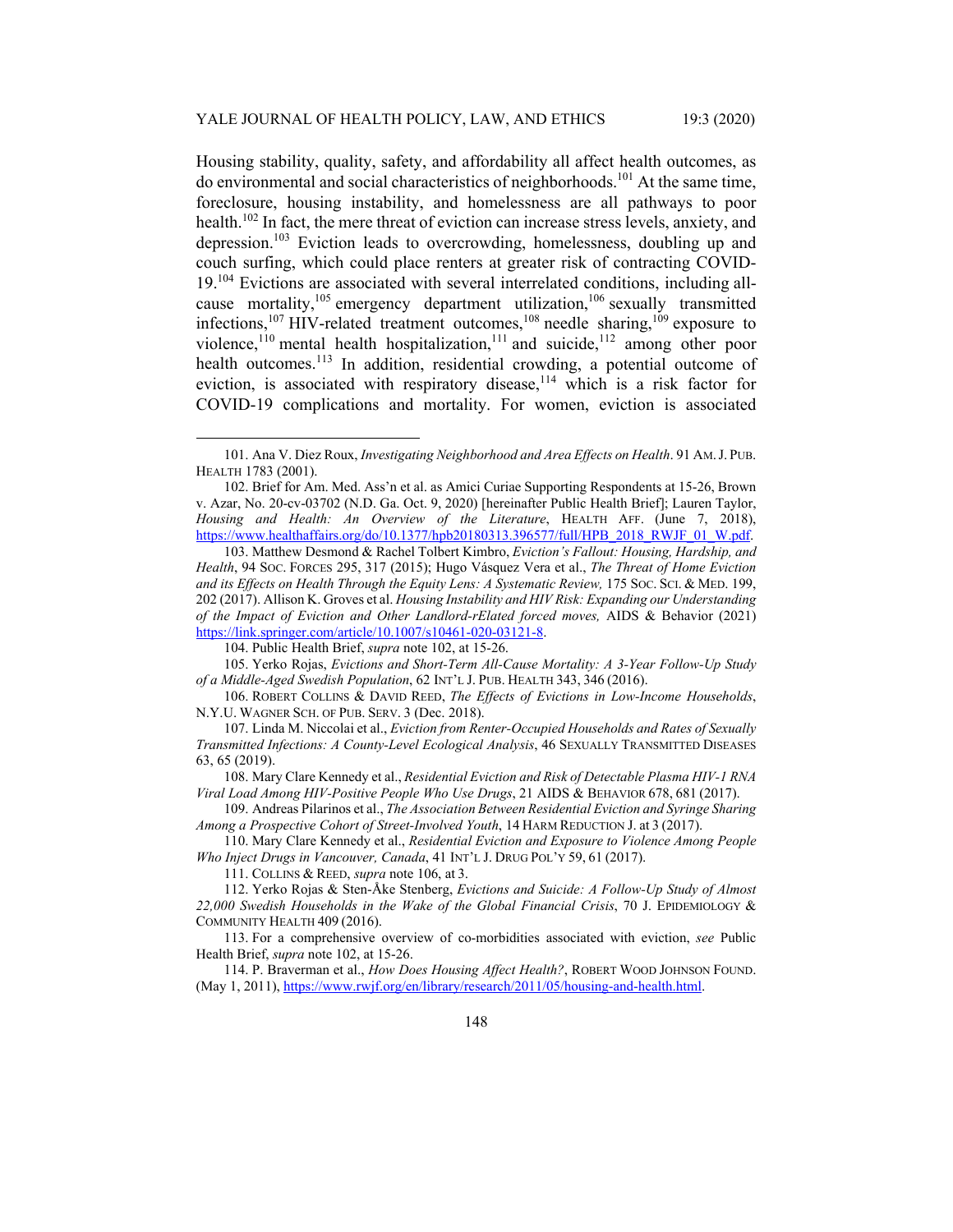with physical and sexual assault,<sup>115</sup> drug use and related harms,<sup>116</sup> mental illness,<sup>117</sup> and repeated episodes of housing precarity in the future.<sup>118</sup>

Lack of stable and safe housing disrupts employment, social networks, education, and the receipt of social services benefits.<sup>119</sup> It sets children back emotionally<sup>120</sup> and academically,<sup>121</sup> results in lead poisoning<sup>122</sup> and food insecurity,<sup>123</sup> and, as a condition correlated with adverse childhood experiences,<sup>124</sup> has negative long-term health impacts. For children whose mothers are evicted during pregnancy, eviction results in adverse birth outcomes, including pre-term pregnancies and low birth weights.<sup>125</sup> Eviction almost always leads to a downward move,<sup>126</sup> into poorer quality housing, residential instability, homelessness, and

 <sup>115.</sup> Nihaya Daoud et al., *Pathways and Trajectories Linking Housing Instability and Poor Health Among Low-Income Women Experiencing Intimate Partner Violence (IPV): Toward a Conceptual Framework*, 56 WOMEN & HEALTH 208 (2016).

 <sup>116.</sup> Alexandra B. Collins et al., *Surviving the Housing Crisis: Social Violence and the Production of Evictions Among Women Who Use Drugs in Vancouver, Canada*, 51 HEALTH & PLACE 174, 179 (2018).

 <sup>117.</sup> Patty R. Wilson & Kathryn Laughon, *House to House, Shelter to Shelter: Experiences of Black Women Seeking Housing After Leaving Abusive Relationships*, 11 J. FORENSIC NURSING 77 (2015); Allison Bovell-Ammo & Megan Sandel, *The Hidden Health Crisis of Eviction,* B.U. SCH. OF PUB. HEALTH (Oct. 5, 2018), https://www.bu.edu/sph/2018/10/05/the-hidden-health-crisis-ofeviction/.

 <sup>118.</sup> Craig Evan Pollak et al., *When Storms Collide: Evictions, COVID-19, and Health Equity*, HEALTH AFF. BLOG (Aug. 4, 2020), https://www.healthaffairs.org/do/10.1377/hblog20200730.190964/full.

 <sup>119.</sup> Diana Hernandez & Shakira Suglia, *Housing as a Social Determinant of Health*, ROBERT WOOD JOHNSON FOUND. (2016), https://healthequity.globalpolicysolutions.org/wp-content/uploads /2016/12/Housing2.pdf.

 <sup>120.</sup> Diana Becker Cutts, et al, *US Housing Insecurity and the Health of Very Young Children*, 101 AM. J. PUB. HEALTH 1508 (2011).

 <sup>121.</sup> Kathleen M. Ziol-Guest & Claire C. McKenna, *Early Childhood Housing Instability and School Readiness*, 85 CHILD DEV. 103 (2014).

 <sup>122.</sup> Gabriel L. Schwartz et al., Is Eviction Poisonous?: A Survival Analysis of Eviction and Lead Poisoning in a National Urban Birth Cohort, *in* Cycles of Disadvantage: Eviction and Children's Health in the United States 5 (Apr. 2020) (unpublished Ph.D. dissertation, Harvard

University), https://dash.harvard.edu/bitstream/handle/1/37365869/SCHWARTZ-DISSERTATION -2020.pdf?sequence=1.

 <sup>123.</sup> Kathryn M. Leifheit, et al., *Eviction in Early Childhood and Neighborhood Poverty, Food Security*, *and Obesity in Later Childhood and Adolescence: Evidence from a Longitudinal Birth Cohort*. 11 SSM – POPUL. HEALTH (Apr. 4, 2020).

 <sup>124.</sup> Amber Bellazaire, *Preventing and Mitigating the Effects of Adverse Childhood Experiences*, NAT'L Conference of State Legislatures 2 (Aug. 2018), https://www.ncsl.org/ Portals/1/HTML\_LargeReports/ACEs\_2018\_32691.pdf.

 <sup>125.</sup> Kathryn M. Leifheit et al., *Severe Housing Insecurity During Pregnancy: Association with Adverse Birth and Infant Outcomes*, 17 INT'L J. ENVTL. RES. & PUB. HEALTH 1 (Nov. 21, 2020).

<sup>126</sup>*. Why Eviction Matters*, EVICTION LAB, PRINCETON UNIV. (2018), https://evictionlab.org/why-eviction-matters/.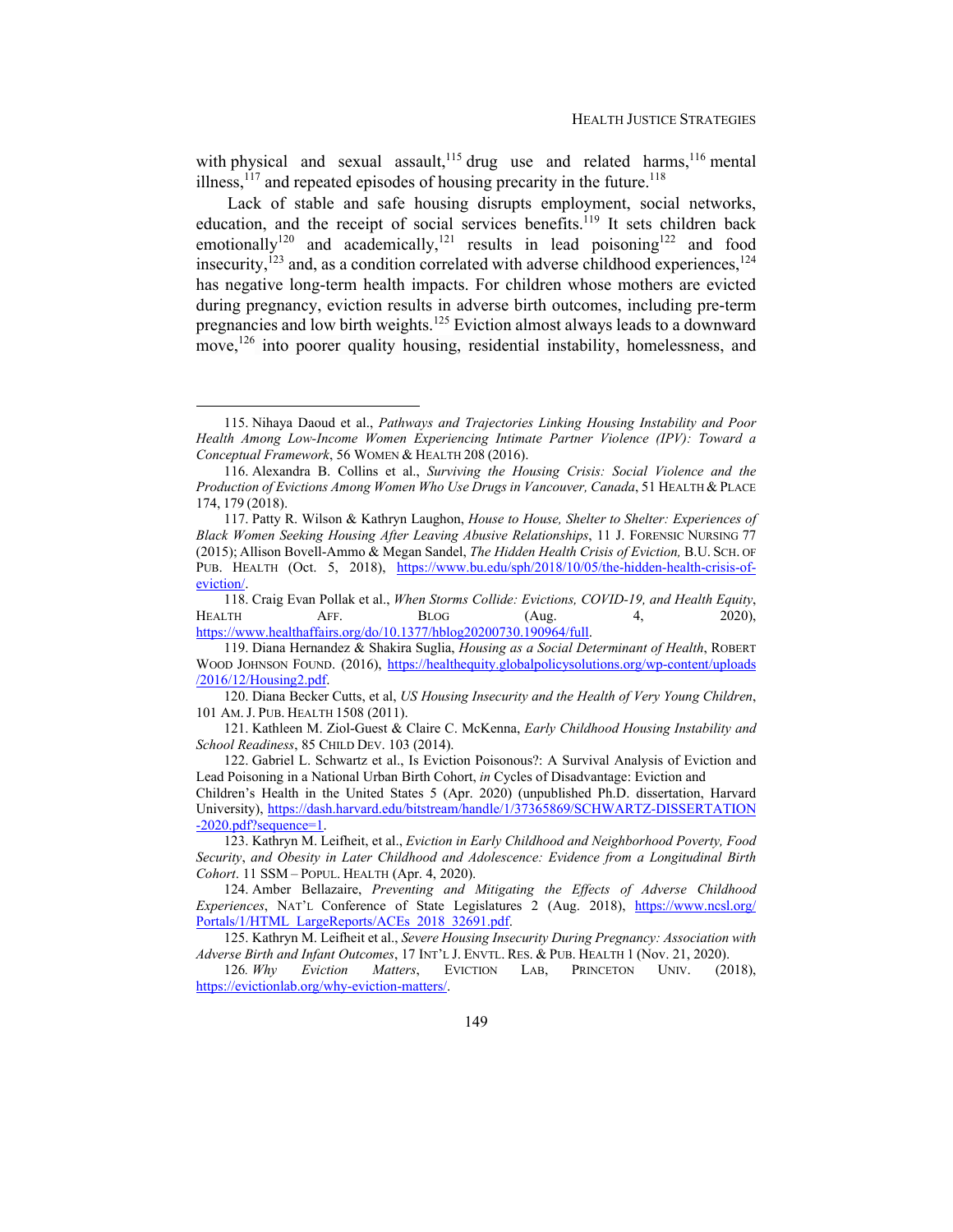negative health consequences for adults<sup>127</sup> and children.<sup>128</sup> The health conditions and high health care expenditures associated with eviction also increase vulnerability to future eviction.<sup>129</sup> In this way, eviction is a cause of poverty and perpetuates longstanding patterns of housing instability.<sup>130</sup>

## *B. Housing Discrimination as a Barrier to Health Justice During COVID-19*

People of color entered the pandemic at extreme risk of housing instability, due to structural factors that include the United States' sordid history of racially discriminatory housing laws, higher rates of eviction among people of color, and the growing inequities in a person's ability to afford a home based on race. Leading up to the pandemic, the United States was in the midst of a severe affordable housing crisis that affected Black and Latino populations at higher rates than White populations. According to Harvard's Joint Center for Housing Studies, prior to the pandemic,  $20.5$  million families struggled to pay rent<sup>131</sup> and only one in four eligible renter households received financial assistance.<sup>132</sup> The risk of housing displacement is especially heightened among renters of color.<sup>133</sup> After controlling for education, Black households are more than twice as likely as White households to be evicted.<sup>134</sup> In another study of multiple cities, approximately 80% of people facing eviction were non-White.<sup>135</sup> Black women are evicted at higher rates than other groups,<sup>136</sup> with 1 in 5 Black female renters reporting that they have

 <sup>127.</sup> Desmond & Kimbro, *supra* note 103.

 <sup>128.</sup> Megan Sandel et al., *Unstable Housing and Caregiver and Child Health in Renter Families*, 141 PEDIATRICS (Feb. 2018); Pollak et al., *supra* note 118*.*

 <sup>129.</sup> Heidi L. Allen et al., *Can Medicaid Expansion Prevent Housing Evictions?,* 38 HEALTH AFF. 1451 (2019).

 <sup>130.</sup> Pollak et al., *supra* note 118.

 <sup>131.</sup> Sean Veal & Jonathan Spader, *Nearly a Third of American Households Were Cost-Burdened Last Year*, JOINT CTR. FOR HOUSING STUD. OF HARV. U. (Dec. 7, 2018) https://www.jchs.harvard.edu/blog/more-than-a-third-of-american-households-were-cost-burdenedlast-year/.

 <sup>132.</sup> JOINT CENTER FOR HOUSING STUD. OF HARV. U., *The State of the Nation's Housing 2018* 5 (2018),

https://www.jchs.harvard.edu/sites/default/files/Harvard\_JCHS\_State\_of\_the\_Nations\_Housing\_20 18.pdf.

 <sup>133.</sup> Tim Robustelli et al., *Displaced in America: Mapping Housing Loss Across the United States,* NEW AMERICA (2020), https://www.newamerica.org/future-property-rights/reports/displacedamerica/.

 <sup>134.</sup> Katherine Lucas McKay, Zach Neumann & Sam Gilman, *20 Million Renters Are at Risk of Eviction; Policymakers Must Act Now to Mitigate Widespread Hardship*. ASPEN INST. (June 19, 2020) https://www.aspeninstitute.org/blog-posts/20-million-renters-are-at-risk-of-eviction/.

 <sup>135.</sup> Cities studied included New York, Chicago, Baltimore, Philadelphia, Los Angeles, and Oakland. *See* Chester Hartman & David Robinson, *Evictions: The Hidden Housing Problem*, 14 HOUSING POL'Y DEBATE 461, 467 (2003).

 <sup>136.</sup> Matthew Desmond, *Eviction and the Reproduction of Urban Poverty*, 118 AM. J. SOC. 88, 91 (2012).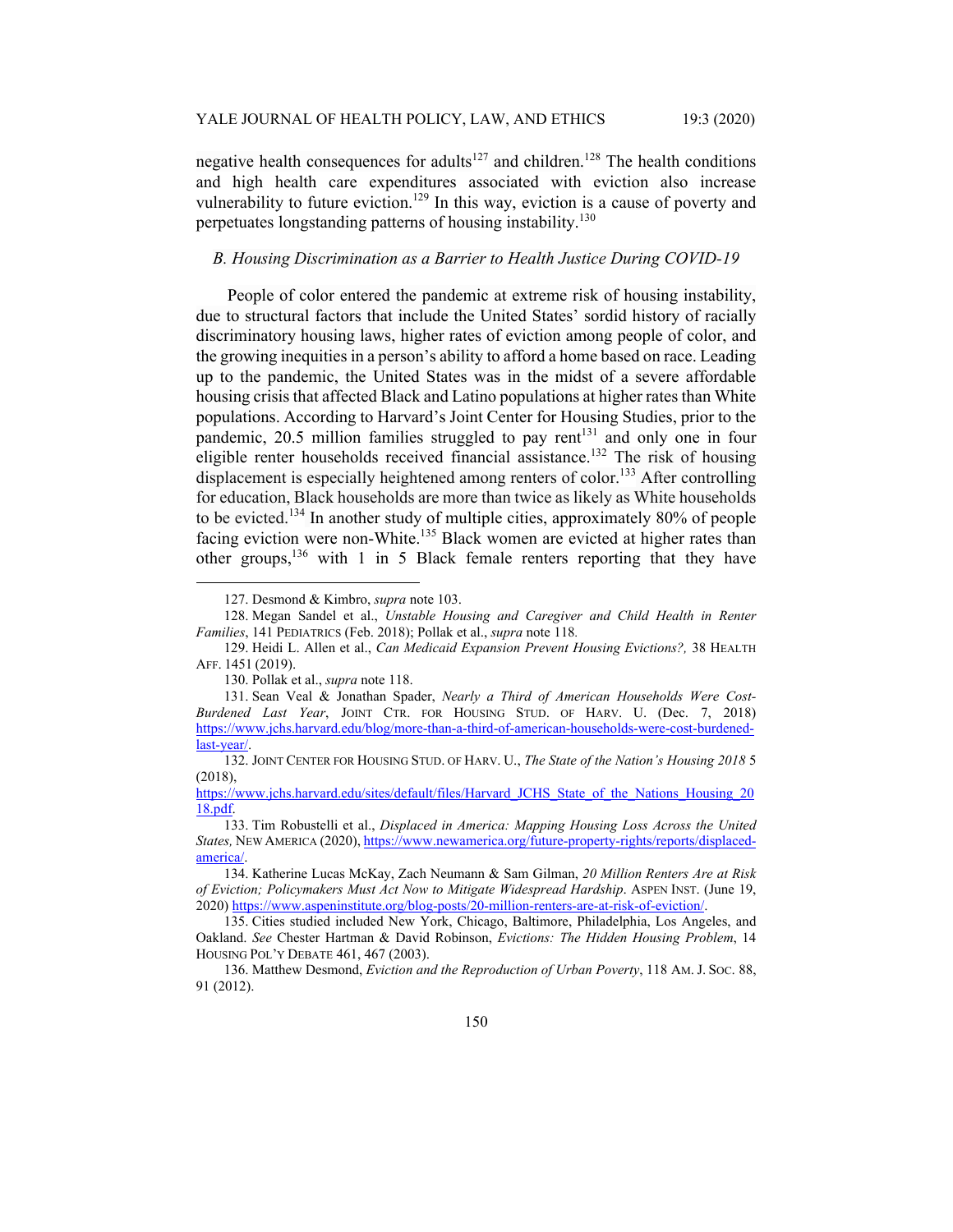experienced eviction compared with 1 in 12 Latino women and 1 in 15 White women.<sup>137</sup> Black female renters are at high risk, with filings for eviction double the rate of White renters in 17 out of 36 states studied.<sup>138</sup> Black women with children have the highest risk.<sup>139</sup> The pandemic has only increased these disparities.

The Eviction Tracker System, developed by the Eviction Lab at Princeton University, tracks eviction filing rates in numerous cities and states and found that census tracks with high Black populations had much higher rates of eviction than other areas during the pandemic in multiple cities. (See Figures 4, 5, and 6.)





 <sup>137.</sup> Rachel Dovey, *What 80 Million Eviction Records Can Tell City Leaders*, NEXT CITY (Apr. 9, 2018), https://nextcity.org/daily/entry/what-80-million-eviction-records-can-tell-city-leaders.

 <sup>138.</sup> Sophie Beiers et al., *Clearing the Record: How Eviction Sealing Laws Can Advance Housing Access for Women of Color*, ACLU (Jan. 10, 2020), https://www.aclu.org/news/racialjustice/clearing-the-record-how-eviction-sealing-laws-can-advance-housing-access-for-women-ofcolor/.

 <sup>139.</sup> Matthew Desmond & Rachel Tolbert Kimbro, *Eviction's Fallout: Housing, Hardship, and Health,* 94 SOC. FORCES 295, 298 (2015).

<sup>140</sup>*. Eviction Tracking System*, Eviction Lab (2020), https://evictionlab.org/eviction-tracking/ (filing rates were lower during the months of April and May due to state and local eviction moratoriums).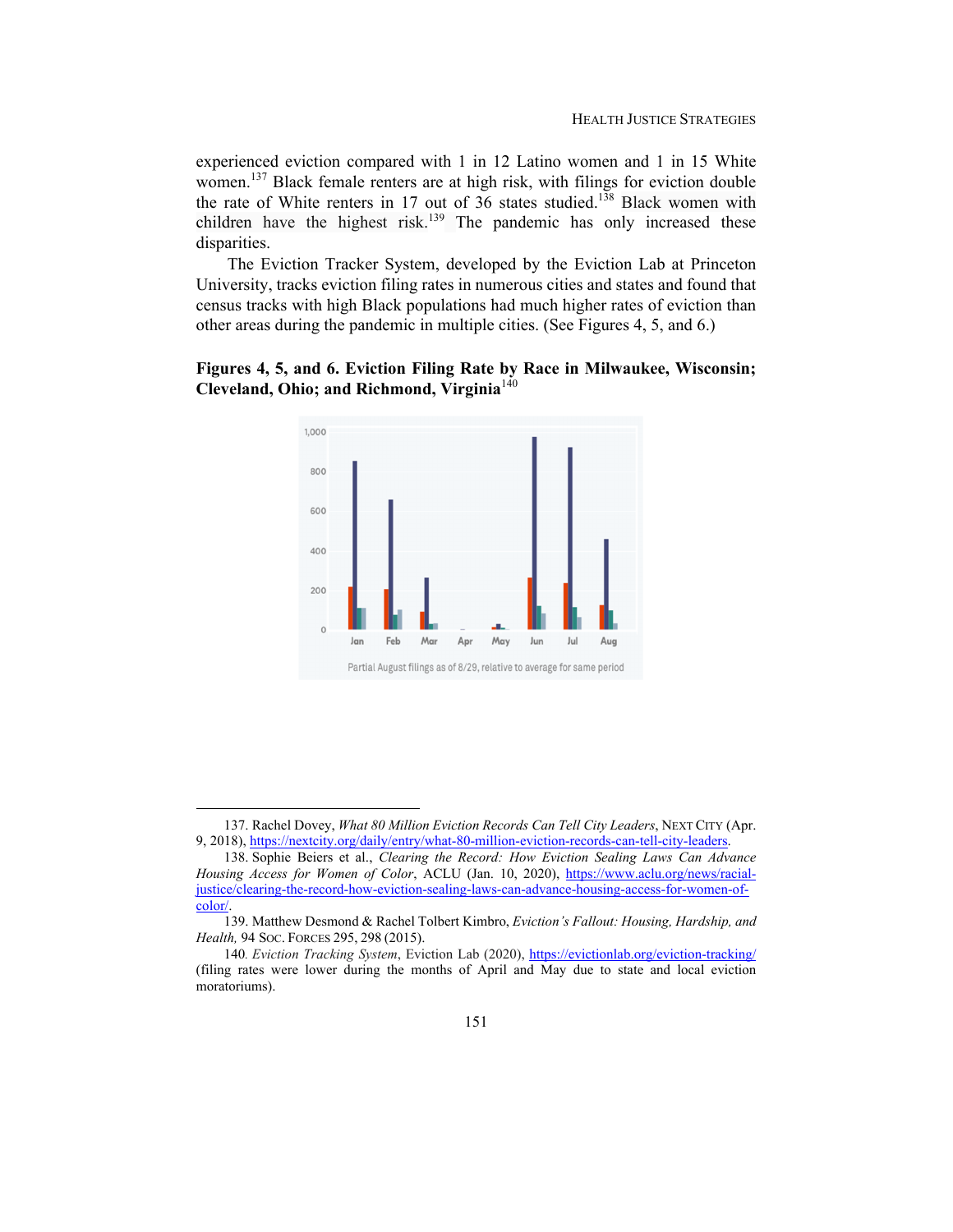## YALE JOURNAL OF HEALTH POLICY, LAW, AND ETHICS 19:3 (2020)



The eviction trends are, in part, explained by the disproportionate rates of job and wage loss among people of color that decreased ability to pay rent. In April, 44% of Blacks and 61% of Latinos said that they or someone in their household had experienced a job or wage loss due to the coronavirus outbreak, compared with only 38% of White adults.<sup>141</sup> As of July 7, 2020, the U.S. Census reported that half of U.S. adults live in households that have suffered COVID-19 related job loss, but among Black and Latino groups, that rate is 57% and 62% respectively.<sup>142</sup> In

 <sup>141.</sup> Kim Parker, Juliana Menasce Horowitz & Anna Brown, *About Half of Lower-Income Americans Report Household Job or Wage Loss Due to COVID-19*, PEW RES. CTR. (Apr. 21, 2020), https://www.pewsocialtrends.org/2020/04/21/about-half-of-lower-income-americans-reporthousehold-job-or-wage-loss-due-to-covid-19/.

<sup>142</sup>*. Week 10 Household Pulse Survey: July 2 - July 7*, U.S. CENSUS BUREAU (July 15, 2020), https://www.census.gov/data/tables/2020/demo/hhp/hhp10.html.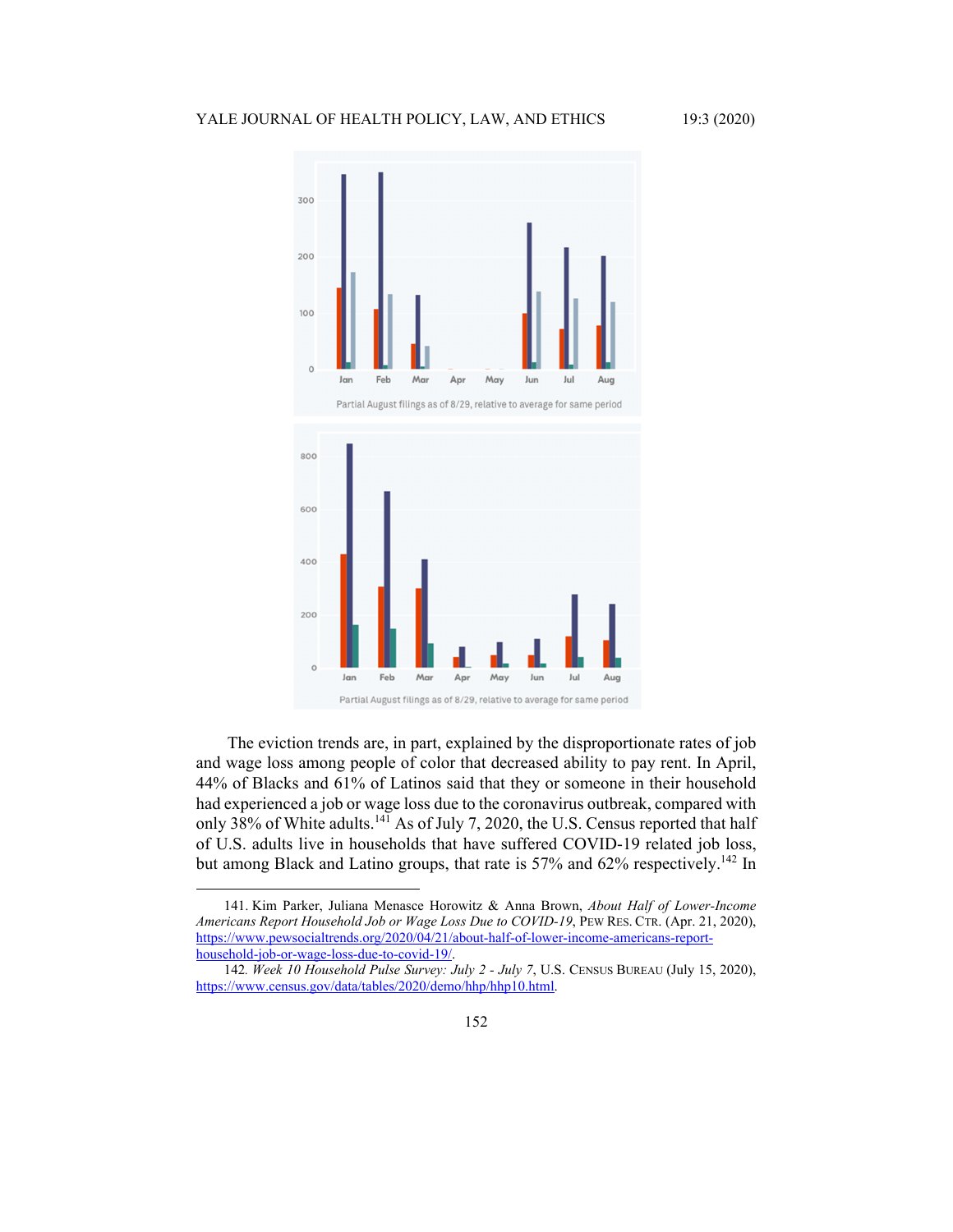one study of eviction during the pandemic, the majority of tenants facing eviction (50% of whom were Black) reported unemployment or a decrease in income related to COVID-19 hardship as the reason for rental shortfall.<sup>143</sup> Underscoring the pandemic's immense toll, researchers at the UC Berkeley Terner Center for Housing Innovation estimate that 50 million renters live in households that suffered COVID-19-related job or income  $loss<sub>1</sub><sup>144</sup>$  with almost 40% occurring in low-income households.<sup>145</sup> The demand for financial assistance is further evidence of rent hardship, with a 92% increase in daily rental assistance requests<sup>146</sup> and food pantry requests increasing by as much as  $2,000$  percent in some states.<sup>147</sup> Similarly, during the pandemic, renters took on financial risk by paying for rent on credit cards at an increased rate.<sup>148</sup> This will only widen the wealth gap and collapse any remaining safety net.

Communities of color are more susceptible to COVID-19-related job and wage loss and the housing displacement it causes because of structural discrimination that has led to lack of wealth accumulation, access to credit or emergency funds to cover expenses, and poverty. The disproportionate impact on racial and ethnic minorities is in part due to decades of laws and policies that perpetuated housing discrimination repeatedly infringed on the rights of lowincome communities and communities of color, and continues today.<sup>149</sup> The federal government created the Federal Housing Administration (FHA) in 1934, which subsidized housing builders as long as none of the homes were sold to Black

 <sup>143.</sup> Ninette Sosa, *A Closer Look: Arkansas Evictions During COVID-19; Tenant Stories*, KNWA FOX24 (Aug. 3, 2020), https://www.nwahomepage.com/news/a-closer-look/a-closer-lookarkansas-evictions-during-covid-19-tenant-stories/.

 <sup>144.</sup> Elizabeth Kneebone, *Estimating COVID-19's Near-Term Impact on Renters*, TURNER CTR. FOR HOUSING INNOVATION U.C. BERKELEY (Apr. 24, 2020), https://ternercenter.berkeley.edu/blog/estimating-covid-19-impact-renters.

 <sup>145.</sup> Board of Governors of the Federal Reserve System, *Report on the Economic Well-Being of U.S. Households in 2019, Featuring Supplemental Data from April 2020* 53 (May 2020), https://www.federalreserve.gov/publications/files/2019-report-economic-well-being-us-households-202005.pdf.

 <sup>146.</sup> Rachel Garg et al., *Rent Requests Higher in States with Few Protections for Renters*, WASHINGTON U. (Apr. 30, 2020), https://hcrl.wustl.edu/items/rent-requests-higher-in-states-withfew-protections-for-renters/.

 <sup>147.</sup> Balaji Golla et al., *Food Pantries – Updated*, WASHINGTON U. (Mar. 26, 2020), https://hcrl.wustl.edu/items/food-pantries-updated/.

 <sup>148.</sup> Will Parker, *Out-of-Work Apartment Tenants Putting Monthly Rent on Plastic*, WALL STREET J. (Apr. 15, 2020), https://www.wsj.com/articles/out-of-work-apartment-tenants-puttingmonthly-rent-on-plastic-11586966251.

 <sup>149.</sup> Dale Van Ollefen, *Civil Rights Leaders Respond to Trump Administration's Latest Attack on Fair Housing, Legacy of Martin Luther King, Jr*, NAT'L FAIR HOUSING (Jan. 16, 2020) https://nationalfairhousing.org/2020/01/16/civil-rights-leaders-respond-to-trump-administrationslatest-attack-on-fair-housing-legacy-of-martin-luther-king-jr/; *see also* The Leadership Conference on Civil & Human Rights, *Trump Administration Civil and Human Rights Rollbacks*, C.R. (2020), https://civilrights.org/trump-rollbacks/.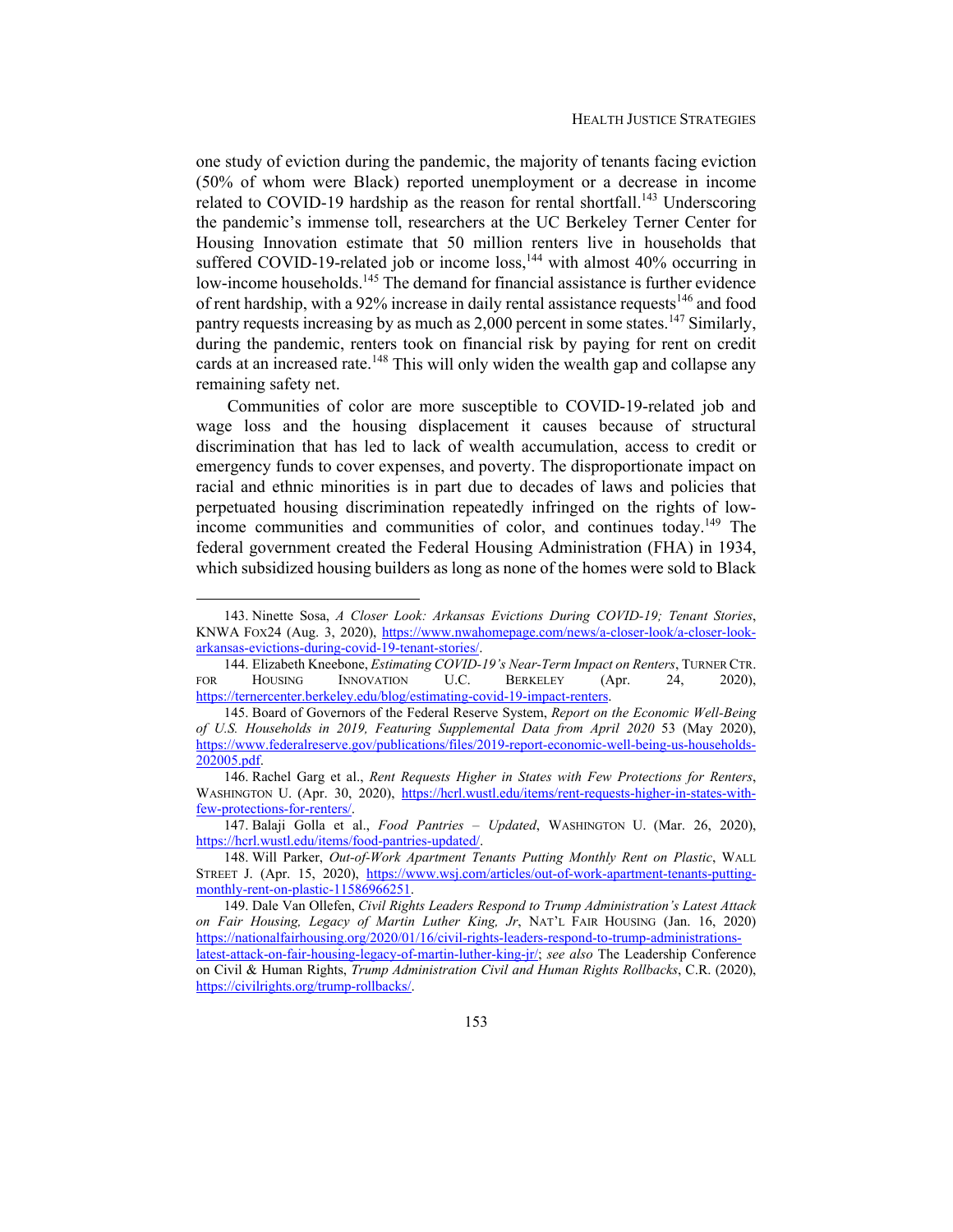people, a practice that was called "redlining."<sup>150</sup> The FHA also published an underwriting manual that stated housing loans to Black people would not be insured by the federal government.<sup>151</sup> The FHA policies, examples of structural discrimination, advantaged White people seeking to buy homes, thereby increasing wealth accumulation, while relegating Black people to racially segregated neighborhoods and substandard housing. The effects are apparent today in entrenched segregation, lack of wealth accumulation, and urban disinvestment.<sup>152</sup> Because one way Americans attain wealth is homeownership, it is not surprising that the median wealth of a White family is nearly twelve times that of a Black family.153 Making matters worse, Black families lost all homeownership gains made over the last fifty years due to predatory lending practices in the early 2000s and the foreclosure crisis that followed.<sup>154</sup>

Due to structural discrimination, communities of color are at heightened risk of peril as millions of adults and children face eviction and homelessness in the midst of a pandemic. As a result of the extreme socioeconomic divide, over 70% of Black and Latino adults entered the pandemic lacking the emergency funds to cover three months of expenses, compared to under half of White adults.<sup>155</sup> Without a safety net, when crisis strikes, the downward fall is immediate and precipitous, and recovery may be impossible. This is especially true in a pandemic setting and in light of mounting rental debt and sustained unemployment among people of color.

Eviction leads to homelessness, overcrowding, and transiency, which increase contact with others and make compliance with pandemic health guidelines difficult or impossible and increase the transmission rate of infectious disease.<sup>156</sup> Recent

 <sup>150.</sup> Richard Rothstein, *The Color of Law*: *A Forgotten History of How Our Government Segregated America*, ECON. POL'Y INST. (2017), https://www.epi.org/publication/the-color-of-law-aforgotten-history-of-how-our-government-segregated-america/.

<sup>151</sup>*. Id*.

 <sup>152.</sup> Benfer & Wiley, *supra* note 8.

 <sup>153.</sup> Janelle Jones, *The Racial Wealth Gap: How African-Americans Have Been Shortchanged out of the Materials to Build Wealth*, WORKING ECONS. BLOG (Feb. 13, 2017), https://www.epi.org/blog/the-racial-wealth-gap-how-african-americans-have-been-shortchangedout-of-the-materials-to-build-wealth/.

 <sup>154.</sup> Ruqaiijah Yearby, *Racial Disparities in Health Status and Access to Health Care: The Continuation of Inequality in the United States Due to Structural Racism,*  $77$  *AM.J. ECONS. AND SOC.* 1113 (2018).

 <sup>155.</sup> Mark Hugo Lopez et al., *Financial and Health Impacts of COVID-19 Vary Widely by Race and Ethnicity*, PEW RES. CTR. (May 5, 2020), https://www.pewresearch.org/facttank/2020/05/05/financial-and-health-impacts-of-covid-19-vary-widely-by-race-and-ethnicity/.

 <sup>155.</sup> Jamie Smith Hopkins, *The Invisible Hazard Afflicting Thousands of Schools.* CTR. FOR PUB. INTEGRITY (Feb. 17, 2017), https://publicintegrity.org/environment/the-invisible-hazard-afflictingthousands-of-schools/.

 <sup>156.</sup> Emily Benfer et al., *Health Consequences of Eviction During the COVID-19 Pandemic* (2020) (unpublished manuscript) (on file with author).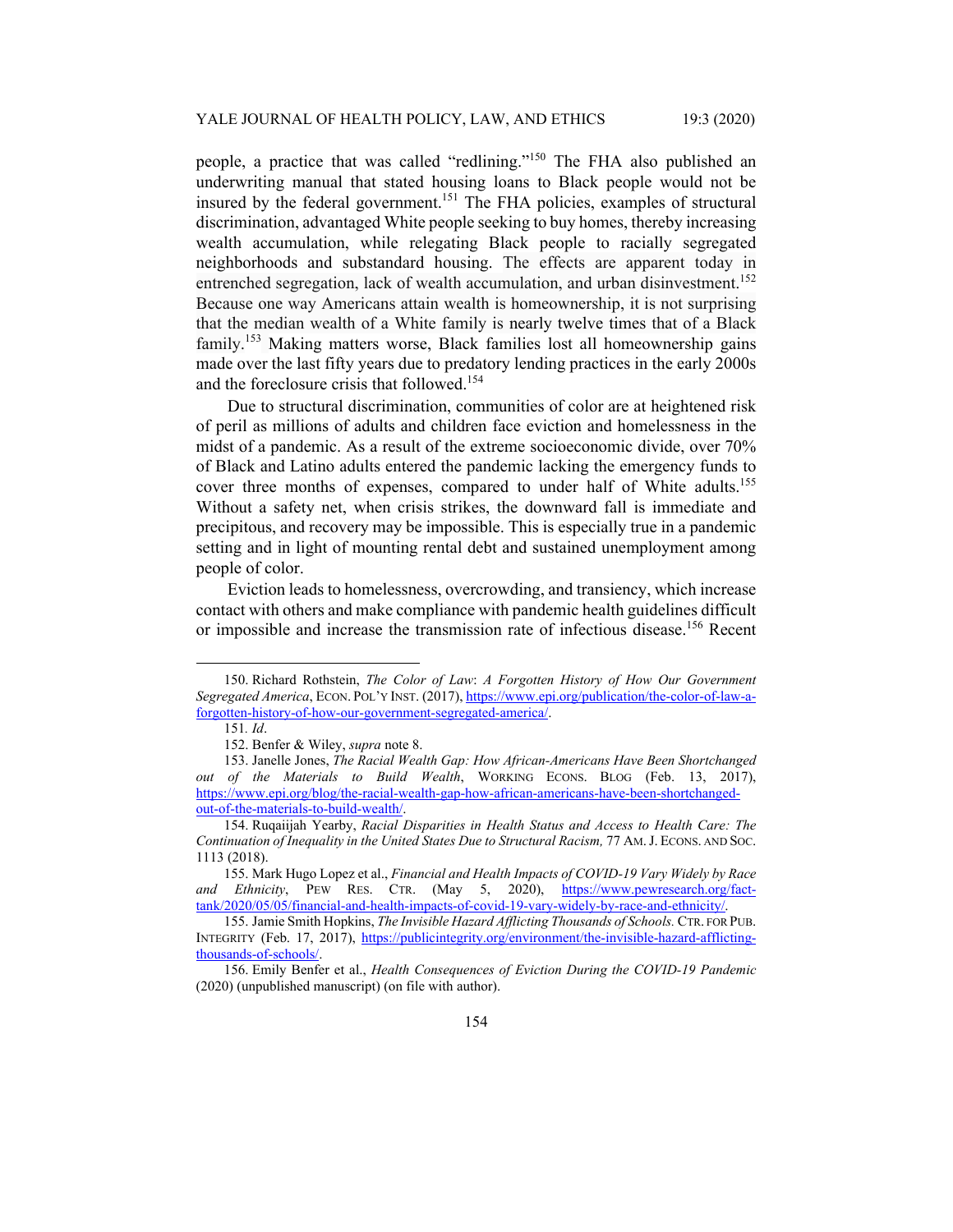studies demonstrate that evictions may increase the spread of COVID-19 and that the absence or lifting of eviction moratoriums are associated with an increased rate of COVID-19 infection and death.<sup>157</sup> By driving families to poorer neighborhoods, eviction and housing displacement may also lead to less frequent COVID-19 testing and medical attention.<sup>158</sup> Eviction is also associated with decreased access to primary and specialty medical care, regardless of an individual's housing status post-eviction. <sup>159</sup> Even when infected individuals present with COVID-19 symptoms, eviction decreases the likelihood that they will seek timely medical attention that could stem community transmission.<sup>160</sup> In addition, those facing eviction have difficulty prioritizing their health needs while struggling to maintain housing.<sup>161</sup> From this baseline, eviction itself amplifies individual risk of COVID-19 complications and mortality.

In addition to inequalities in wealth and COVID-19 risk, communities of color are plagued by crumbling infrastructure, environmental injustice,  $^{162}$  and poverty.<sup>163</sup> This is often the result of the lack of investment in communities of color resulting from "neutral" policies that are examples of institutional discrimination. Racially segregated neighborhoods that are predominately Black have less economic investment and fewer resources, such as places to exercise or for children to play, which is associated with higher rates of cardiovascular disease risk among Black women.<sup>164</sup> These neighborhoods also have more pollution, noise, environmental hazards and an overcrowded housing stock that is associated with asthma, obesity, and cardiovascular disease, $165$  which increase the susceptibility of contracting

 160. Robert Collinson & Davin Reed, The Effects of Evictions on Low-Income Households (2018) (unpublished manuscript), https://bit.ly/3lrYftK.

 161. Danya E. Keene, Monica Guo & Sascha Murillo, *"That Wasn't Really a Place to Worry About Diabetes": Housing Access and Diabetes Self-Management Among Low-income Adults*, 197 SOC. SCI. MED. 71 (2018).

163. Benfer & Wiley, *supra* note 8.

 164. Lee Mobley et al., *Environment, Obesity, and Cardiovascular Disease Risk in Low-Income Women,* 30 AM J. PREVENTATIVE MED. 327, 327 (2006).

 165. Ingrid Ellen et al., *Neighborhood Effects on Health: Exploring the Links and Assessing the Evidence*, 23 J. OF URBAN AFF. 391, 393 (2001); Nicole Larson et al., *Neighborhood Environments:* 

 <sup>157.</sup> Justin Sheen et al., *The Effect of Eviction Moratoriums on the Transmission of SARS-CoV-*GITHUB (Sept. 8, 2020), https://github.com/alsnhll/COVID19EvictionSimulations/ blob/master/The\_effect\_of\_eviction\_moratoriums\_on\_the\_transmission\_of\_SARS-CoV-2.pdf .

 <sup>157.</sup> Kathryn M. Leifheit et al., *Expiring Eviction Moratoriums and COVID-19 Incidence and Mortality* (Oct. 2020) (unpublished manuscript), https://papers.ssrn.com/sol3/ papers.cfm?abstract\_id=3739576.

 <sup>158.</sup> Stephanie Schmitt-Grohé, Ken Teoh & Martín Uribe, *Covid-19: Testing Inequality in New York City, 8* CEPR PRESS 41 (2020).

 <sup>159.</sup> Mary Clare Kennedy et al., *Residential Eviction and Risk of Detectable Plasma HIV-1 RNA Viral Load Among HIV-Positive People Who Use Drugs*, 21(3). AIDS BEHAV. 678 (2017).

 <sup>162.</sup> Jamie Smith Hopkins, *The Invisible Hazard Afflicting Thousands of Schools.* CTR. FOR PUB. INTEGRITY (Feb. 17, 2017), https://publicintegrity.org/environment/the-invisible-hazard-afflictingthousands-of-schools.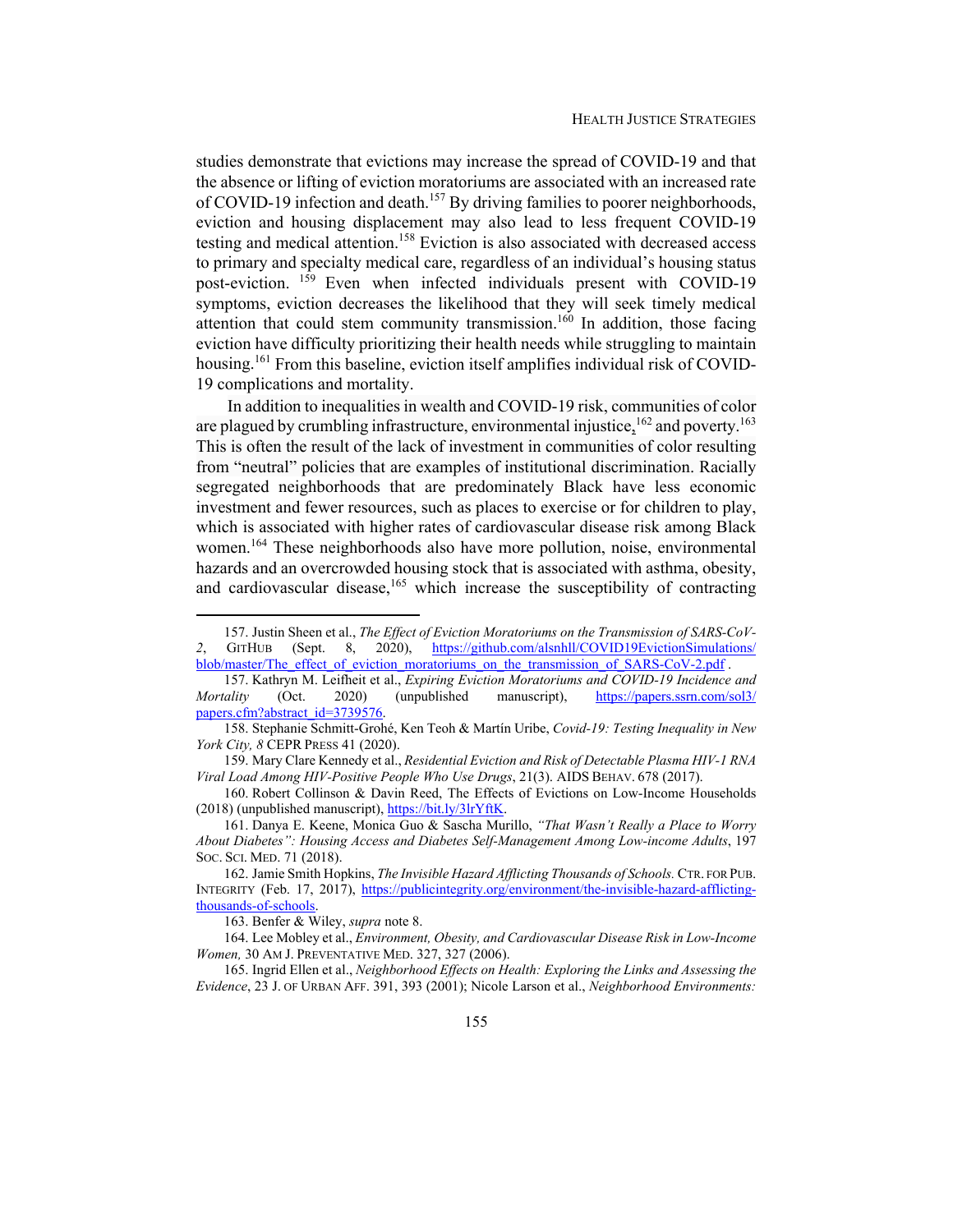#### COVID-19.<sup>166</sup>

People at the highest risk of eviction are more likely to live in substandard housing conditions that threaten their health, $167$  such as poor ventilation, pest infestations, and mold—all closely associated with the development of respiratory conditions and general poor health.<sup>168</sup> Similarly, evictions force renters into living conditions that increase exposure to social determinants of poor health. Communities of color are affected by substandard conditions at a higher rate than predominately White communities. Thirty-five million, or 40% of, homes in U.S. metropolitan areas have one or more health and safety hazards, and rental properties in these areas have a greater prevalence of health-harming conditions than owner-occupied units.<sup>169</sup> Substandard homes are concentrated in low-income communities and communities of color.<sup>170</sup> Two million people in the United States live in severely inadequate homes that lack heat, hot water, electricity, or maintenance of structural defects, and also have other severe problems, which have all been linked to negative health outcomes.<sup>171</sup> Tenants in rental housing disproportionately suffer the negative health effects—including asthma, respiratory distress, carbon monoxide poisoning, high blood pressure, heart disease, lead poisoning, mental health impairment, and cancer, among others that result from environmental hazards in substandard housing. It is widely recognized that one's zip code is more indicative of health than genetic code.<sup>172</sup> In the pandemic setting, zip code also predisposes low-income communities and historically marginalized groups to COVID-19 contraction and mortality.

169*. See State of Healthy Housing*, NAT'L CTR. FOR HEALTHY HOUSING (2013), http://nchharchive.org/Policy/2013StateofHealthyHousing.aspx.

170. Benfer & Wiley, *supra* note 8.

 171. Office of the Surgeon General, *The Surgeon General's Call to Action to Promote Healthy Homes*, U.S. DEPARTMENT OF HEALTH AND HUMAN SERVICES, vii (2009).

*Disparities in Access to Healthy Foods in the U.S*.*,* 36 AM. J. OF PREVENTATIVE MED. 74, 74 (2009); LaVonna Lewis et al., *African Americans Access to Healthy Food Options in South Los Angeles Restaurants*, 95 AM. J. OF PUB. HEALTH 668, 672 (2005); Roux, *supra* note 101, at 1786; Renee Walker et al., *Disparities and Access to Healthy Food in the United States: A Review of Food Deserts Literature,* 16 HEALTH & PLACE 876, 881 (2010).

 <sup>166.</sup> Blumenshine et al., *supra* note 9.

 <sup>167.</sup> Wilhelmine D. Miller, Craig E. Pollack & David R. Williams, *Healthy Homes and Communities: Putting the Pieces Together*, 40 AM. J. PREVENTATIVE MED., at S48 (2011).

 <sup>168.</sup> Emily A. Benfer & Allyson E. Gold, *There's No Place Like Home: Reshaping Community Interventions and Policies to Eliminate Environmental Hazards and Improve Population Health for Low-Income and Minority Communities*, 11 HARV. L. & POL'Y REV. S1 (2017).

<sup>172</sup>*. See* Douglas S. Massey & Nancy A. Denton, AMERICAN APARTHEID: SEGREGATION AND THE MAKING OF THE UNDERCLASS (1993); Douglas S. Massey, *American Apartheid: Segregation and the Making of the Underclass*, 96 AM.J. OF SOC. 329 (1990); Douglas S. Massey & Nancy A. Denton, *Hypersegregation in U.S. Metropolitan Areas: Black and Latino Segregation Along Five Dimensions*, 26 DEMOGRAPHY 373 (1989);Douglas S. Massey & Mary J. Fischer, *How Segregation Concentrates Poverty*, 23 ETHNIC AND RACIAL STUD. 670 (2000); Douglass S. Massey & Jonathan Tannen, *A Research Note on Trends in Black Hypersegregation*, 52 DEMOGRAPHY 1025 (2015).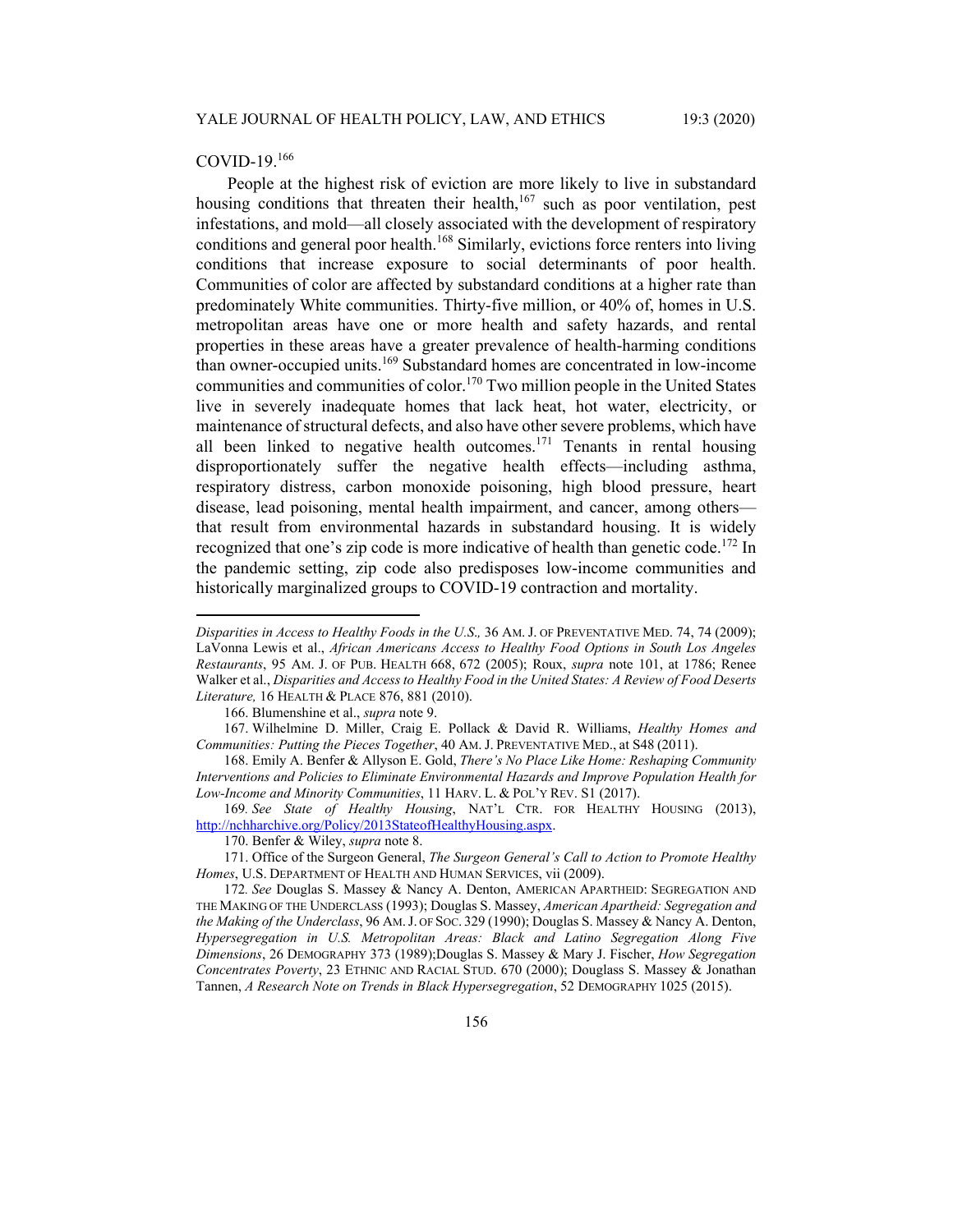All of these housing inequalities are rooted in structural and institutional discrimination and increase the likelihood that people of color will be hardest hit by the pandemic. For example, policies that allowed industry and freeway development in low-income communities and communities of color benefited the well-off by granting them access to the city from the suburbs, while destroying low-income communities and communities of color, an example of structural discrimination.<sup>173</sup> Institutional discrimination is also present in housing decisions that seem "neutral" but disproportionately harm low-income individuals and people of color. For example, many states have yet to provide housing supports for the homeless, toll utility shut-offs, or guarantee access to safe, decent and health housing. As a result of these "neutral" decisions many low-income individuals and racial and ethnic minorities are left without a way to social distance, making them more vulnerable to COVID-19 infection.<sup>174</sup> Without intervention, we can expect disparities to deepen, especially in the housing context, as COVID-19 mortality<sup>175</sup> and job loss<sup>176</sup> and the lack of income to pay the rent affect communities of color at higher rates than other groups. $177$ 

# *C. Applying the Health Justice Framework to Achieve Housing Equity*

Especially in a pandemic setting, the achievement of health justice requires equity in housing, which means access to safe, decent, and affordable housing. First, the legal and policy response must address the structural and intermediary determinants of health. This requires the prevention of eviction and homelessness, social supports to enable individuals to maintain stable housing and safely shelter in place, and long-term investment in affordable housing and areas of opportunity to redress longstanding housing disparities.

To direct resources to homelessness response and prevention, states and cities can include homeless shelters as "essential services" that receive access to emergency supplies during an outbreak and divert emergency funds to reduce exposure to the virus for individuals experiencing or at high risk of homelessness. To support individuals facing homelessness, localities can provide temporary housing in hotels or motels, or permanent supportive housing to reduce exposure

 <sup>173.</sup> Deborah N. Archer, *White Men's Roads Through Black Men's Homes: Advancing Racial Equity Through Highway Reconstruction,* 73 VAND. L. REV. 1259 (2020).

 <sup>174.</sup> Yearby, *Structural Racism and Health Disparities*, *supra* note 28.

<sup>175</sup>*. COVID-19 Racial Disparities in U.S. Counties*, AMFAR (2020), https://ehe.amfar.org/inequity?\_ga=2.51214761.1618924293.1588715818-1730120696 .1588715818.

 <sup>176.</sup> Mark Hugo Lopez, et al., *Financial and Health Impacts of COVID-19 Vary Widely by Race*  and Ethnicity, PEW RES. CTR. (May 5, 2020), https://www.pewresearch.org/facttank/2020/05/05/financial-and-health-impacts-of-covid-19-vary-widely-by-race-and-ethnicity.

<sup>177.</sup> Emily A. Benfer et al., *Eviction, Health Inequity, and the Spread of COVID-19: Housing Policy as a Primary Pandemic Mitigation Strategy,* J. URBAN HEALTH (2021).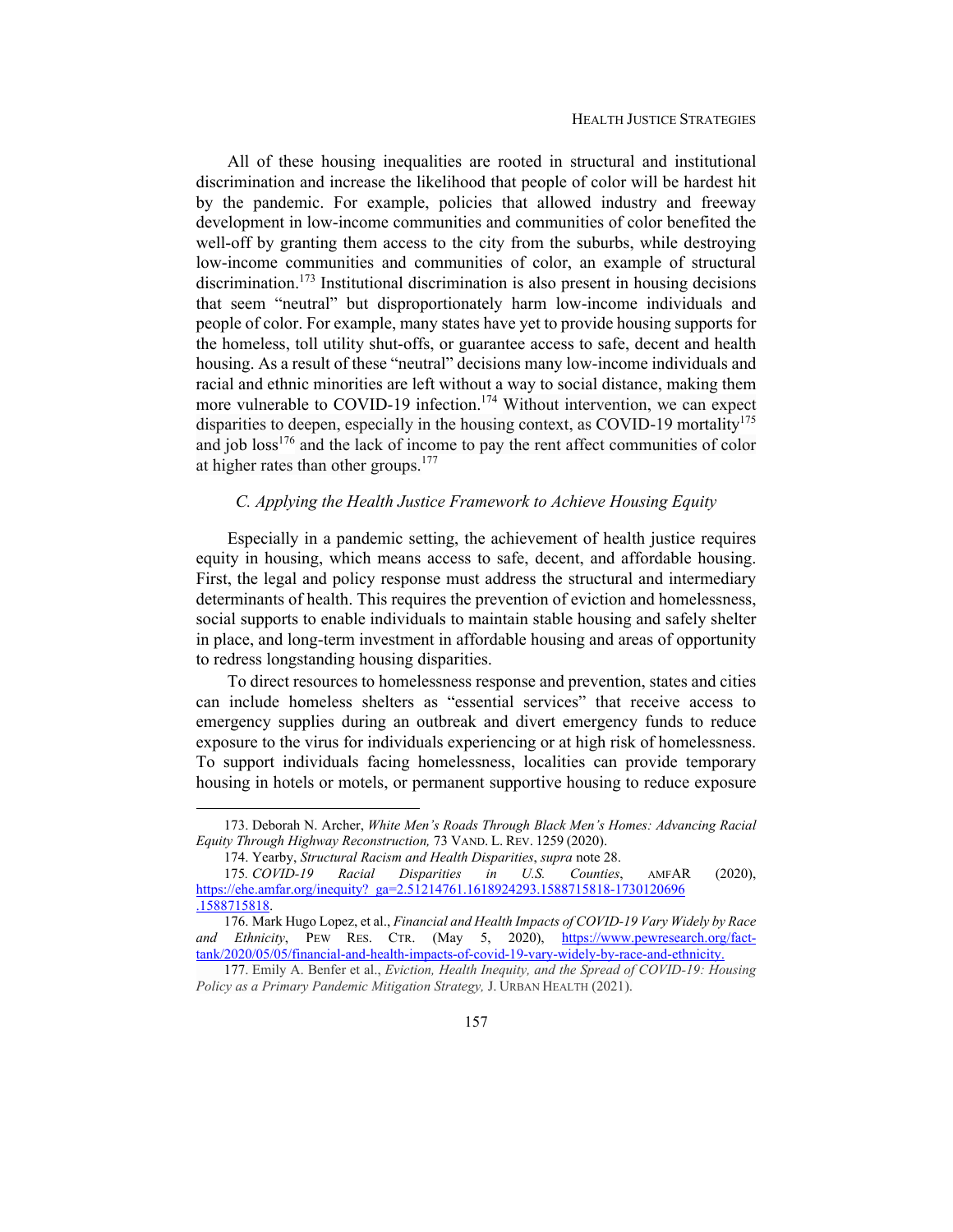to COVID-19 among marginally housed seniors, people with underlying health conditions, and individuals experiencing homelessness, and living in communal shelters*.* During the pandemic, California Governor Newsom launched "Project Roomkey," an initiative to secure hotel and motel rooms to protect homeless individuals from COVID-19 with the goal of securing  $15,000$  rooms.<sup>178</sup> However, exemplifying "NIMBYism" and discrimination, cities filed for an injunction, arguing that the measure put their communities at higher risk of COVID-19 spread.<sup>179</sup> The U.S. District Judge David O. Carter dismissed the NIMBY-rooted argument and upheld the plan. He determined that "under state law, the county can use city property to address the public health crisis, consistent with Newsom's declaration of emergency."180 The provision of safe and decent housing or apartment style shelter is necessary to both protect people who are homeless from contracting COVID-19 and requiring significant medical interventions, as well as to address the underlying roots of disparity in exposure. The federal CARES Act included \$4 billion for Emergency Solutions Grants (ESG) to help reduce the number of people living in homeless encampments and congregate shelters, but more is needed to prevent an increase in homelessness and to increase access to assistance,<sup>181</sup> such as stimulus checks.<sup>182</sup> The National Alliance to End Homelessness recommends a four-phase pandemic framework including immediate and long-term actions that ultimately move people experiencing homelessness into greater housing stability, including permanent supportive housing.<sup>183</sup>

To address the structural and intermediary determinants of health related to eviction during the pandemic, state governors, policymakers and courts should

 <sup>178.</sup> Office of Governor Gavin Newsom, *At Newly Converted Motel, Governor Newsom Launches Project Roomkey: A First-in-the-Nation Initiative to Secure Hotel & Motel Rooms to Protect Homeless Individuals from COVID-19*, STATE OF CALIFORNIA (Apr. 3, 2020), https://www.gov.ca.gov/2020/04/03/at-newly-converted-motel-governor-newsom-launches-projectroomkey-a-first-in-the-nation-initiative-to-secure-hotel-motel-rooms-to-protect-homelessindividuals-from-covid-19.

 <sup>179.</sup> City News Service, *Judge: Governor's Orders Override Cities' Objections to Homeless Hotel Housing.* L.A. DAILY NEWS (Apr. 27, 2020), https://www.dailynews.com/2020/04/23/judgegovernors-orders-override-cities-objections-to-homeless-hotel-housing.

<sup>180</sup>*. Id*.

 <sup>181.</sup> Senator Debbie Stabenow & Senator Chuck Schumer, *Racial Disparities on Full Display: COVID-19 is Disproportionately Affecting Communities of Color*, DEMOCRATIC POL'Y & COMM. COMMITTEE 1, 5 (Apr. 30, 2020), https://www.stabenow.senate.gov/imo/media/ doc/DPCC%20Report%20on%20Racial%20Disparities.pdf.

 <sup>182.</sup> Letter from Members of Congress, to Steven T. Mnuchin, U.S. Department of Treasury, and Charles Retting, Internal Revenue Service (Apr. 22, 2020), https://bluntrochester.house.gov/ uploadedfiles/irs\_and\_stimulus\_checks\_for\_homeless\_population.pdf.

 <sup>183.</sup> The National Alliance to End Homelessness et al., *The Framework for an Equitable COVID-19 Homelessness Response Version*, 4 HOUSING EQUITY FRAMEWORK 3 (Oct. 19, 2020), https://endhomelessness.org/wp-content/uploads/2020/04/COVID-Framework-4.29.2020-1.pdf.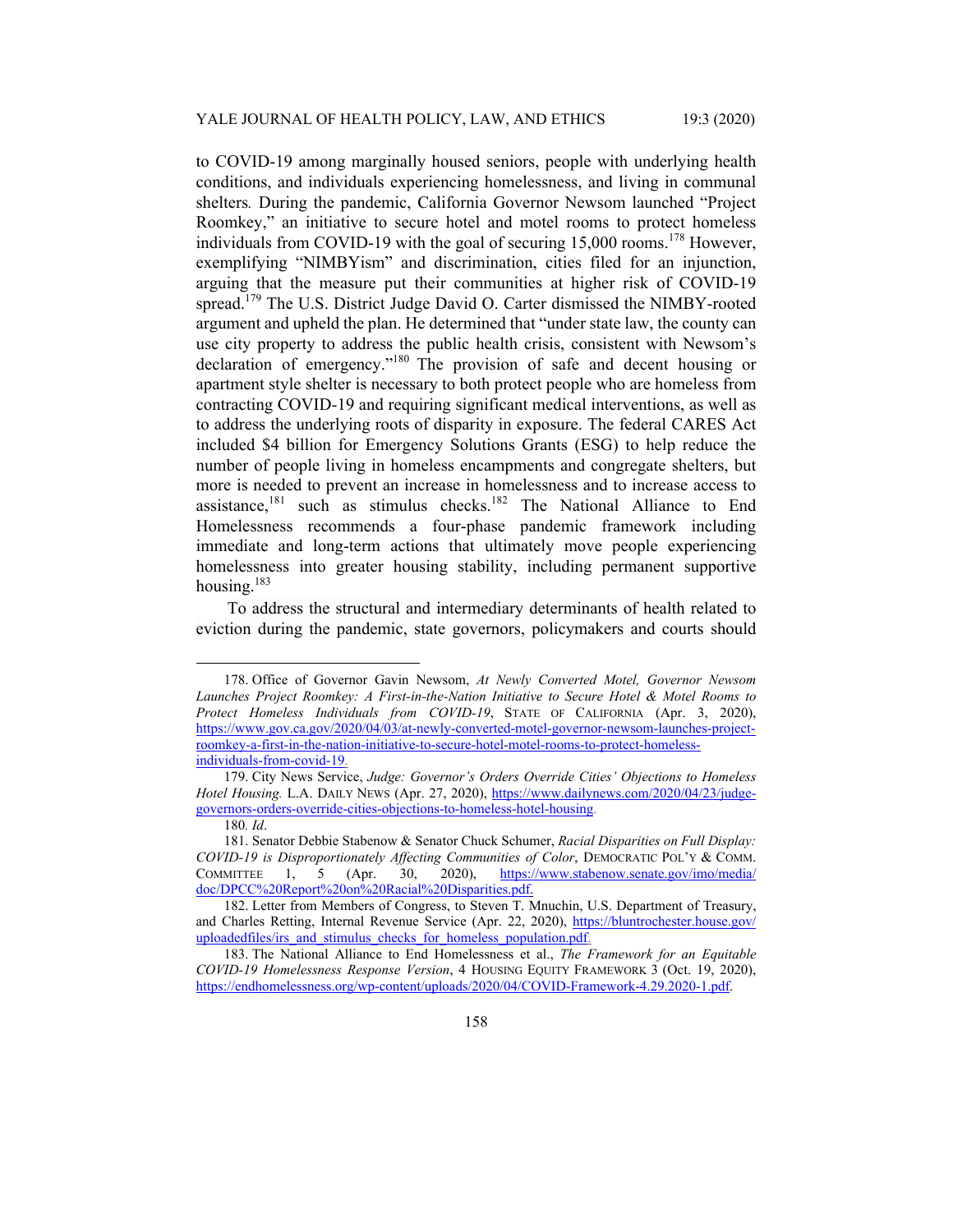adopt eviction and foreclosure moratoriums and financial support to preserve housing. Moratoriums should apply to all evictions and all renters and suspend every stage of the eviction process, including initiation (notice and filing), court process (hearing and issuance of writ of possession), and enforcement of an order of eviction.<sup>184</sup> They should include tenant education and be applied uniformly and enforced. They should extend beyond the state of emergency and be coupled with supportive measures, such as a prohibition on late fees and rent raises and a guaranteed right to counsel, and housing stabilization measures, including rental assistance and a grace period to pay rent. During the pandemic, U.S. state and local policymakers instituted a patchwork of emergency orders and legislation that effectuated eviction moratoriums. However, the moratoriums varied in length and application and few suspended all stages in the eviction process or provide supportive measures.<sup>185</sup> The majority of moratoriums were lifted in May 2020, before COVID-19 was contained and before financial assistance was distributed, which resulted in an eviction crisis estimated to affect 30 to 40 million adults and children.<sup>186</sup> The federal CARES Act established a temporary 120-day moratorium on the nonpayment of rent evictions in federally assisted housing and federally backed mortgages.<sup>187</sup> The Act required landlords to provide 30 days' notice of eviction once the moratorium expired on July 24, 2020. In addition, the Federal Housing Finance Agency issued and extended foreclosure and eviction moratorium on single-family homes. However, it was unclear whether a unit is covered under the CARES Act, and only a few state courts required certification that a property is exempt from the federal moratorium.<sup>188</sup> On September 4, 2020, the Centers for Disease Control and Prevention issued a nationwide moratorium on eviction for non-payment of rent, provided tenants deliver a declaration of eligibility to their landlords. However, at the time of this Article, the order was eroded by the agency's Frequently Asked Questions notice, was inconsistently implemented and interpreted across states, and was not coupled with tenant education, rental assistance, or enforcement mechanisms. Without improvements, it cannot fully address the social and structural determinants of eviction because many eligible renters were not protected and, for those who did exercise their

 <sup>184.</sup> Emily A. Benfer, et al., *What an Effective Eviction Moratorium Must Include*, SHELTER FORCE (Mar. 24, 2020), https://shelterforce.org/2020/03/24/what-an-effective-eviction-moratoriummust-include/.

 <sup>185.</sup> Emily A. Benfer, *COVID-19 Eviction Moratoria: Federal (CDC), State, Commonwealth, and Territory*, GOOGLE (2020), http://bit.ly/COVID19EvictionFreezeUS; *COVID-19 Housing Policy Scorecard*, EVICTION LAB (2020), https://evictionlab.org/covid-policy-scorecard/.

 <sup>186.</sup> Benfer et al., *Health Consequences of Eviction During the COVID-19 Pandemic*, *supra*  note 156; Benfer et al., *The COVID-19 Eviction Crisis*, *supra* note 15.

 <sup>187.</sup> Coronavirus Aid, Relief, and Economic Security Act of 2020, Pub. L. No. 116-136, § 4022, 134 Stat. 281 (2020).

 <sup>188.</sup> Benfer et al., *supra* note 156.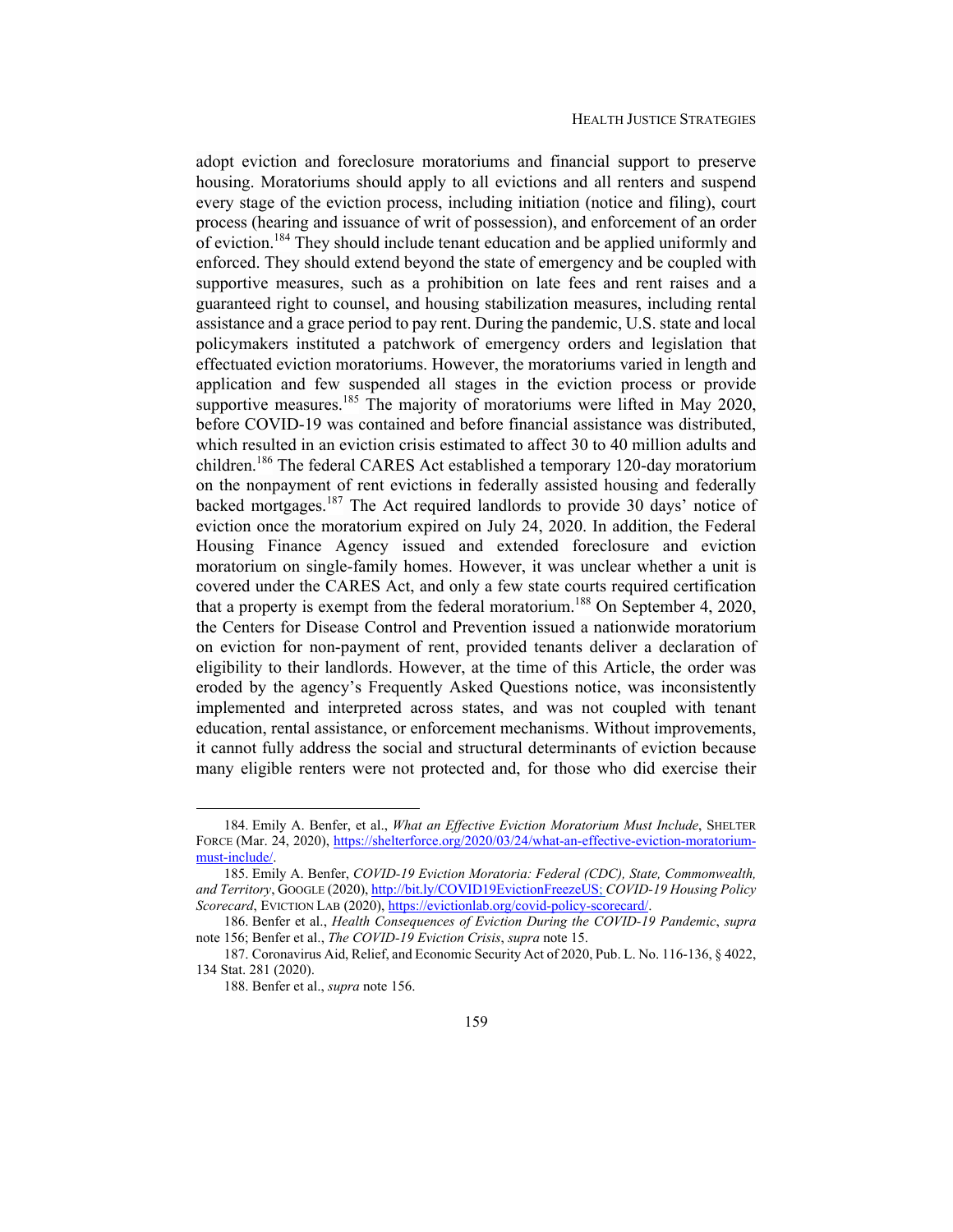rights, the mounting rent will still be due when it expires, and renters will likely face eviction at that time. Ultimately, to prevent the immediate eviction crisis, the United States must adopt a nationwide eviction moratorium, rental assistance to cover rental debt and rent burden, and the civil right to counsel for those facing eviction to ensure equal access to justice in the process.

Because the pandemic has exacerbated long-standing and interconnected crises in housing in low-income communities and communities of color, the first prong also requires that legal and policy responses must address root problems in addition to immediate needs. To redress housing precarity among communities of color, the United States should invest in low-income communities and communities of color by providing rental subsidies and engaging in new construction and rehabilitation that will increase long-term affordable housing. Federal, state, and local policymakers must reform the housing market in a way that provides equal access to housing, thriving communities, and areas of opportunity to ensure that a person's livelihood is no longer determined by zip code. The Federal Housing Administration must redress racially discriminatory policies that locked Black families out of asset accumulation and resulted in the long-term disinvestment in communities of color. The Enterprises must address the persistence of mortgage lending discrimination and the inattention to affordable housing. Ultimately, the United States should create the right to safe and decent housing. The 1949 Housing Act set the national housing goal: "the realization as soon as feasible of the goal of a decent home and a suitable living environment for every American family."<sup>189</sup> COVID-19 underscores the urgency of achieving this goal, especially for historically marginalized communities.

Second, interventions mandating healthy behaviors must be accompanied by legal protection, financial supports, and accommodations to enable compliance while minimizing harms. This means that, in addition to preserving the tenancy, renters must have access to water and electricity if they are to comply with social distancing mandates. States must prevent utility shut offs and restore any disconnected service in order to allow residents to safely shelter in place. The COVID-19 pandemic and social distancing requirements create a situation in which utility shut off would result in a life-threatening emergency. Clean water and electric, gas, and steam utilities are crucial to one's ability to follow recommended hygiene practices, cook and preserve foods, and heat and cool a home. Most states have already adopted medical exceptions to utility shut off, including if the termination of service would affect an elderly individual and where a serious illness, life threatening emergency, low-income hardship, or extreme weather is documented.<sup>190</sup> However, these measures may not apply to people who

 <sup>189. 42</sup> U.S.C. § 1441a (1949).

 <sup>190.</sup> Benfer & Wiley, *supra* note 8.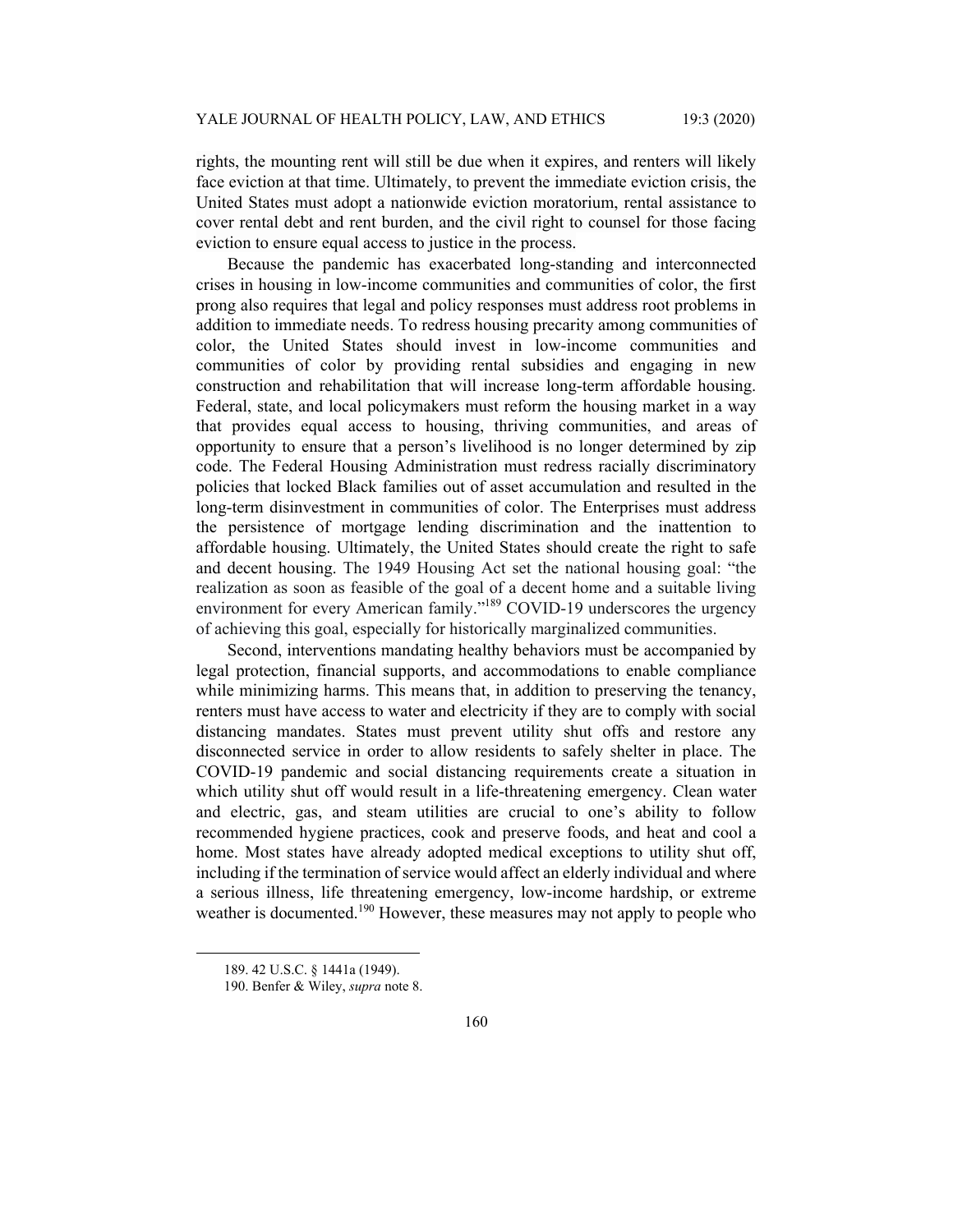are sheltering in place before contracting the coronavirus. Despite the necessity of water and electricity to maintain health and heed shelter in place orders, not every state has a utility disconnection moratorium,<sup>191</sup> in part due to the governance of utilities by state and the inability of governors to require service. State policymakers and governors in over half the states ordered the suspension of utility disconnections.<sup>192</sup> In some states, these orders are limited to certain populations, such as low-income or senior customers, and those experiencing hardship or illness due to COVID-19.<sup>193</sup> Where the state has not ordered disconnection suspension, investor-owned utility companies and state utility boards have suspended disconnections and, in some areas, late fees.<sup>194</sup>

To prevent debt and support long-term stability, utility companies should forgive—and federal, state, and local governments should help carry—any consumer debt incurred while combating COVID-19 and waive late fees. The federal stimulus packages included funding for heating and cooling bills through the Low-Income Home Energy Assistance Program (LIHEAP) and \$300 million to bring high-speed internet to rural communities and ensure health care providers can perform telehealth services.<sup>195</sup> To protect residents—and the public's—health, local and state governments can issue and enforce protections against utility shutoff, at a minimum while social distancing recommendations are in effect, and ideally for 120 days after the pandemic is contained, to enable people to recover from the economic crisis it has created.

Further applying the second prong of health justice, when a key component of the public health response is urging people to stay home, securing safe and sanitary conditions in low-income housing must remain a priority. Every jurisdiction has municipal public health and building codes that are designed to protect health and safety by setting minimum requirements. For example, the majority of states have adopted a warranty of habitability standard, the Uniform Residential Landlord Tenant Act, the International Building Code and the International Residential Code, which, taken together, prohibit environmental hazards in the home.<sup>196</sup>

 <sup>191.</sup> Energy Justice. *LIVE: Utilities That Have and Have Not Suspended Disconnects Amid COVID-19*, CLEAN ENERG. (Aug. 7, 2020), https://cleanenergy.org/blog/live-utilities-that-have-andhave-not-suspended-disconnects-amid-covid-19/.

 <sup>192.</sup> David Pomerantz, *LIVE: Utilities That Have and Have Not Suspended Disconnects Amid COVID-19*, ENERGY AND POL'Y INST. (Aug. 28, 2020), https://www.energyandpolicy.org/utilitiesdisconnect-coronavirus/; Office of Governor Gretchen Whitmer, *Exec. Order No. 2020-28 (COVID-*19), STATE OF MICHIGAN (2020), https://www.michigan.gov/whitmer/0,9309,7-387-90499\_90705-523414--,00.html.

<sup>193</sup>*. State Response Tracker*, NAT'L ASS'N OF REG. UTIL. COMMISSIONERS (2020), https://www.naruc.org/compilation-of-covid-19-news-resources/state-response-tracker/.

<sup>194</sup>*. Id.*

 <sup>195.</sup> Coronavirus Aid, Relief, and Economic Security Act of 2020, Pub. L. No. 116-136, § 4022, 134 Stat. 281 (2020).

 <sup>196.</sup> Adopted by the Uniform Law Commission in 1972, the URLTA set standards to govern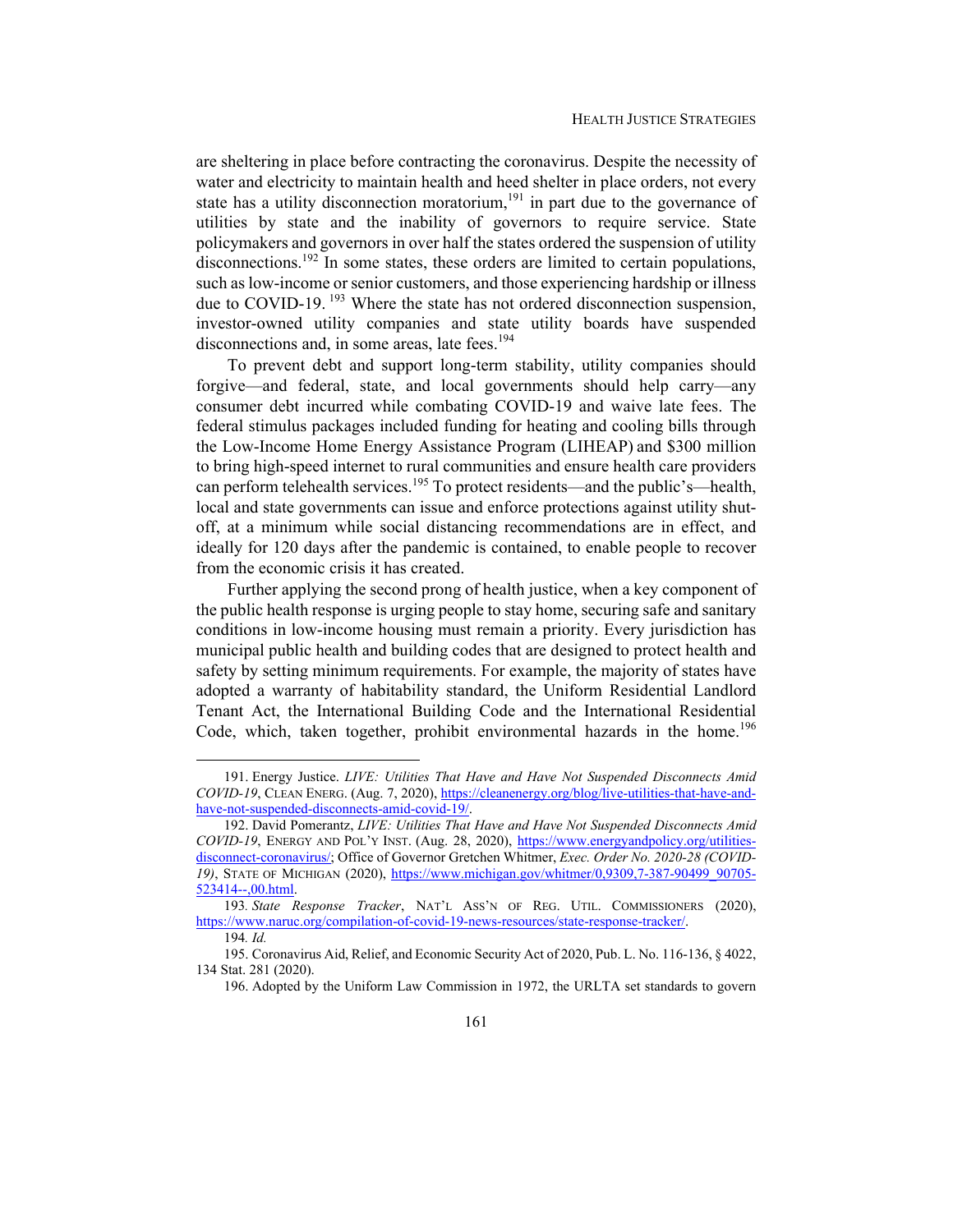Robust enforcement is essential to protect the health and wellbeing of low-income people and must be increased to prevent deleterious health harms to low-income people forced to shelter in place in substandard housing. As of 2016, 23% percent of local health departments were engaged in activities to promote safe and healthy housing and 31% of departments conducted housing inspections.<sup>197</sup> During the COVID-19 pandemic, housing and public health inspectors must be deployed to low-income communities to support remediation efforts. After the pandemic, inspections should continue to identify and resolve conditions that are hazardous to health.

Finally, the third prong of health justice requires engaging marginalized communities as leaders in the development of any interventions and the attainment of health justice. People at risk of housing displacement must be included in decision-making bodies and provided resources necessary to participate. They must be consulted as interventions are developed and given autonomy over decision-making that will affect their lives. COVID-19 Task Forces must include affected populations and the conveners must provide resources, such as compensation, training, childcare, and transportation, to enable participation. The formation of tenant unions across the country during the eviction crisis demonstrates a way for tenants to increase bargaining power and ensure greater control over their home environment and community. The model of equity between parties can be adopted across all systems that have a nexus with housing.

The pandemic magnified and accelerated inequities in housing and presented an opportunity to prevent the devastating harms of eviction and housing instability in a targeted and comprehensive way. Ultimately, applying the health justice framework to the housing crisis in order to eliminate health disparities caused by discrimination and poverty can increase housing security, long-term wellbeing, and access to opportunity for millions of adults and children well into the future.

#### V. HEALTH JUSTICE IN EMPLOYMENT

#### *A. Employment as a Social Determinant of Health*

Employment is inextricably tied to health disparities. For example, the social determinants framework states "21% of African Americans work in jobs that put them at high risk for injury or illness compared to only 13% of white people.<sup>"198</sup> It

the landlord and tenant relationship. Twenty-one states adopted the URLTA, with more influenced by particular sections. John Ahlen & Lynn Foster, *Uniform Residential Landlord Tenant Law: Changes on the Way*, 28 PROB. & PROP. MAG. 21 (2014).

 <sup>197.</sup> NATIONAL ASSOCIATION OF COUNTY & CITY HEALTH OFFICIALS, 2016 NAT'L PROFILE OF LOC. HEALTH DEP'T 77, 128 (2016), https://www.naccho.org/uploads/downloadable-resources/ ProfileReport\_Aug2017\_final.pdf.

<sup>198</sup>*. Social Determinants of Health: Interventions and Resources — Employment*, Healthy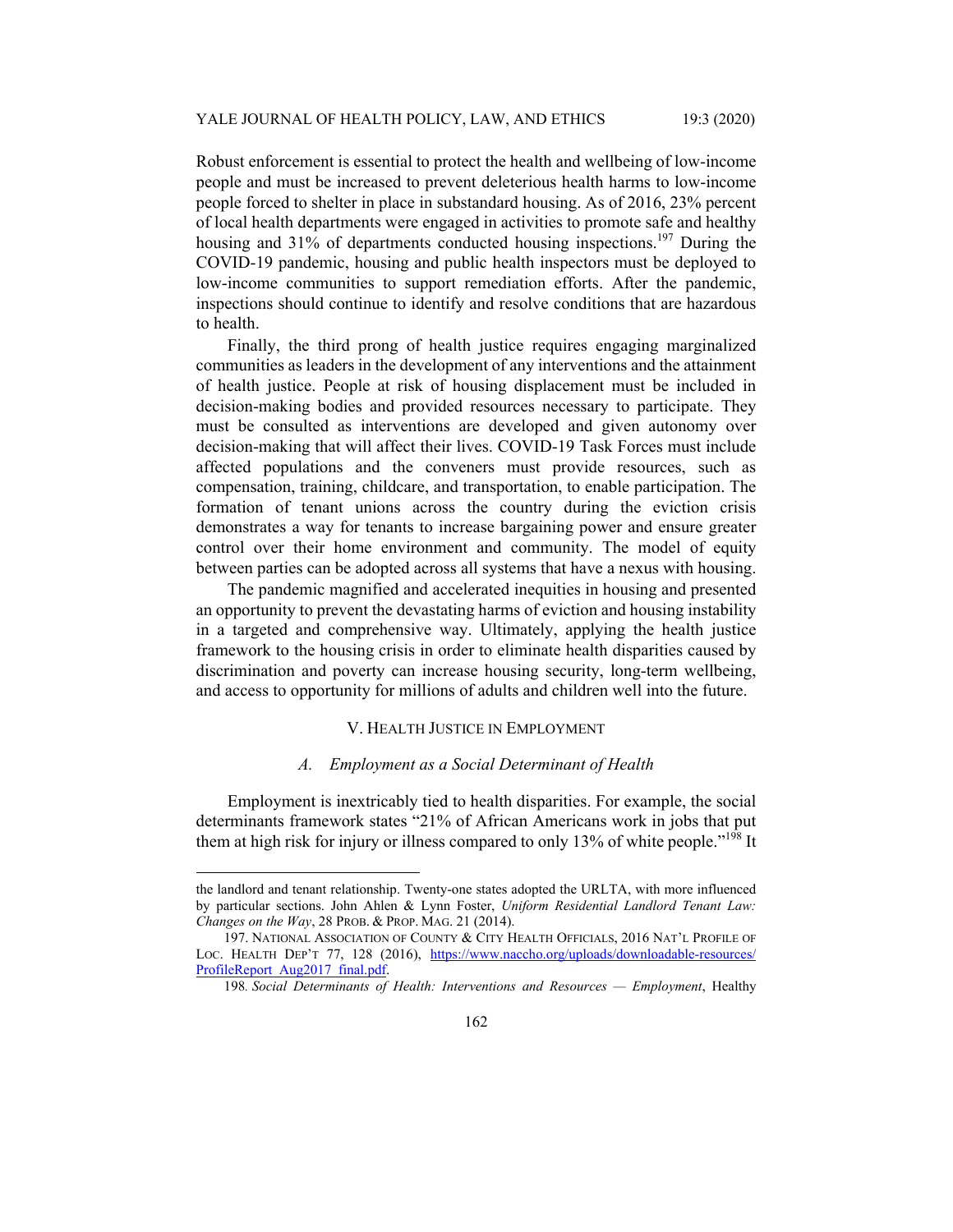is also way most Americans obtain health insurance and the income necessary to pay for health care.<sup>199</sup>

Women of color remain disproportionately employed in low-wage occupations, such as "jobs that involve cooking, cleaning, and caregiving."<sup>200</sup> Based on a Center for American Progress 2007 report, "nearly half—43 percent of the 29.6 million employed women in the United States were clustered in just 20 occupational categories, of which the average annual median earnings were \$27,383."<sup>201</sup> Specifically, 62% of Latino women, 57% of Black women, and 53% of White women are clustered into low-wage service and sales and office occupations.<sup>202</sup> This is in comparison to 26% of Latino women, 35% of Black women, and 43% of White women, who are employed in higher-wage management, professional, and related jobs.<sup>203</sup> Many of these low-wage workers who are considered the working poor have been designated as essential workers. In fact, almost a quarter of essential workers are considered low-income workers.<sup>204</sup>

A recent New York Times analysis of census data crossed with the federal government's essential workers guidelines found that "one in three jobs held by women has been designated as essential during this pandemic . . . [and] nonwhite women are more likely to be doing essential jobs than anyone else."<sup>205</sup> The Centers for Disease Control and Prevention (CDC) found that African Americans account

203*. Id*.

People 2020, U.S. DEP'T OF HEALTH & HUM. SERVS. (2020), https://www.healthypeople.gov/2020/topics-objectives/topic/social-determinants-health/ interventions-resources/employment.

<sup>199</sup>*. Id*.

 <sup>200.</sup> TERESA AMOTT & JULIE MATTHAEI, RACE, GENDER, AND WORK: A MULTICULTURAL ECONOMIC HISTORY OF WOMEN IN THE U.S. (1996); JACQUELINE JONES, LABOR OF LOVE, LABOR OF SORROW: BLACK WOMEN, WORK, AND THE FAMILY FROM SLAVERY TO THE PRESENT (1885); Nina Banks, *Black Women's Labor Market History Reveals Deep-Seated Race and Gender Discrimination*, ECON. POL'Y INST. (Feb. 19, 2019), https://www.epi.org/blog/black-womens-labormarket-history-reveals-deep-seated-race-and-gender-discrimination/.

 <sup>201.</sup> Alexandra Cawthorne Gaines, *The Straight Facts on Women in Poverty,* CTR. FOR AM. PROGRESS (Oct. 8, 2008), https://www.americanprogress.org/issues/women/reports/2008/10/08/ 5103/the-straight-facts-on-women-in-poverty. U.S. Bureau of Labor Statistics, *Labor Force Statistics from the Current Population Survey*, U.S. DEP'T OF LAB. (Nov. 22, 2019), https://www.bls.gov/cps/earnings.htm.

 <sup>202.</sup> Milia Fisher, *Women of Color and the Gender Wage Gap*; CTR. FOR AM. PROGRESS (Apr. 14, 2015), https://www.americanprogress.org/issues/women/reports/2015/04/14/110962/women-ofcolor-and-the-gender-wage-gap.

 <sup>204.</sup> Hye Jin Rho, Hayley Brown & Shawn Fremstad, *A Basic Demographic Profile of Workers in Frontline Industries*, CTR. FOR ECON. AND POL'Y RES. 8 (Apr. 2020), https://cepr.net/wpcontent/uploads/2020/04/2020-04-Frontline-Workers.pdf.

 <sup>205.</sup> Campbell Robertson & Robert Gebeloff, *How Millions of Women Became the Most Essential Workers in America*, N.Y. TIMES (Apr. 18, 2020), https://www.nytimes.com/2020/04/18/us/coronavirus-women-essential-workers.html.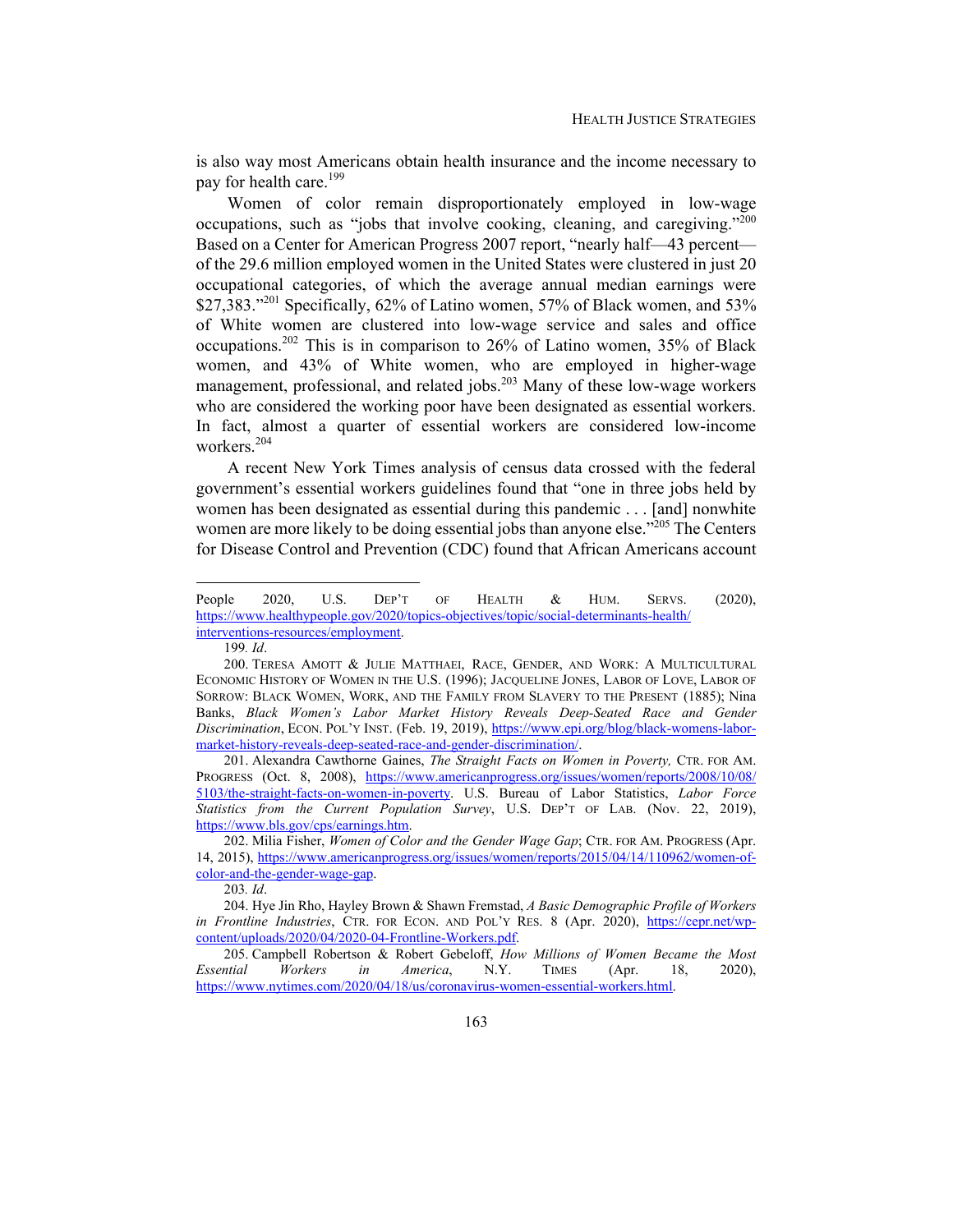for 30% of all licensed practical and vocational nurses, while Latinos account for 53% of all agricultural workers, jobs deemed "essential" during the COVID-19 pandemic.<sup>206</sup> Additionally, essential workers who are poor or people of color are more likely to work in crowded and unsanitary conditions such as nursing homes and meat processing plants and distribution warehouses, without adequate protective gear.207 Emerging research demonstrates that individuals who are poor or people of color have higher rates of exposure to COVID-19 due to employment conditions such as lack of paid sick leave, low-wages, and lack of health insurance, among other risk factors.<sup>208</sup> These inequalities in employment are due to structural discrimination.

# *B. Employment Discrimination as a Barrier to Health Justice During COVID-19*

Inequalities in employment, which have caused disparities in COVID-19 infections for individuals who are poor and people of color, are due in large part to structural discrimination. For example, many laws that expanded collective bargaining rights in the 1930s and 1950s either explicitly excluded racial and ethnic minorities or allowed unions to discriminate against racial and ethnic minorities.<sup>209</sup> These employment laws benefited White people by providing them with access to unions that bargained for paid sick leave. However, they left racial and ethnic minority workers without union representation and paid sick leave, forcing them to go to work even when they were sick and increasing disparities in their exposure to pandemic viruses, like COVID-19. To this day, many racial and ethnic minorities still do not have paid sick leave<sup>210</sup> and other employment laws still limit racial and ethnic minorities' access to equal pay, which causes disparities in exposure to COVID-19. The plight of agricultural workers and home health care workers is illustrative of this point.

Twenty-one percent of workers deemed essential during the COVID-19 pandemic work in the food and agricultural industry, $^{211}$  which have been hotspots

<sup>206</sup>*. COVID-19 in Racial and Ethnic Minority Groups*, CTRS. FOR DISEASE CONTROL & PREVENTION (July 24, 2020), https://www.cdc.gov/coronavirus/2019-ncov/need-extraprecautions/racial-ethnic-minorities.html.

 <sup>207.</sup> Marmot, *supra* note 1; Rho, Brown & Fremstad, *supra* note 204; Kristi L. Kirschner, Lisa I. Iezzoni & Tanya Shah, *The Invisible COVID Workforce: Direct Care Workers for Those with Disabilities* (July 27, 2020), https://www.commonwealthfund.org/blog/2020/invisible-covidworkforce-direct-care-workers-those-disabilities.

 <sup>208.</sup> Shonkoff & Williams, *supra* note 16.

 <sup>209.</sup> Danyelle Solomon et al., *Systematic Inequality and Economic Opportunity*, CTR. FOR AM. PROGRESS (Aug. 7, 2019), https://www.americanprogress.org/issues/race/reports/2019/08/07/ 472910/systematic-inequality-economic-opportunity/.

 <sup>210.</sup> Kumar et al., *supra* note 6, at 134-40.

 <sup>211.</sup> Celine McNicholas & Margaret Poydock, *Who Are Essential Workers? A Comprehensive Look at Their Wages, Demographics, and Unionization Rates*, ECON. POL'Y INST. (May 19, 2020),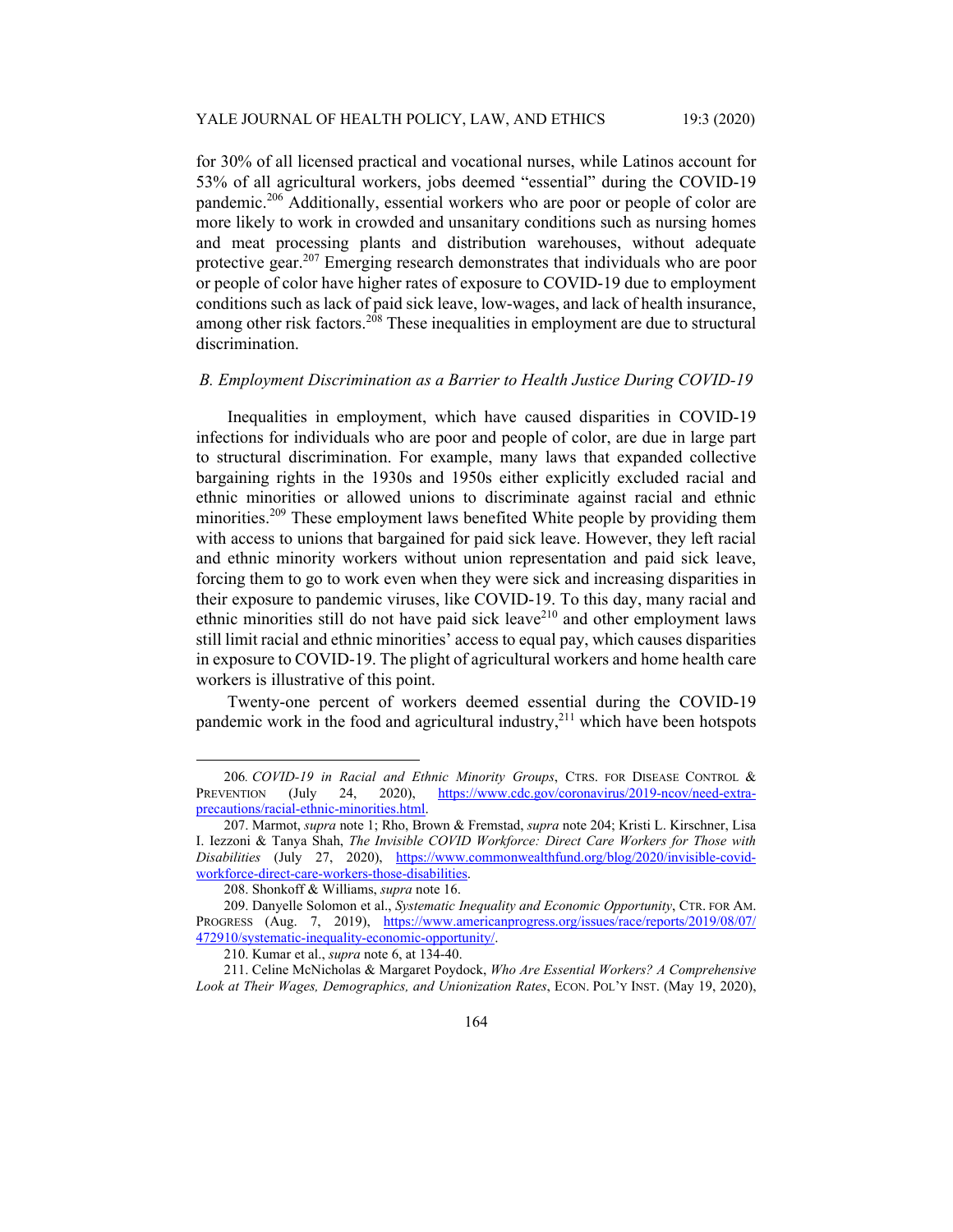for COVID-19 infections. In mid-April, there were already signs of outbreaks tied to agriculture businesses as evidenced by the 100 COVID-19 cases linked to a produce-processing plant in Rhode Island. By June over 2,076 agricultural workers in New York, 1,948 in California, and over 1,000 in Illinois, Texas, Iowa, Washington, and Minnesota were infected with COVID-19.<sup>212</sup> As of September 10, 2020, more than 60,000 food and agricultural workers have tested positive for COVID-19 and 258 have died.<sup>213</sup> More specifically, 6,999 farmworkers have tested positive and 15 farmworkers have died. A majority of agricultural workers are racial and ethnic minorities who live in poverty and do not have paid sick time. For example, agricultural workers tend to be immigrants from countries such as Mexico, Central America, and the Caribbean who work in 42 of the 50 states, including California, Illinois, Texas, and Washington.214 Almost a third of agricultural workers have incomes below the poverty level and do not have paid sick leave. This is because agricultural workers are not fully covered by the Fair Labor Standards Act of 1938 (FLSA).<sup>215</sup>

The FLSA limited the work week to 40 hours and established federal minimum wage and overtime requirements, but exempted from these protections domestic, agricultural, and service workers, who are predominately racial and ethnic minorities.<sup>216</sup> In 1966, the minimum wage requirements were applied to *most* agricultural workers, yet these workers still do not receive overtime and are paid fifty cents less than the minimum wage.<sup>217</sup> Also, instead of the minimum wage, some workers are still paid based on each piece of food they pick.<sup>218</sup> The failure to provide agricultural workers with higher wages and overtime pay is due to structural discrimination. The initial failure to cover these workers under the FLSA benefited White workers by boosting their wages, while limiting the wages of immigrants. The current lack of protections under the FLSA benefit White farmers by limiting their employee costs, while harming racial and ethnic minority workers that cannot afford to miss work even when they are sick. Therefore, these

https://www.epi.org/blog/who-are-essential-workers-a-comprehensive-look-at-their-wagesdemographics-and-unionization-rates.

 <sup>212.</sup> Amy Sowder, *COVID-19 Cases Mount as Summer Harvesting Heats Up*, PACKER (June 18, 2020), https://www.thepacker.com/article/covid-19-cases-mount-summer-harvesting-heats.

 <sup>213.</sup> Leah Douglas, *Mapping Covid-19 Outbreaks in the Food System*, FOOD & ENV'T REPORTING NETWORK, (Sept. 10, 2020) https://thefern.org/2020/04/mapping-covid-19-in-meat-andfood-processing-plants.

 <sup>214.</sup> Monica Schoch-Spana et al., *supra* note 9, at 243-53.

 <sup>215.</sup> The Fair Labor Standards Act of 1938, 29 U.S.C. §§ 201-19 (2018).

 <sup>216.</sup> Peggie R. Smith, *Aging and Caring in the Home: Regulating Paid Domesticity in the Twenty-First Century*, 92 IOWA L. REV. 1835, 1857 (2007); Solomon et al., *supra* note 209.

 <sup>217.</sup> Autumn Canny, *Lost in a Loophole: The Fair Labor Standards Act's Exemption of Agricultural Workers from Overtime Compensation Protections*, 10 DRAKE J. AGRIC. L. 355 (2005).

<sup>218</sup>*. Fact Sheet #12: Agricultural Employers Under the Fair Labor Standards ACT (FLSA)*, U.S. DEP'T OF LAB.*,* (Jan. 2020), https://www.dol.gov/agencies/whd/fact-sheets/12-flsa-agriculture.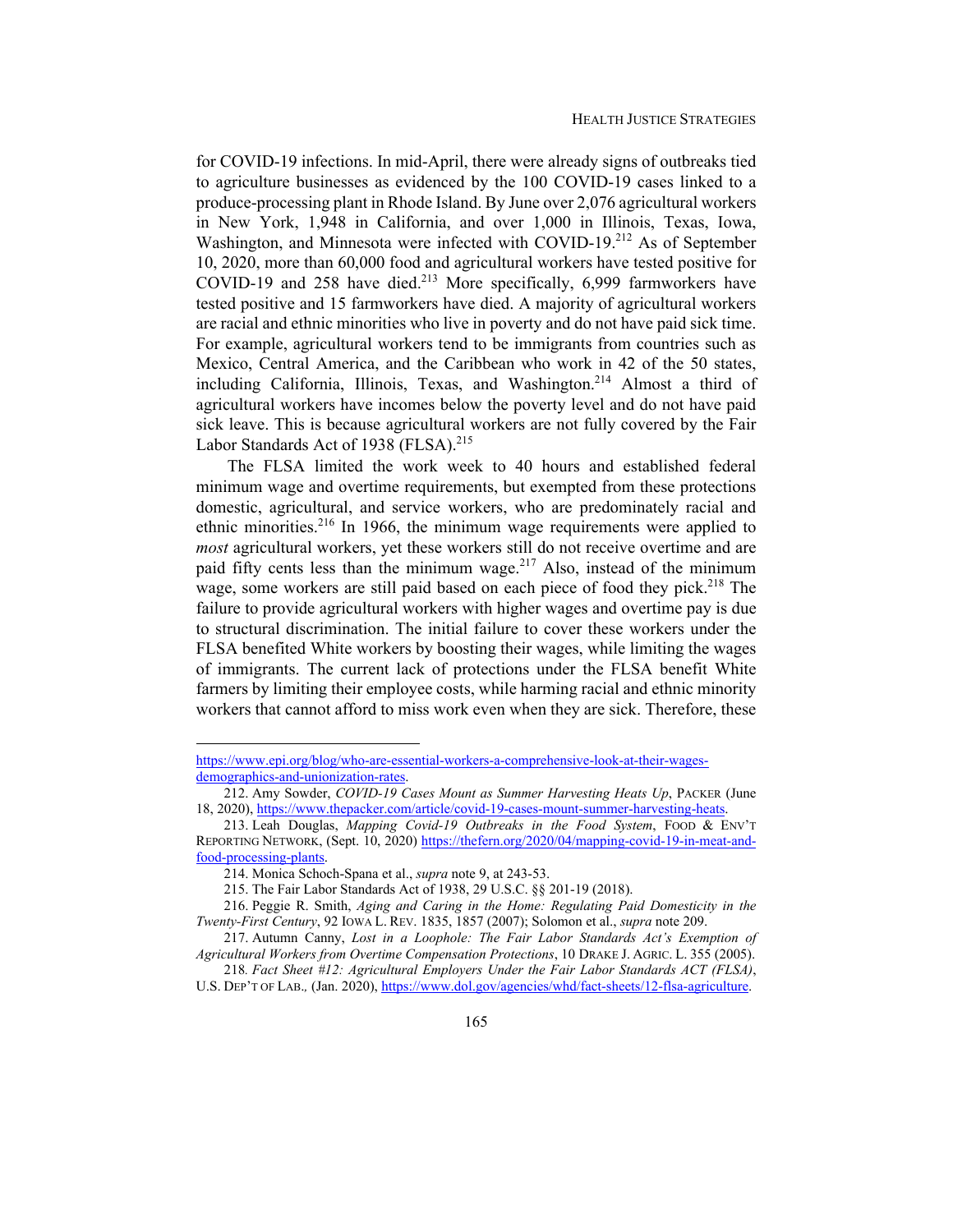racial and ethnic minority workers are forced to work even when they are sick, increasing the risk of exposure to viruses for all agricultural workers because they work in close quarters.

Health care workers have also been disproportionately infected with COVID-19. Thirty percent of all essential workers work in the health care industry.<sup>219</sup> As of September 10, 2020, more than 157,298 health care personnel have tested positive for COVID-19 and 697 have died.<sup>220</sup> Unfortunately, these numbers are not disaggregated by job, but many of the most vulnerable health care workers during the COVID-19 pandemic are home health care workers, who work in close contact with patients vulnerable to COVID-19.<sup>221</sup> Home health care workers, who are considered domestic workers, are also left unprotected. Two-thirds of home health care workers are women of color.<sup>222</sup> Although the Medicaid program<sup>223</sup> primarily funds home health care workers, the wages of these workers are so low that one in five (20%) home care workers are living below the federal poverty line, compared to 7% of all U.S. workers, and more than half rely on some form of public assistance including food stamps and Medicaid.<sup>224</sup> They also do not have paid sick leave.

Even though the Department of Labor (DOL) issued regulations in 2015 that for the first time made the FLSA apply to *most* home health care workers,<sup>225</sup> many workers still remain unprotected. The DOL under the Trump Administration has issued guidance suggesting that home health care workers employed by home health care companies, also referred to as nurse or caregiver registries, are independent contractors.<sup>226</sup> This is significant because the FLSA does not cover independent contractors. These practices have disadvantaged home health care workers by limiting their wages and access to paid sick leave.

The failure to provide home health care workers with higher wages and paid sick leave is due to structural discrimination. The initial failure to cover these

 <sup>219.</sup> Celine McNicholas & Margaret Poydock, *supra* note 211.

<sup>220</sup>*. COVID-19 Data Tracker: Cases & Deaths Among Healthcare Personnel*, CTRS. FOR DISEASE CONTROL & PREVENTION (Sept. 10, 2020), https://covid.cdc.gov/covid-datatracker/?CDC\_AA\_refVal=https%3A%2F%2Fwww.cdc.gov%2Fcoronavirus%2F2019ncov%2Fcases-updates%2Fcases-in-us.html#health-care-personnel.

 <sup>221.</sup> Yearby & Mohapatra, *supra* note 28.

<sup>222</sup>*. Id*.

 <sup>223. 42</sup> U.S.C. §§ 1396, 1396a(a)(1)–(2), (5) (2006 & West Supp. 2018).

<sup>224</sup>*. U.S. Home Care Workers: Key Facts*, PHI, 5-6 (2018).

 <sup>225. 80</sup> C.F.R. §§ 55029-30 (2015).

 <sup>226.</sup> Memorandum from Bryan Jarrett, Acting Administrator, to Regional Administrators (July 13, 2018), https://www.dol.gov/agencies/whd/field-assistance-bulletins/2018-4; Labor and Employment Group, *Labor Classification in the Home Health Care Industry: A Sign of What's to Come?*, BALLARD SPAHR LLP (July 16, 2018), https://ballardspahr.com/alertspublications/ legalalerts/2018-07-16-labor-classification-in-the-home-health-care-industry-a-sign-of-whats-tocome.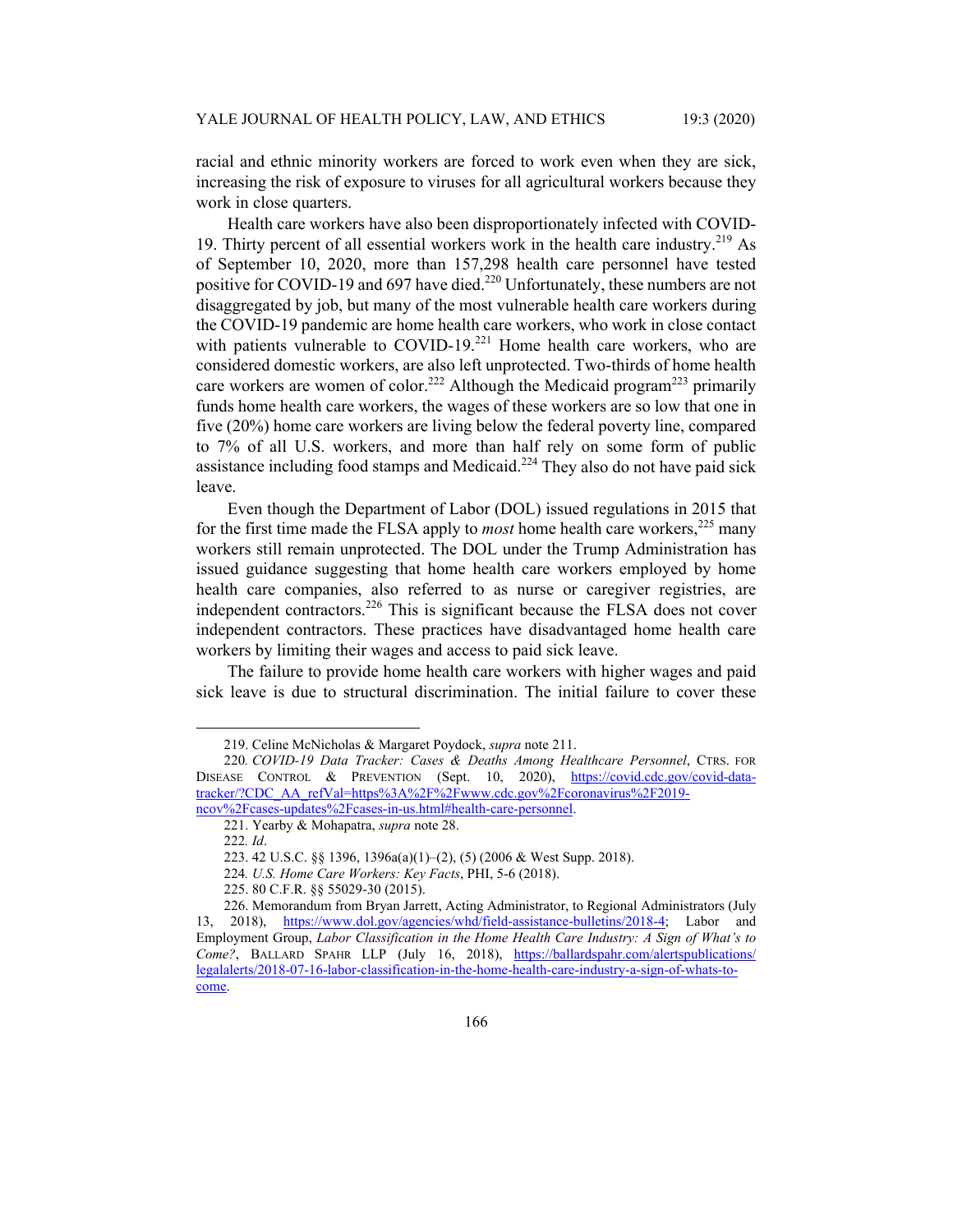workers under the FLSA benefited White workers by boosting their wages, while limiting the wages of racial and ethnic minorities, particularly women of color. Seventy-seven years later, when most home health care workers were finally covered by the FLSA, companies began classifying them as independent contractors. This benefits home health care companies by lowering employment costs because among other things companies then do not have to pay workers minimum wage or overtime pay. As a result of low wages and lack of paid sick leave, home health care workers must continue to work in close proximity to patients that are often vulnerable to COVID-19, increasing home health care workers' exposures to COVID-19.

During the COVID-19 pandemic, many low-wage workers<sup>227</sup> have been deemed as "essential" including agricultural workers<sup>228</sup> and home care workers, yet they do not have adequate wages or personal protective gear.<sup>229</sup> The federal government is also currently seeking to lower the wages of immigrant agriculture workers during the COVID-19 pandemic, at the same time it is increasing visa approvals to ensure that US farmers have enough immigrant workers for spring planting.230 Additionally, unlike health care workers providing care in institutional settings, home care workers have not been provided with masks. In fact, one worker said, "her colleagues had been making protective masks out of paper towels" and another worker had been making "hand sanitizers out of supplies she bought herself."<sup>231</sup>

The CARES  $Act^{232}$  the largest economic relief bill in U.S. history, has approved \$2.2 trillion to help businesses and individuals affected by the pandemic and economic downturn, giving workers health coverage for COVID-19, increased unemployment benefits, and paid sick leave.<sup>233</sup> But the CARES Act does not cover

 <sup>227.</sup> Beatrice Jin & Andrew McGill, *Who Is Most at Risk in the Coronavirus Crisis: 24 Million of the Lowest-Income Workers*, POLITICO (March 21, 2020), https://politico.com/ interactives/2020/coronavirus-impact-on-low-income-jobs-by-occupation-chart.

 <sup>228.</sup> Alejandra Borunda, *Farm Workers Risk Coronavirus Infection to Keep the U.S. Fed,* NAT'L GEOGRAPHIC (Apr. 10, 2020), https://www.nationalgeographic.com/science/2020/04/farmworkersrisk-coronavirus-infection-keep-us-fed.

 <sup>229.</sup> Christopher Ingraham, *Why Many 'Essential' Workers Get Paid So Little According to Experts,* SEATTLE TIMES (Apr. 6, 2020), https://www.seattletimes.com/business/why-do-so-manyessential-workers-get-paid-so-little-heres-what-economists-have-to-say.

 <sup>230.</sup> Franco Ordonez, *White House Seeks to Lower Farmworker Pay to Help Agricultural Industry,* NPR (Apr. 10, 2020), https://www.npr.org/2020/04/10/832076074/white-house-seeks-tolower-farmworker-pay-to-help-agriculture-industry.

 <sup>231.</sup> Andrew Donlan, '*I Deserve to Be Respected:' Home Care Workers Make Emotional Plea for Better Treatment*, HOME HEALTH CARE NEWS (Apr. 15, 2020), https://homehealthcarenews.com/2020/04/i-deserve-to-be-respected-home-care-workers-makeemotional-plea-for-better-treatment/.

 <sup>232.</sup> Coronavirus Preparedness and Response Supplemental Appropriations Act of 2020, Pub. L. No. 116-136, Tit. III, 134 Stat. 146, 147 (2020).

 <sup>233.</sup> Erica Warner et al., *Senate Approves \$2.2 Trillion Corona Virus Bill Aimed at Slowing*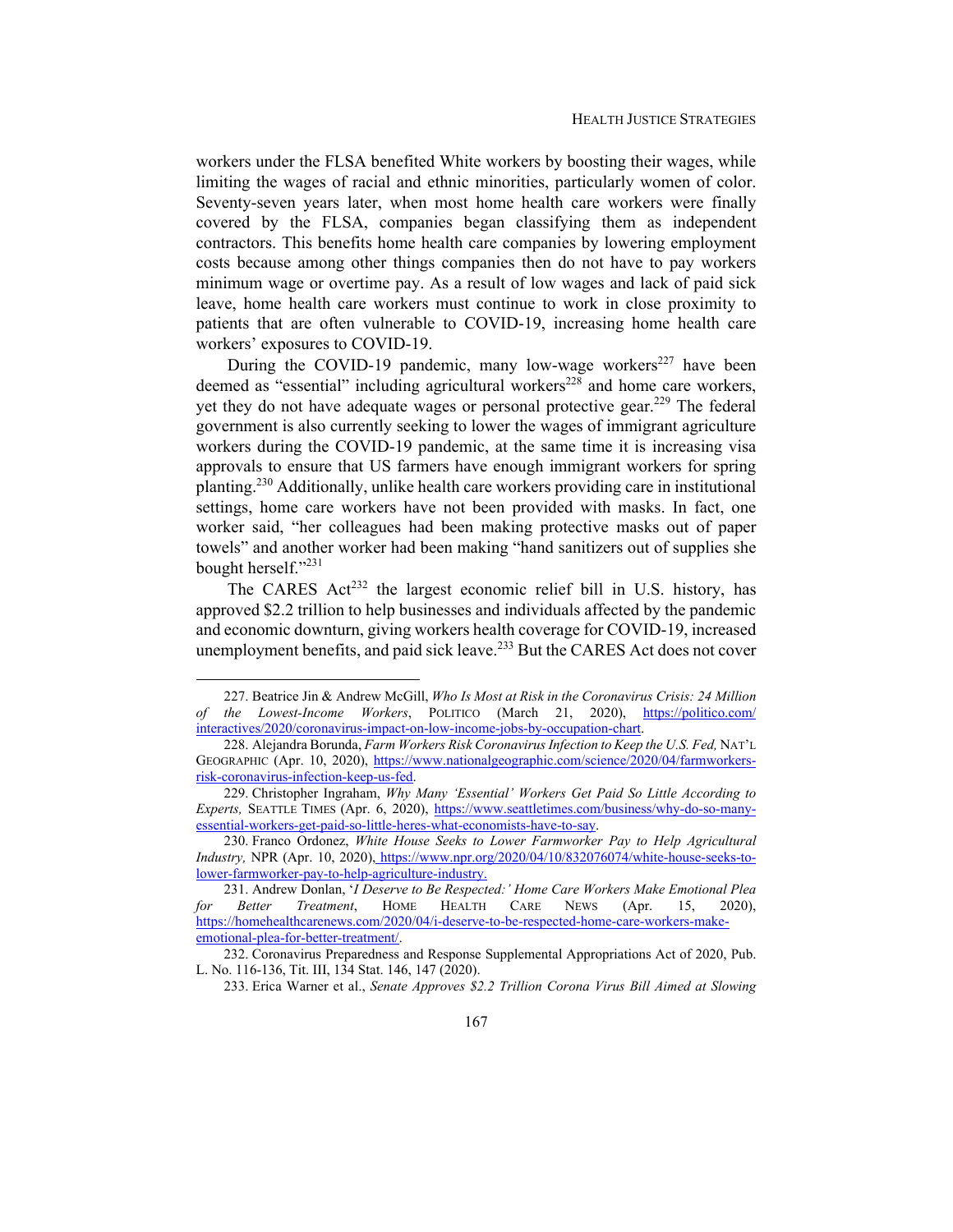most agricultural workers and home health care workers. Because roughly 50% of agriculture workers are undocumented immigrants, employment relief or the expanded health care protections provided by the CARES Act does not cover them.<sup>234</sup> Home care workers are also not covered by the CARES Act because home care industry advocates argued that there would be a worker shortage if they were included.235 Thus, the CARES Act is an example of structural discrimination because it primarily advantages White workers, while disadvantaging racial and ethnic minorities who do not receive the protections of the CARES Act, leaving them unprotected and in poverty.

## *C. Applying the Health Justice Framework to Achieve Employment Equity*

As briefly discussed in Section III, due to the economic impacts of the pandemic, Latino and Black people have experienced higher rates of job loss and financial hardship. "Nearly three-quarters of Black (73%) and Hispanic adults (70%) said they did not have emergency funds to cover three months of expenses; around half of White adults (47%) said the same," and **"**Black (48%) and Hispanic adults (44%) were more likely than white adults (26%) to say they 'cannot pay some bills or can only make partial payments on some of them this month."<sup>236</sup> Thus, the impact of employment inequalities before and during the COVID-19 pandemic has disproportionately harmed the poor and racial and ethnic minorities, which is not addressed by current relief bills. Thus, policymakers need to adopt the health justice framework to not only address the impact of discrimination, but also the impact of poverty.

The patchwork of federal and state COVID-19 laws does not address these structural inequalities.<sup>237</sup> Thus, federal and state policymakers must use the health justice framework to address these problems. First, the legal and policy response must address the social and structural determinants of health by providing workers with a living wage and health insurance to address employment inequalities. For instance, governments must provide paid sick leave to all workers, even if they are independent contractors, "because it reduces costly spending on emergency health care, reduces the rate of influenza contagion, and saves the U.S. economy \$214

*Economic Free Fall*, WASH. POST, (Mar. 25, 2020), https://www.washingtonpost.com/business /2020/03/25/trump-senate-coronavirus-economic-stimulus-2-trillion.

 <sup>234.</sup> Borunda, *supra* note 228.

 <sup>235.</sup> Donlan, *supra* note 231.

 <sup>236.</sup> Mark Hugo Lopez, Lee Rainie & Abby Budiman, *Financial and Health Impacts of COVID-19 Vary Widely by Race and Ethnicity*, PEW RES. CTR. (May 5, 2020), https://www.pewresearch.org/fact-tank/2020/05/05/financial-and-health-impacts-of-covid-19-varywidely-by-race-and-ethnicity.

 <sup>237.</sup> Yearby & Mohapatra, *supra* note 28.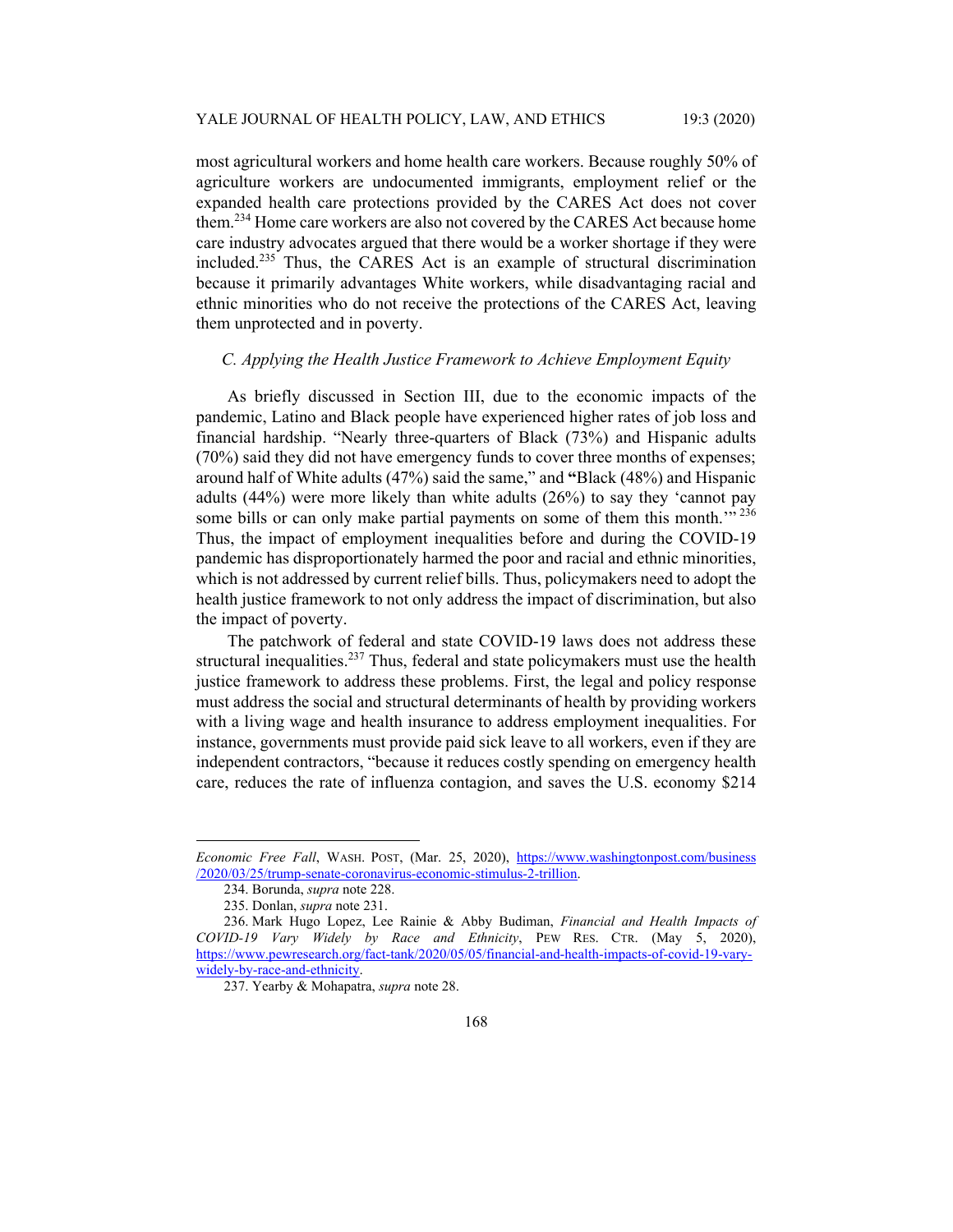billion annually in increased productivity and reduced turnover."<sup>238</sup>

Second, the interventions mandating health behaviors, such as staying at home from work when sick, must be accompanied by supports to enable compliance and minimize harms, such as paid sick leave and a guaranteed basic income. Thirtyfour million workers, including 54% of Latino and 38% of Black workers, have no paid sick leave.<sup>239</sup> Without sick leave, working people are 1.5 times more likely to go to work with a contagious disease and three times more likely to go without medical care compared to those with paid sick days.<sup>240</sup> The National Governor's Association and the Association of State and Territorial Health Officials pointed to these risk factors as the reason for stark disparities, particularly in low-income communities, for the higher rate of COVID-19 infection and mortality.<sup>241</sup> Some governors have tried to address these issues. For example, the Arkansas governor received approval from CMS to use some CARES Act funding to provide payments to direct care workers.<sup>242</sup> Eligible workers, all direct care workers except those working in nursing homes and hospitals,  $243$  will receive a bonus of \$125 per week for part-time workers (20 to 39 hours) and \$250 per week for full-time workers  $(40$  or more hours).<sup>244</sup> If the worker is employed in a facility "where someone has tested positive for COVID-19[, they] will get an additional \$125 a week for working one to 19 hours a week, \$250 for those working 20 to 39 hours and \$500 a week for those working 40 hours or more."<sup>245</sup> The payments will be retroactive to April 5 and will continue until at least May 30.<sup>246</sup>

The New Hampshire governor has also decided to use some of the CARES Act funding to provide direct care workers and others working in Medicaid-funded

244. Morrison, *supra* note 242.

 <sup>238.</sup> Benfer & Wiley, *supra* note 7.

<sup>239</sup>*. Id*.

<sup>240</sup>*. Id.*

 <sup>241.</sup> Hemi Tewarson et al., *Roadmap to Recovery: A Public Health Guide for Governors*, NGA (Apr. 21, 2020), https://www.nga.org/wp-content/uploads/2020/04/NGA-Report.pdf.

 <sup>242.</sup> Elisha Morrison, *CMS Approves Some Healthcare Worker Bonuses,* SALINE COURIER (Apr. 16, 2020), https://www.bentoncourier.com/covid-19/cms-approves-some-healthcare-workerbonuses/article\_3946adc8-800c-11ea-944a-1b151690787e.html.

 <sup>243.</sup> KATV, *Governor Announces Bonus Pay for Some Health Workers: COVID-19 Death Toll Rises to 34* ABC7 (Apr. 15, 2020), https://katv.com/news/local/governor-announces-bonus-pay-forhealth-workers-at-long-term-care-facilities ("Eligible workers include: Registered Nurses; Licensed practical nurses; Certified nurse aides; Personal care aides assisting with activities of daily living under the supervision of a nurse or therapist; Home health aides assisting with activities of daily living under the supervision of a nurse or therapist; Nursing assistive personnel; Direct care workers providing services under home and community-based waiver; Intermediate Care Facility direct care staff including those that work for a state-run Human Development Center; Assisted Living direct care staff members; Hospice service direct care workers; and Respiratory therapists.").

<sup>245</sup>*. Id.* 

 <sup>246.</sup> The governor will extend the payments an additional 30 days if COVID-19 cases on May 30th exceed 1,000. *Id.*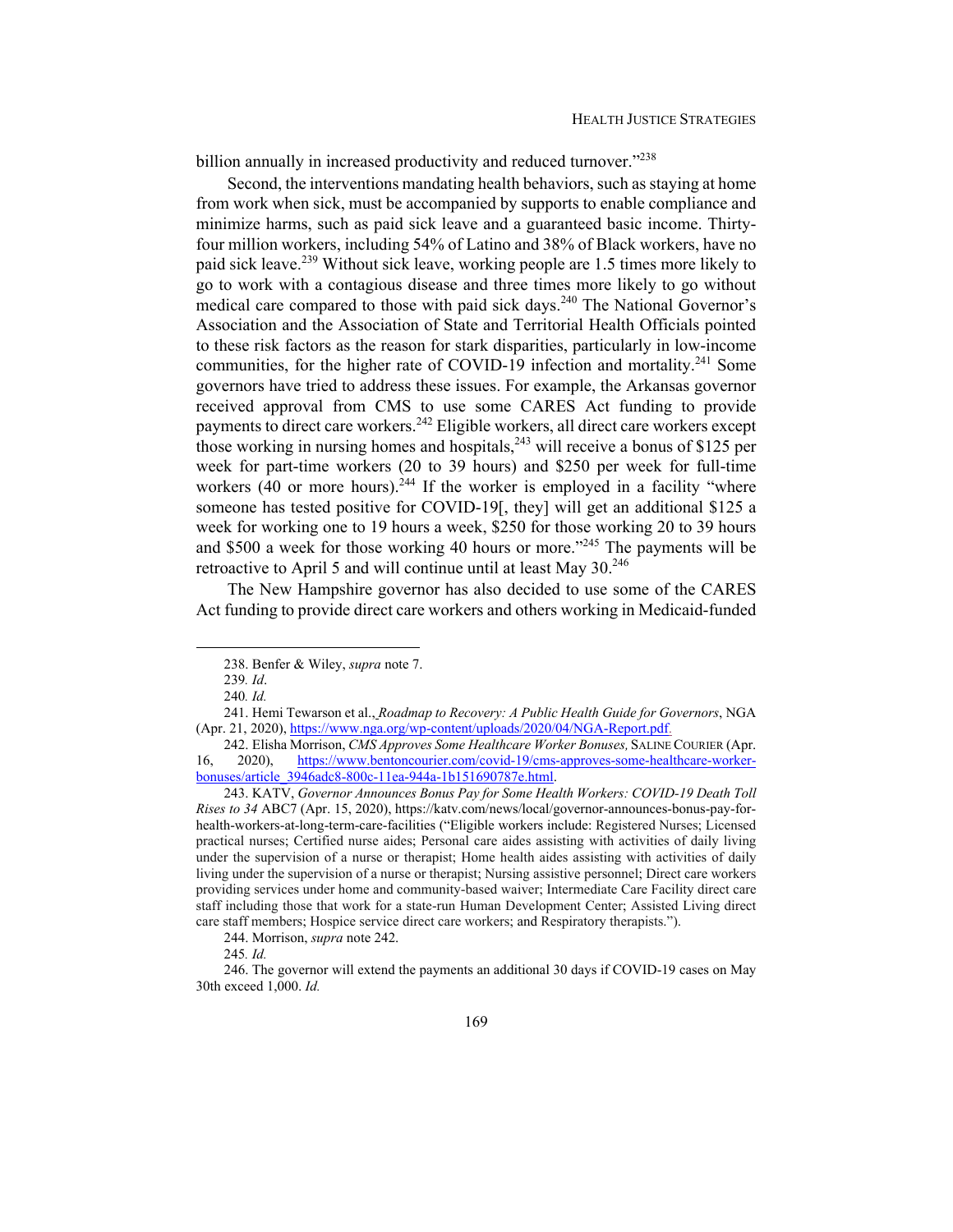residential facilities with weekly \$300 payments for working during the COVID-19 pandemic until the end of June. $247$  Twelve states and the District of Columbia have already passed laws to increase wages for direct care workers above the set Medicaid rate before the COVID-19 pandemic, $^{248}$  which they could use to increase the wages of home care workers. Other states should use the examples set by Arkansas and New Hampshire and seek CMS approval to use CARES Act funding to increase the wages of home care workers. Although admirable, these are not universal solutions.

Members of low-income communities and communities of color are already relegated to working in low-paying jobs. Due to the record high unemployment rates and grim realities for low-income communities and communities of color, this is the optimal time for policymakers to adopt legal and policy responses that address the root problem of employment inequities: poverty and discrimination. A guaranteed basic minimum income and health insurance for workers from these communities would minimize the economic harms of not going to work, enabling them to comply with social distancing measures.<sup>249</sup> The ideas of a guaranteed basic minimum income and paid sick leave are not new. In 1976, Alaska implemented a guaranteed basic income called the Alaska Permanent Fund and has been sending dividends to every Alaskan resident since  $1982^{0.250}$  Thus, for almost 20 years, Alaska has provided guaranteed support for residents, helping to address poverty, with no change in full-time employment.

Third, many employment policies aimed at putting an end to poverty are illinformed and ineffective. Thus, policymakers must engage low-income communities and historically marginalized groups in the development of any interventions to end poverty and attain health justice. For example, most recently policymakers have tried to condition the receipt of Medicaid on work requirements, ignoring the data that most individuals are already working. This is best illustrated by home health care workers, paid by the federal government, who are still so poor that they remain in poverty and eligible for Medicaid. Moreover,

 <sup>247.</sup> Mia Summerson, *NH Moves to Boost Pay for Long-term Care Workers,* SENTINELSOURCE (Apr. 14, 2020), https://www.sentinelsource.com/news/local/nh-moves-to-boost-pay-for-long-termcare-workers/article\_78db684f-a0a6-5eaf-bf0d-29caae8811b4.html.

 <sup>248.</sup> The states include Arizona, California, Colorado, the District of Columbia, Illinois, Indiana, Maine, Minnesota, Montana, New York, Pennsylvania, Rhode Island, and Washington. *See*  Ruqaiijah Yearby et al., *State Wage Pass Through Laws for Direct Care Workers* (Aug. 31, 2020)*,*  (unpublished manuscript) (tracking state laws that increase wages for direct care workers providing care to elderly Medicaid patients as of August 31, 2020).

 <sup>249.</sup> Kimberly Amadeo & Thomas J. Brock, *What is Universal Basic Income? Pros and Cons of a Guaranteed Income*, BALANCE (Aug. 19, 2020), https://www.thebalance.com/universal-basicincome-4160668.

 <sup>250.</sup> Michael J. Coren, *When You Give Alaskans a Universal Basic Income, They Still Keep Working,* QUARTZ (Feb. 13, 2018), https://qz.com/1205591/a-universal-basic-income-experiment-inalaska-shows-employment-didnt-drop.